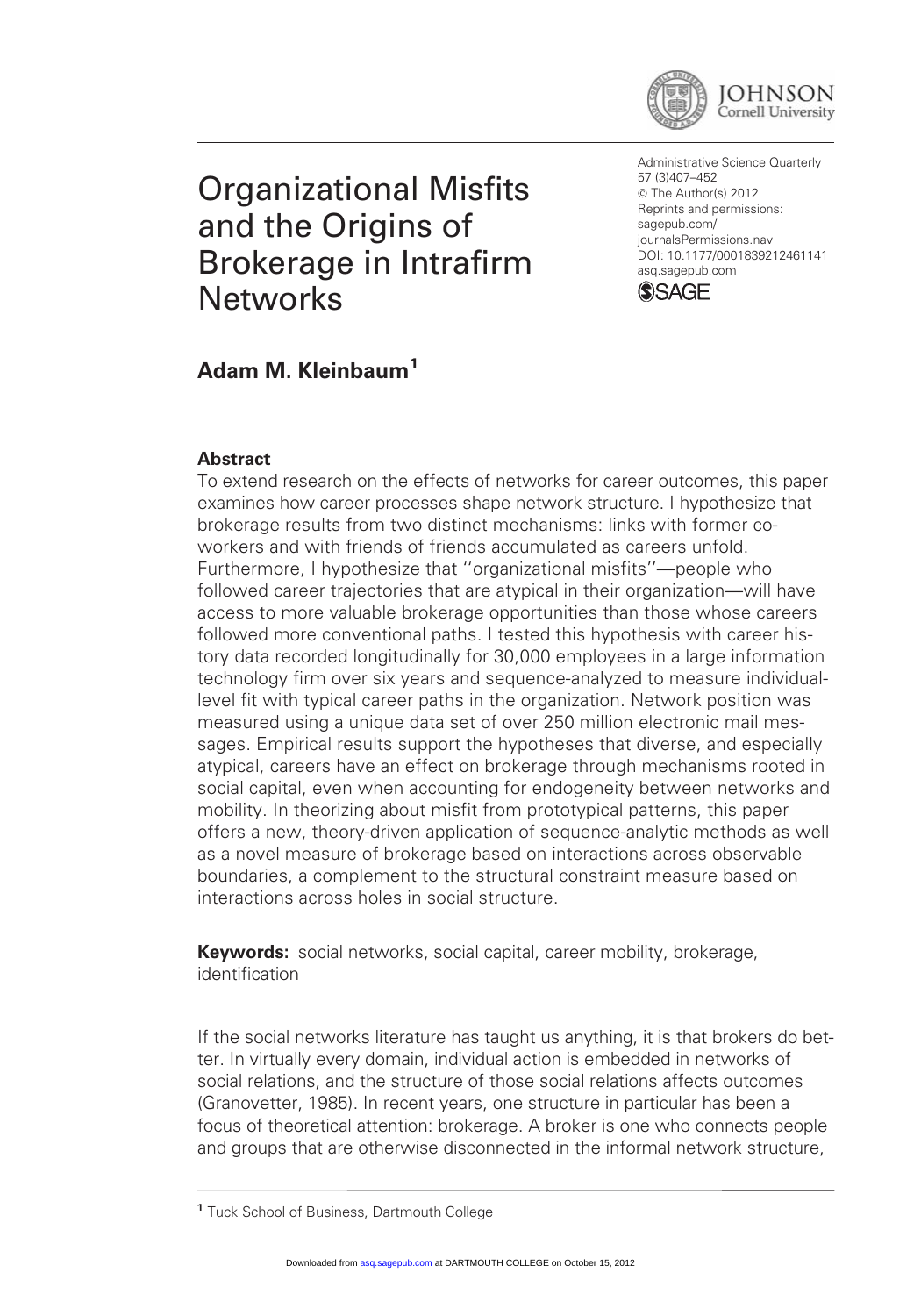one who spans structural holes in the social fabric of an organization (Burt, 1992). Brokerage has been argued to be a source of advantage that accrues from greater visibility: by virtue of their sparse, far-reaching networks, brokers have access to a broader range of information and receive that information earlier than others do. Consequently, they can envision more recombinant potential than others. As a result of this advantage, brokers tend to attain greater career rewards than their otherwise-similar counterparts (Burt, 2005). In recent years, a mountain of empirical evidence has accumulated showing the individual-level benefits of brokerage positions. Brokerage has been linked with myriad positive outcomes, including faster promotion (Brass, 1984; Burt, 1992), more creative output (Fleming, Mingo, and Chen, 2007), larger variable compensation (Burt, 1997), and more favorable performance evaluation (Burt, 2004). But the benefits of brokerage do not accrue only to the broker. Theory and evidence suggest that organizations also benefit from an internal social structure rich in brokerage, as informal networks facilitate the flow of knowledge and, consequently, innovation (e.g., Obstfeld, 2005; Kleinbaum and Tushman, 2007; Alcácer and Zhao, 2012). Simply put, brokerage in intrafirm networks benefits both the broker and the organization.

But although the consequences of brokerage in organizational networks are well established, evidence about its organizational antecedents is scant at best. Several streams of research look to dispositional effects as the source of brokerage. For example, evidence suggests that people with self-monitoring personality types are more likely to be brokers (Oh and Kilduff, 2008) and to remain brokers (Sasovova et al., 2010). Other research posits individual differences in the behavioral predisposition to maintain brokerage positions (Obstfeld, 2005) or, conversely, to promote (and to perceive) closure in social networks (Flynn, Reagans, and Guillory, 2010). Other scholars have focused on differences in brokerage that result from training, rather than from disposition. For example, Burt and Ronchi (2007) argued that people can be taught to network more strategically. Though disposition and training have important effects, however, neither of these approaches addresses the emergent organizational antecedents to network structure. Still other research has shown correlations between rough demographic categories and network structure (Han, 1996; Kleinbaum, Stuart, and Tushman, 2009); while this work describes a firm's population of information brokers, it offers neither insight into the mechanisms of the origins of brokerage nor the ability to account for endogeneity between careers and network structures. A burgeoning list of practitioneroriented books (e.g., Hoffman and Casnocha, 2012) purports to advise managers on building effective networks, but with little basis in empirical research.

More research on the origins of networks exists at the interfirm level, for which alliance and board interlock data are available. Some of the earliest work in this tradition extends notions of tie formation to the structuring of networks. For example, Gulati (1995) explored the conditions under which a firm will form alliances with new partners versus prior partners. Subsequent work has examined how aspects of the environment, such as market position (Stuart, 1998) or aspects of the social setting that brings partners together (Sorenson and Stuart, 2008), affect tie formation. More recently, research has begun to move beyond the dyad to examine the antecedents of network structures more broadly, including small-world structures (Baum, Shipilov, and Rowley, 2003) or structural holes (Zaheer and Soda, 2009). And without doubt, some of the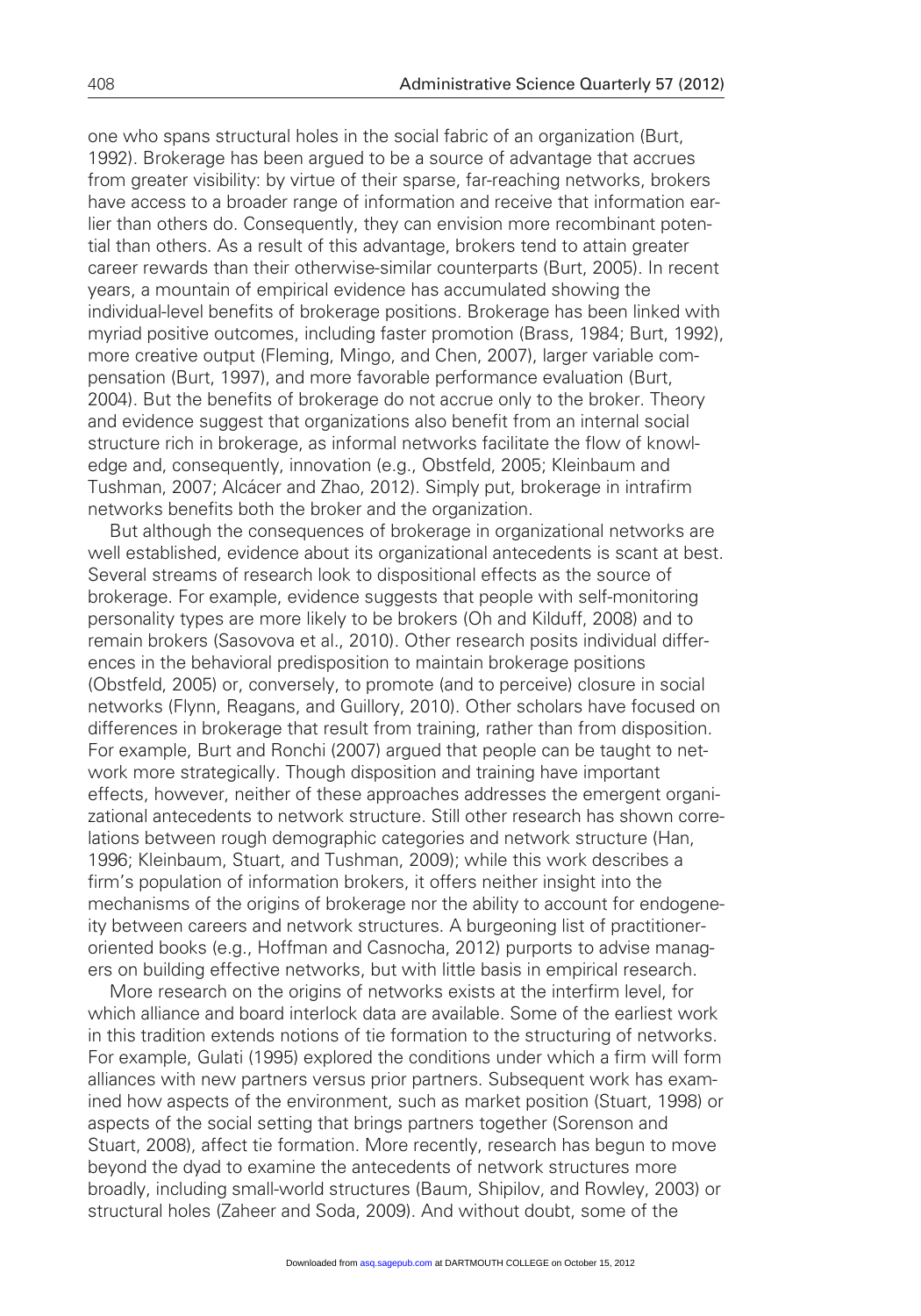mechanisms that affect the formation of interorganizational networks apply equally to intrafirm social networks. For example, work by Sorenson and Stuart (2001) on the negative effect of geographic distance on tie formation between venture capital firms directly echoes earlier work showing a propinquity effect on interpersonal tie formation (e.g., Allen, 1977). Similarly, theories of relational and structural embeddedness, developed in a study of alliance formation (Gulati and Gargiulo, 1999), shed light on the formation and evolution of social networks.

What has been overlooked, however, is the way in which social networks form as a consequence of career processes. This is a particularly important theoretical gap because careers—defined as a sequence of jobs occupied by an individual over time (Spilerman, 1977)—are an inherently longitudinal construct (Hall, 2002) and therefore have the potential to significantly inform theory on how networks form over time, a topic of substantial interest recently (Ahuja, Soda, and Zaheer, 2012). This omission is surprising because so much research has examined the effects of networks on career attainment outcomes (e.g., Granovetter, 1974; Brass, 1984; Podolny and Baron, 1997; Burt, 2005). But few would dispute that causality also flows in the opposite direction: as individuals move from position to position through their careers, the task requirements of each new role impose changes on the structure of their networks.

Building on this foundation, the present paper examines how career processes give rise to brokerage in intraorganizational social networks. I theorize that people with diverse career histories are more likely to be brokers because their mobility has facilitated interaction with a larger set of now-distant colleagues. Second, beyond simple measures of career diversity, the specific sequence of positions held will matter: the people most likely to be brokers in the communication network are ''organizational misfits''—those individuals whose career paths are atypical for the organization—because such people are more likely to have networks that connect parts of the organization that are rarely linked. I test the hypotheses with career histories of 30,000 employees from 2000 to 2008 at a large information technology and electronics company that I refer to as BigCo.

# MOBILITY AND NETWORK STRUCTURE

The career histories of three employees at BigCo illustrate how variations in career trajectory can influence social network structure. To protect the privacy of its employees, BigCo did not provide me with their real names, nor did it provide some other specifics, such as the precise location of its offices. The names in these examples are pseudonyms, but the descriptions of the people are real and are as detailed as available data and the privacy of BigCo permits. Figure 1 provides a summary. The focal person is at the center of each network diagram; circles, representing his or her contacts, are shaded according to job function.

Kellie has the job title of information technology specialist. She has nearly 20 years of experience at BigCo and held the same position throughout the observation period. She works as a business consultant out of a medium-sized office in a Louisiana city, where a few hundred other employees are based. She occupies a middle manager position and, as of 2006, she had not been promoted since 2000. Although her client mix has changed slightly over the years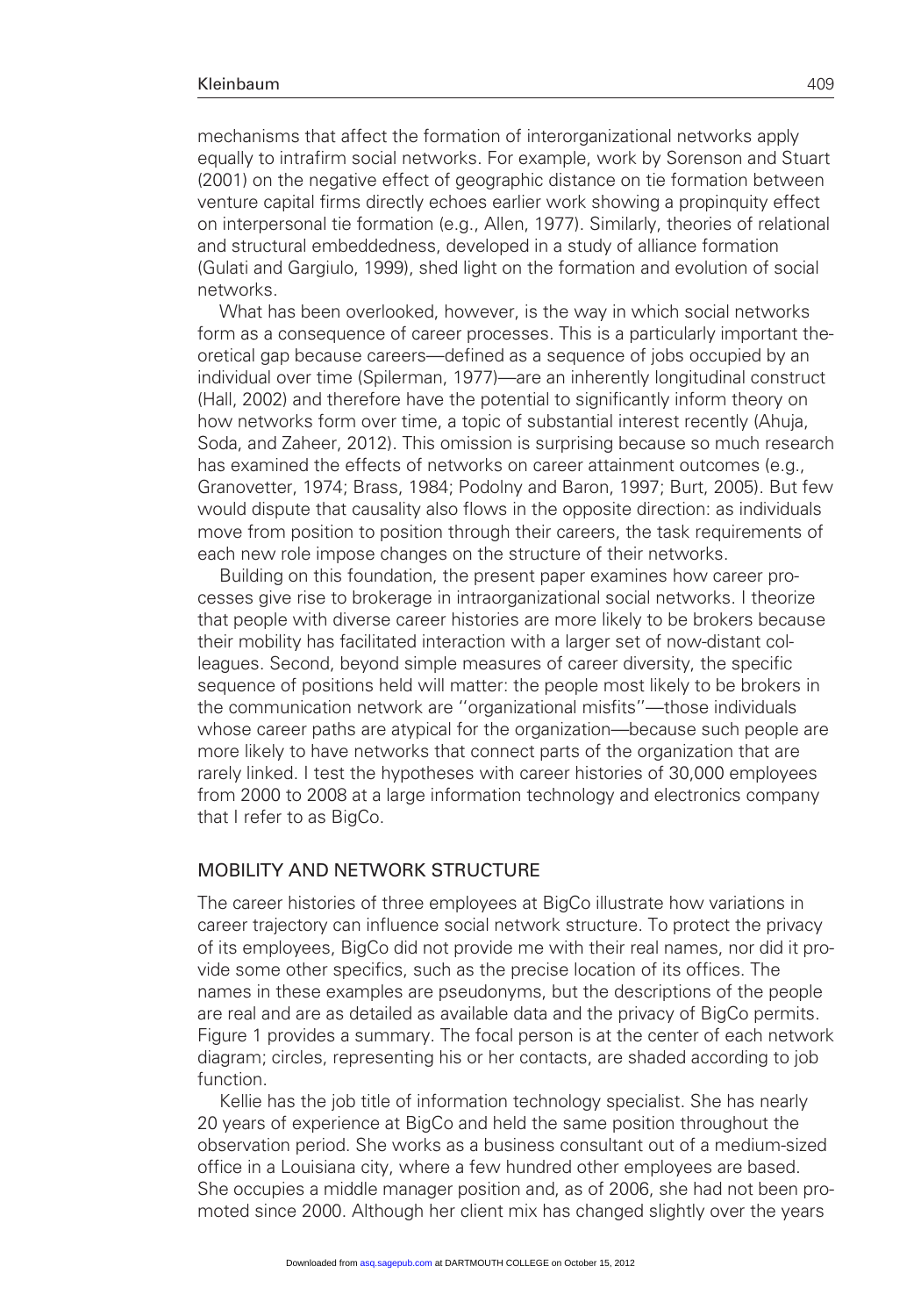



\* The focal person is at the center of each network diagram; shading indicates each person's job function.

as she has increased her specialization on financial services clients, her role has changed very little. Correspondingly, Kellie's network at the end of the observation period is relatively focused. All of her contacts are in her own job function and nearly all are in her own business unit. She has some contacts in other offices, but mostly within her home state. And most of her contacts are also in direct contact with each other. Kellie's network is highly constrained and largely predicted by her position in the formal structure of BigCo's organization. Compared with other members of the sample, Kellie's network ranks in just the 6th percentile of brokerage.

Whereas Kellie's career at BigCo has been very stable, with no mobility at all in at least six and a half years, Bill, a software salesperson in Georgia, has moved around. In 2000, he held a job similar to Kellie's: he was a consultant of middle manager rank and 20 years of tenure, also with the job title of IT specialist in a consulting business unit. But in 2004, Bill moved to the software business group, where he took an IT specialist position within the business unit producing information management software. Although he changed business units, Bill's job remained quite similar: he was a consultant, helping BigCo's clients with software implementation but focusing specifically now on his new business unit's class of products. Fourteen months later, Bill changed roles again. He stayed in the software group but moved into the sales function as a technical sales specialist. This was a natural transition, given the expertise Bill had developed in earlier roles, and one with ample precedent at BigCo. Compared with Kellie, Bill has a broader, sparser network. He has one cohesive subgroup within his network (his present workgroup), but he is also in touch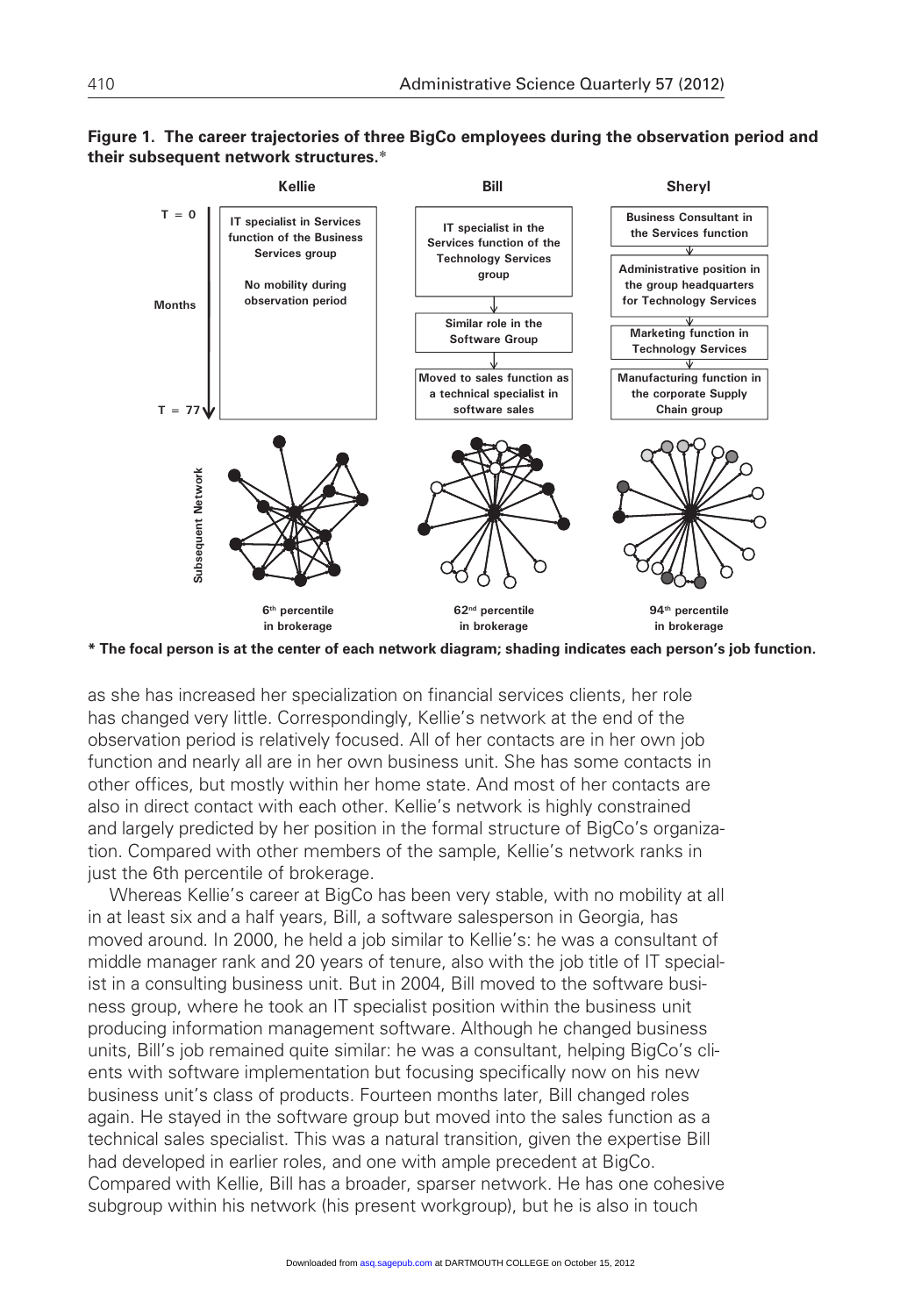with numerous people who are outside that group. Most of his contacts reside in the services or sales functions, the job functions he has spent time in recently. Just over half his contacts are in the software business unit, but several are in the consulting business from which he came, and several are in the corporate sales force. By any measure, Bill's network offers numerous brokerage opportunities: he has some access to information that resides elsewhere in the organization. Quantitatively, he is in the 62nd percentile of brokerage, and his network is more favorably structured than those of more than half of his fellow BigCo employees.

Finally, Sheryl, in 2000, also had much in common with Kellie. Sheryl was a business consultant of middle manager rank and over 20 years of tenure with BigCo. But the similarities end shortly thereafter. In 2002, Sheryl was promoted to the executive ranks into an administrative role in the technology consulting unit. A year later, she transitioned into a marketing position in that unit. In 2006, she moved into a new role in the manufacturing function of the corporate supply chain group, working in the corporate headquarters. A sequence of transitions like Sheryl's is highly unusual at BigCo; fewer than 7 percent of the members of the sample have career histories as atypical of BigCo as Sheryl's. Correspondingly, Sheryl has an extremely broad, far-reaching network, more so than that of either Kellie or Bill. Most of her contacts are outside her job function, nearly half are outside her business unit or office, and very few of them are in direct contact with each other. Like Bill, Sheryl has access to a significant amount of information that resides in remote corners of the organization. But unlike Bill, whose mobility spanned a boundary that is frequently traversed within BigCo, Sheryl is well positioned to acquire information from her network that is unlikely to be available to her group from any other source. If Bill is a broker, Sheryl is a super broker: relative to the rest of the sample, Sheryl's network structure places her in the 99th percentile of brokerage.

These anecdotal examples serve to motivate the theoretical development by illustrating two simple points. First, it is hardly surprising that Kellie, whose career was static, had a more focused, less diverse network than that of Bill or Sheryl. The mechanisms that give rise to the network benefits of a diverse career are likely to reside in both social capital effects—the set of direct and indirect ties accumulated over the course of a career—and human capital effects—such as knowledge about the organization, its structure, and its products. But it is perhaps less intuitive that Sheryl, with her unconventional career path, should have a more favorably structured network than Bill. Network advantage may result not merely from a diverse career history—defined here as prior work experience in a diverse set of job functions—but also from an atypical pattern of mobility.

# Mobility within Careers

Sociological work on mobility within a career dates back to Spilerman (1977), who observed that most prior research on the sociology of work examined each job in isolation from others (reviewed in Rosenfeld, 1992). He defined a career, very simply, as a sequence of jobs held over time, with implicit dependence of one job on the previous ones. White's (1970) work on vacancy chains conceptualized mobility as an organizational phenomenon in which vacancies flow downward as individuals are promoted upward to fill them. In this sense,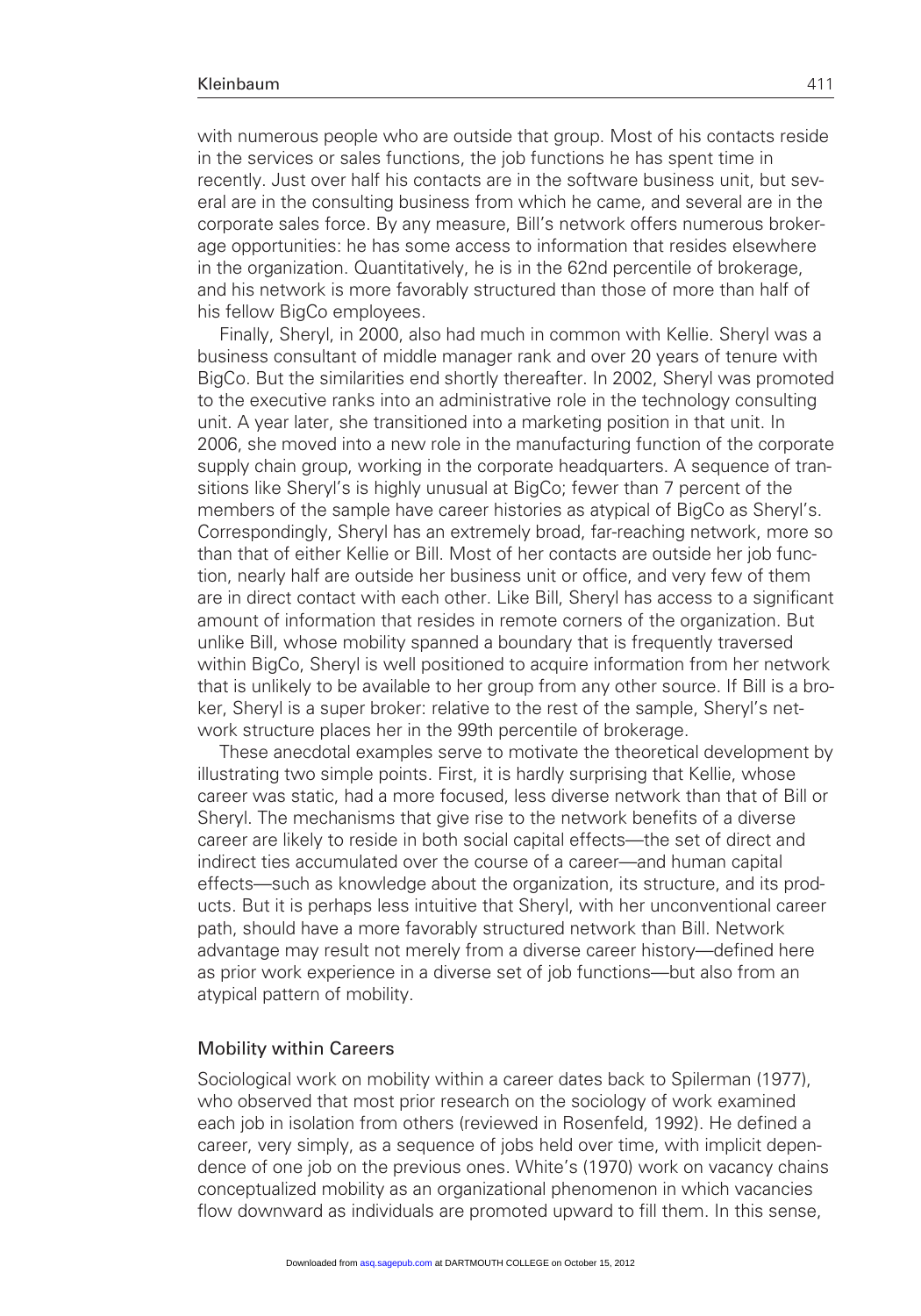White also observed that jobs are fundamentally interdependent. But by focusing on the chain of vacancies, he emphasized the dependence of one actor's mobility on another's, rather than on the time-varying interdependence across an individual's career. Both of these views take classical theorists' assumption that positions logically precede the individuals who happen to occupy them (e.g., Reiley and Mooney, 1939). More recent work challenges this assumption, looking at idiosyncratic jobs (e.g., Miner, 1987; Rousseau, Ho, and Greenberg, 2006), which may be shaped by, or even created for, particular individuals.

More generally, careers have consequences for both organizations and individuals. At the organization level, research has shown, for example, that the career structure of a firm has implications for its ability to attract and retain employees (e.g., Carrell, 2007). At the individual level, there is a long history of research dating back to Doeringer and Piore (1971) showing the effects of careers on financial and non-financial attainment. Although quite a bit is known about the consequences of careers at both levels of analysis, little research has examined how the career process (Hall, 2002) affects an individual's network structure, with consequences for both the individual and the organization. In this paper, I attempt to fill this gap by examining how mobility, which determines how diverse and how typical one's career trajectory is, affects brokerage in an individual's intraorganizational network.

# The Benefits of Career Diversity

There are many reasons to expect that a diverse career history would confer certain benefits on the individual. Mintzberg's (1973) study of managerial work suggested that general managers engage in a broad range of highly diverse tasks, requiring diverse experience. Job rotations, or other forms of mobility, might be expected to provide the requisite experience (Campion, Cheraskin, and Stevens, 1994), even if there are impediments to the portability of experience (Dokko, Wilk, and Rothbard, 2009). Consistent with these works, most research on the benefits of career diversity emphasizes human capital explanations rooted in learning or increased motivation. For example, Campion, Cheraski, and Stevens' (1994) study of the finance function of a pharmaceutical firm showed that job rotation is associated with benefits of personal development, job satisfaction, and organizational integration. Mobility—which may but need not necessarily be upward—is seen as career-enhancing because it broadens and deepens one's human capital (Wexley and Latham, 2002). The human capital acquired over the course of a career takes many forms, including learning about the many facets of a business, developing relational skills, and recognition of patterns, which help individuals know where to turn when seeking information of a particular type (e.g., Campion, Cheraskin, and Stevens, 1994). Diverse experience promotes discovery by conferring a greater ability to recombine disparate information (Taylor and Greve, 2006).

Without disputing the human capital perspective on mobility, other scholars have emphasized the benefits of career diversity that are associated with changes in the informal network that are concomitant with mobility (e.g., Dokko, 2004). Perhaps Granovetter (1988: 193) put it best: ''The meaning of individuals' history of mobility is inadequately captured by human capital arguments. As one moves through a sequence of jobs, one acquires not only human capital but also . . . a series of co-workers who necessarily become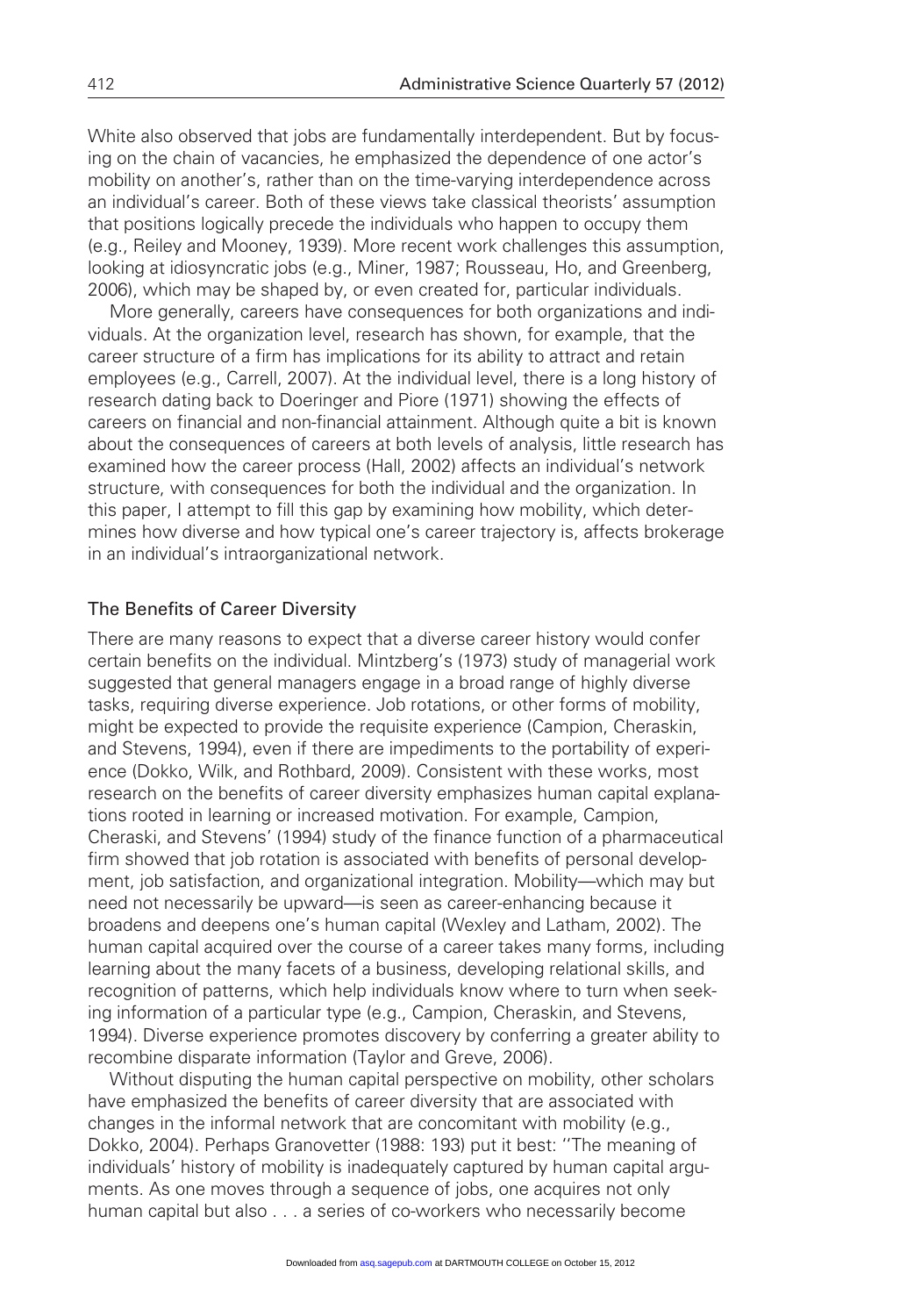#### Kleinbaum 413

aware of one's abilities and personality." Similarly, Edström and Galbraith (1977) argued that job rotations serve to expand the intraorganizational networks of employees because each new role requires the formation of new task-relevant ties, even as some ties driven by the task structures of prior roles survive. Kleinbaum and Stuart (2012) showed that mobility from an operating unit into the corporate staff has the causal effect of broadening one's network, even after accounting for selection effects. Gulati and Puranam (2009) make a similar argument, albeit on a larger scale, in their case study of reorganizations at Cisco. They suggest that following a reorganization, some of the ties driven by the old structure persist, even as the new structure facilitates the formation of new ties. Corredoira and Rosenkopf (2010) showed that when inventors change firms, their former colleagues become more likely to cite patents owned by their new employer because the interpersonal tie, and its underlying flow of information, may survive the mobility event.

This wide-ranging research implies a hypothesis that is largely taken for granted within the field: that individuals who have experienced more mobility, and therefore have a more diverse career history, should be more likely to bridge otherwise disconnected groups. This argument, while hardly novel, provides an important building block for subsequent theoretical development, so I dub it a baseline hypothesis:

Baseline hypothesis: A diverse intraorganizational career history increases one's brokerage across social and organizational boundaries.

Two mechanisms are likely to drive the effect of a diverse career history on network structure. The first mechanism I hypothesize is a social capital mechanism that relies on preexisting relations between specific pairs of individuals. Working together forges strong ties. These ties originate in the formal task structure of the organization, which creates interaction requirements (Thompson, 1967), and are strengthened by the embeddedness of task-related interactions in the social structure of the work group, which creates normative pressure to expand the multiplexity of relations. Ties that originate as formal work relations tend, over time, to incorporate elements of friendship, advice, social support, and/or instrumental access (Kapferer, 1969; Fischer, 1982). When one or both members of such a strong relationship changes jobs, the communication frequency may drop off significantly, but the underlying trust and emotional connection changes more slowly (Levin and Cross, 2004), as evidenced by research suggesting that ties are severed far more slowly than they are formed (Gulati and Puranam, 2009; Corredoira and Rosenkopf, 2010; Kleinbaum and Stuart, 2012). Such ties may lie dormant for long periods of time, but may be quickly reactivated when needed (Levin, Walter, and Murnighan, 2011). Thus one mechanism by which people with diverse career histories become brokers is by accumulating a diverse rolodex of former colleagues from their prior roles with whom they stay in touch. When they do stay connected, despite being separated by significant organizational and social distance, such ties become bridging ties and form the basis of a ''rolodex mechanism.'' Because bridging ties connect people and groups that are otherwise disconnected, they are the tangible manifestation of brokerage (Burt, 2002; Valente and Fujimoto, 2010).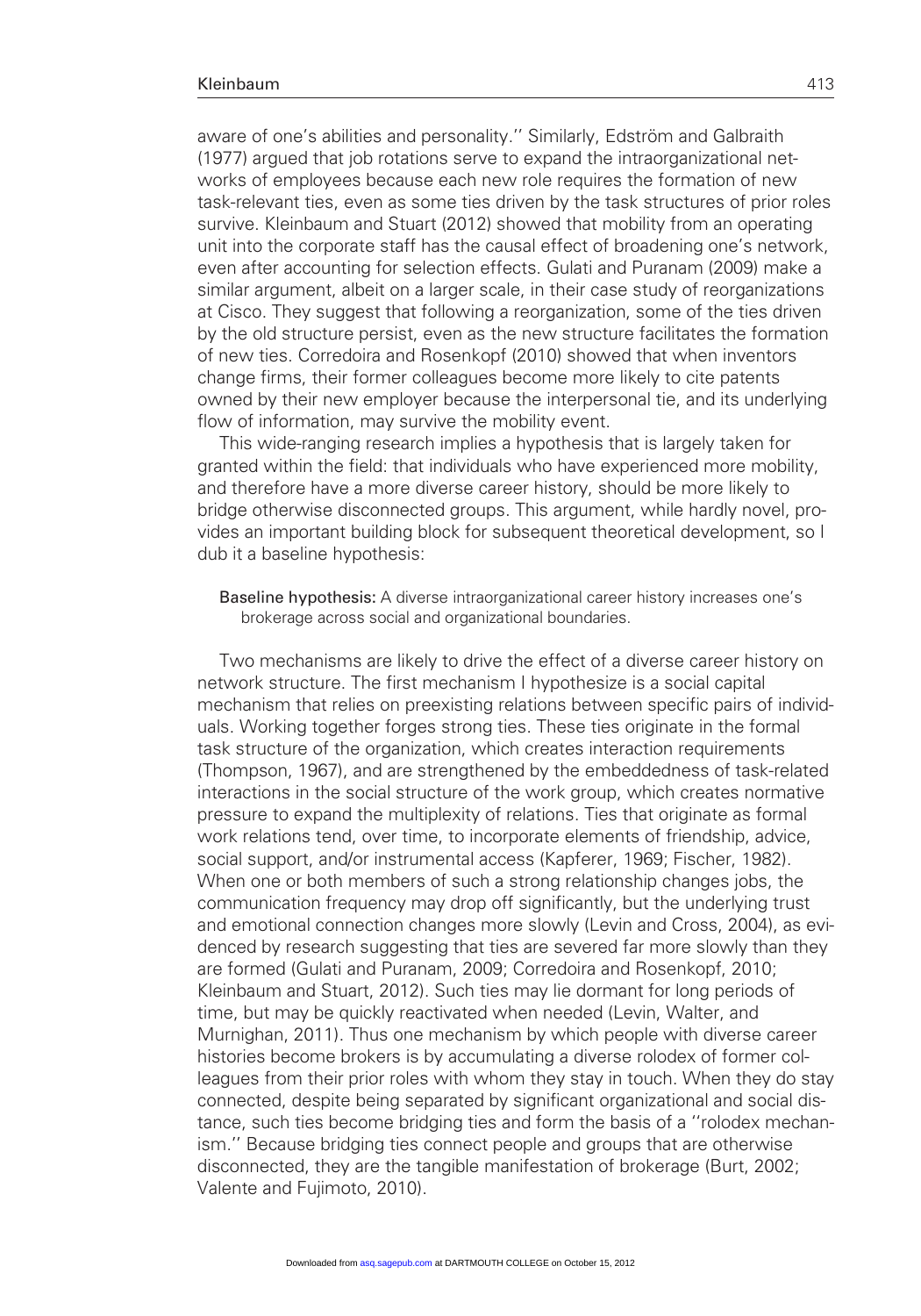Hypothesis 1: Prior co-employment increases the likelihood that two organizationally distant people will be linked by a bridging tie.

The second mechanism through which mobility leads to brokerage is indirect ties. As people who change jobs accumulate an ever-larger set of former coworkers, these direct ties also allow them to tap into an even larger population of friends of friends. Burt (1992: 13) described such ''referrals'' as a key informational benefit of a network with structural holes. There are at least three reasons why an individual is more likely to interact with an organizationally distant person if they share a common acquaintance: awareness, normative pressure, and trust. First, much organizational communication is instrumental to the task requirements of the job, so interactions across organizational distance should provide access to information that is not available from more proximate, more accessible sources. A focal person is more likely to become aware that a distant potential contact possesses the needed information if they share an acquaintance in common. In this case, the third party plays the role of a *tertius* iungens (Obstfeld, 2005) or an "integrator" (Kleinbaum and Stuart, 2012), brokering an introduction between two contacts who could benefit from interacting. Second, even if the third party is not responsible for introducing the two actors, theory on social closure (Simmel, 1950; Granovetter, 1985; Coleman, 1988) implies that having a common acquaintance will render the two actors more likely to interact and more willing to help one another because of normative pressure resulting from social embeddedness. The mechanism for this effect is reputation: when two people are connected by a third party, they must consider their reputations as good colleagues in the eyes of the observer (Simmel, 1950), in addition to other considerations, such as an intrinsic desire to be helpful or expected benefits in the form of future reciprocity. Consistent with this perspective, indirect ties have been shown to promote the longevity of the dyad (Krackhardt, 1998) and facilitate the usefulness of bridges (Tortoriello and Krackhardt, 2010), thus enabling brokerage. A third, related reason why indirectly tied individuals might be more likely to interact is trust: two people with mutual acquaintances may be quicker to trust one another. Uzzi (1997: 43) characterized trust in embedded dyads as ''a predilection to assume the best when interpreting another's motives and actions.''

There is an irony inherent in the argument that indirect contacts facilitate brokerage.<sup>1</sup> Recent empirical work on brokerage traces its history to Burt (1992) and defines brokerage as a network tie that spans a structural hole; that is, a tie between two individuals who are not otherwise connected, either directly or indirectly. This perspective would suggest that sharing a common third party renders a direct tie redundant and undermines, rather than augments, structural brokerage. The structural holes perspective has been remarkably generative because it has enabled theory development and empirical measurement in ways that are more specific and precise than ever before. But it represents a subtle departure from broader classical conceptions of brokerage as a tie between otherwise disconnected groups. For example, Aldrich (1979: 248–259) emphasized the importance of individuals who, broadly, linked the organization with its environment. Tushman's research in R&D labs

<sup>&</sup>lt;sup>1</sup> I am indebted to Nosh Contractor, Associate Editor Henrich Greve, and an anonymous reviewer for emphasizing this point.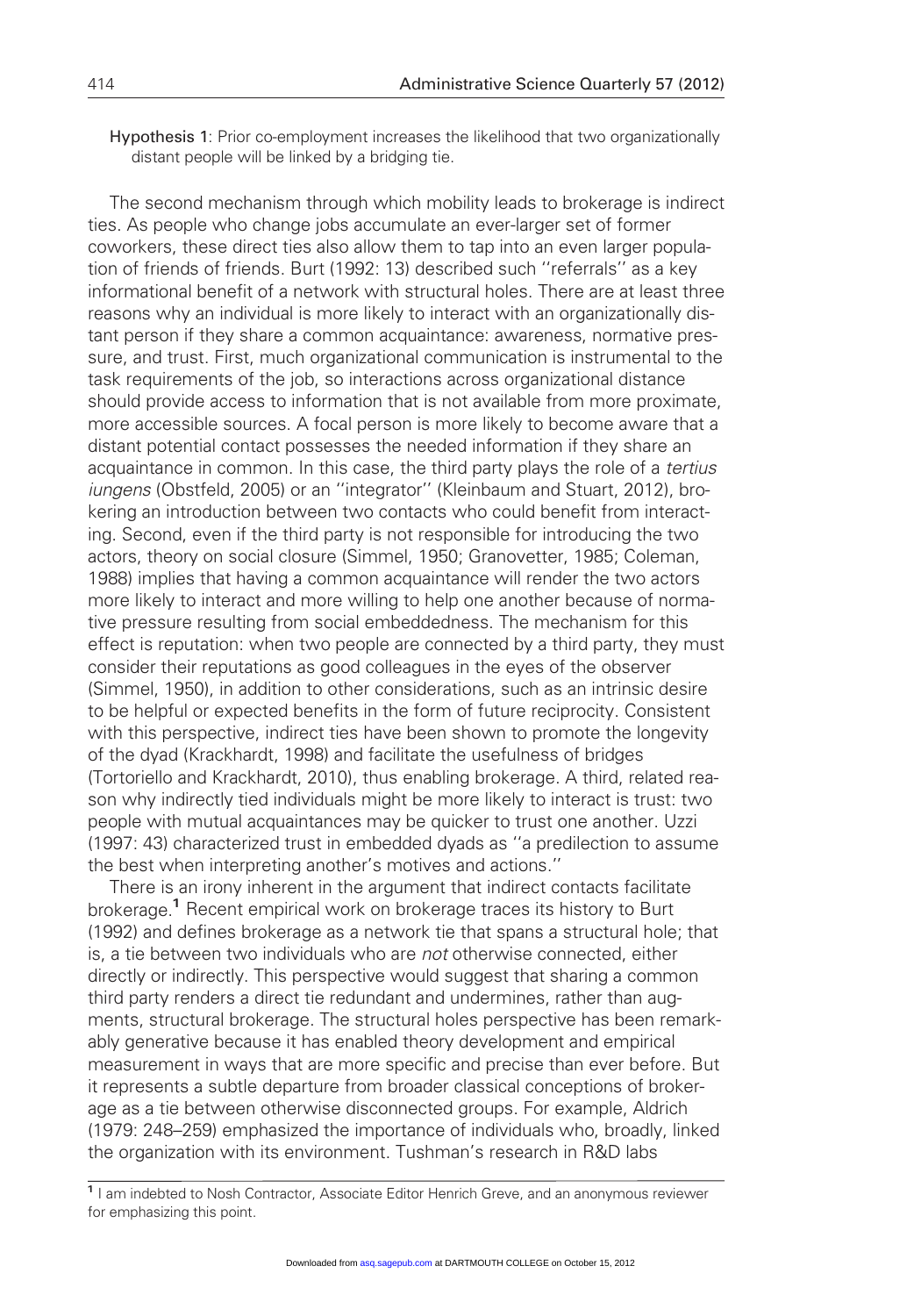#### Kleinbaum 415

(Tushman, 1978; Tushman and Katz, 1980; Tushman and Scanlan, 1981) focused on individuals who communicated across boundaries: between subgroups within the R&D lab, between the lab and the rest of the organization, or between the organization and the outside world. In this broader conception of brokerage, the question of whether the specific individuals are connected is less important than the question of whether their groups, or the ''thought worlds'' (Dougherty, 1992) they comprise, are connected. For example, Tushman and Katz (1980) argued that research projects perform better when the project team has access to relevant outside knowledge, regardless of whether that access occurs through a ''gatekeeper'' or through individual boundary-spanning ties. Similarly, Fernandez and Gould's (1994) typology defined brokerage in terms of the way individuals facilitate interactions between groups, not between individual people. They too were agnostic about the presence of other ties in the network.

This theoretical perspective is consonant with Burt's structural holes perspective. In his emphasis on efficiency, Burt (2004: 349) argued that information is relatively homogeneous within groups, that is—that thought worlds reside in networks—and so a tie to one group member is ''redundant'' with a tie to another member of the same group insofar as it provides access to the same thought world (Burt, 1992: 20). In a static examination of an organizational network, these two perspectives are likely to coincide. The very purpose of formal organization is to structure interactions, promoting specialization of knowledge and information (Allen, 1977), or what Burt called homogeneity of information within groups. But when we take a dynamic perspective and recognize that people move across intraorganizational boundaries, we find that people who were once part of the same thought world no longer are. As a result, when the focal actor has ties to two alters who are interconnected by virtue of their prior co-employment, they may nevertheless provide access to disparate current information, even as they provide redundant access to older information. The implication of this insight is that ties between the contacts in one's network need not undermine one's ability to be a broker. Sharing one or more mutual acquaintances through an ''embeddedness mechanism'' may motivate a contact to be helpful without necessarily rendering his or her information redundant.

#### Hypothesis 2: Sharing mutual acquaintances will increase the likelihood that two organizationally distant people will be linked by a bridging tie.

In addition to social-capital-based mechanisms, human capital may also explain some of the effect of career diversity on brokerage. Mobility within an organization promotes learning about the organization and its structure (Krackhardt, 1990) as well as about the different businesses in which the firm competes and what resources enable its competitiveness (Peteraf, 1993). This information constitutes a person's human capital and could potentially contribute to brokerage by providing relevant information about where in the organization to look for particular types of task-relevant information. Additionally, a diversity of prior experiences could promote the development of interpersonal skills that enable one to connect successfully with providers of information.

Despite these arguments, I do not hypothesize a human capital-based mechanism because limitations of the data preclude me from measuring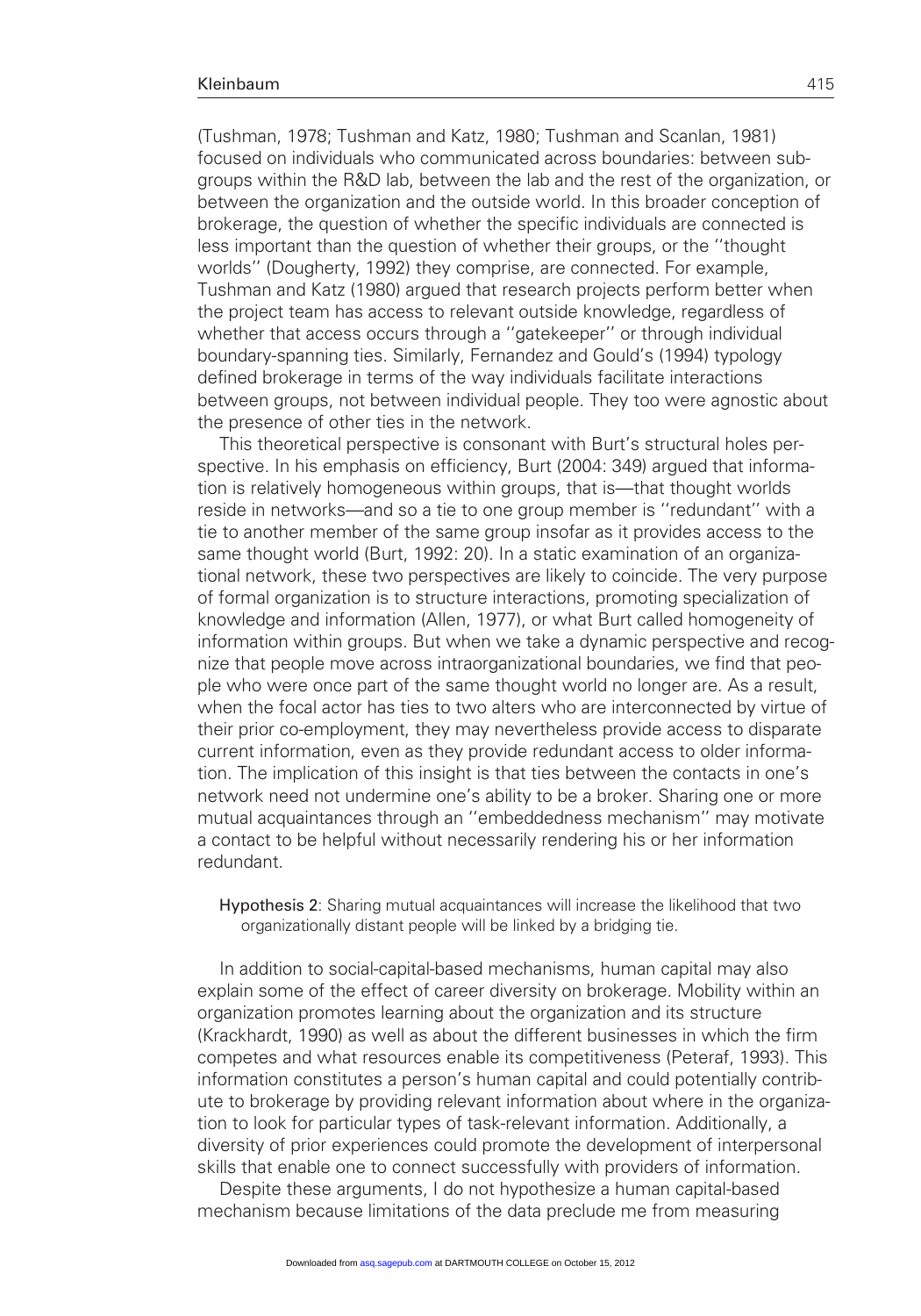human capital directly to test such a hypothesis in the current empirical setting. But if there is a human capital effect, and if people with diverse career histories have more human capital, I would expect that the baseline hypothesis (that diverse career history leads to brokerage) would continue to hold, even after controlling for social capital effects.

# Career Trajectory Effects

To advance theory on the role of career trajectories in shaping social networks over time, it is useful to disaggregate diversity by considering the sequence of job functions that constitutes an individual career and the degree to which it conforms (or does not) to modal patterns in the organization. To begin to explore the relative advantages of a typical versus an atypical career trajectory, we look to theories of categorization. Conformity and non-conformity to categories, and the consequent conferral of legitimacy, are topics that have received substantial theoretical attention in economic sociology dating back at least to classic work in new institutional theory (Meyer and Rowan, 1977). Legitimacy has been defined as ''a generalized perception or assumption that the actions of an entity are desirable, proper, or appropriate within some socially constructed system of norms, values, beliefs, and definitions'' (Suchman, 1995: 574). Based on this definition, legitimacy is a useful lens through which to examine the sequence of job functions that constitutes an individual's career.

Membership in a well-established category gains attention and favorable evaluation from important audience members and is therefore essential to legitimacy. Conversely, deviation from typical behavior is viewed by critical audiences as illegitimate and is therefore penalized. Research has shown, for example, that the stock market discounts publicly traded firms that span multiple sectors of the market and that therefore garner less attention from equity research analysts, an important audience in capital markets (Zuckerman, 1999). French chefs find that their ratings decline when they combine gastronomic elements from different culinary categories (Rao, Monin, and Durand, 2005). Israeli wine producers receive lower product-quality ratings when they cross the boundary between kosher and non-kosher categories (Roberts, Simons, and Swaminathan, 2010). The ''categorical imperative'' to appear legitimate has been demonstrated in myriad empirical settings and, in response, actors will often strive to conform to well-established practices or categories (DiMaggio and Powell, 1983). The result is the widespread ''typecasting'' that occurs in Hollywood and other industries (Zuckerman et al., 2003). When non-conforming actors do persist, they often occupy peripheral niches (Carroll and Swaminathan, 2000). Thus the existence of categories serves to shape the expectations of observers (Hannan, 2007) and, in turn, to enforce categoryconsistent behavior in the actors themselves. The link between typicality, or fit within categories, and outcomes turns explicitly on the notion of legitimacy in the eyes of observers.

Viewed through the lens of categorization, atypical career trajectories lack legitimacy. In the present examination of the typicality of intraorganizational careers and brokerage, the relevant observers are the actor's potential network contacts, who must decide whether or not to accept the actor into their networks. The logic of categorization would suggest that conformity with typical,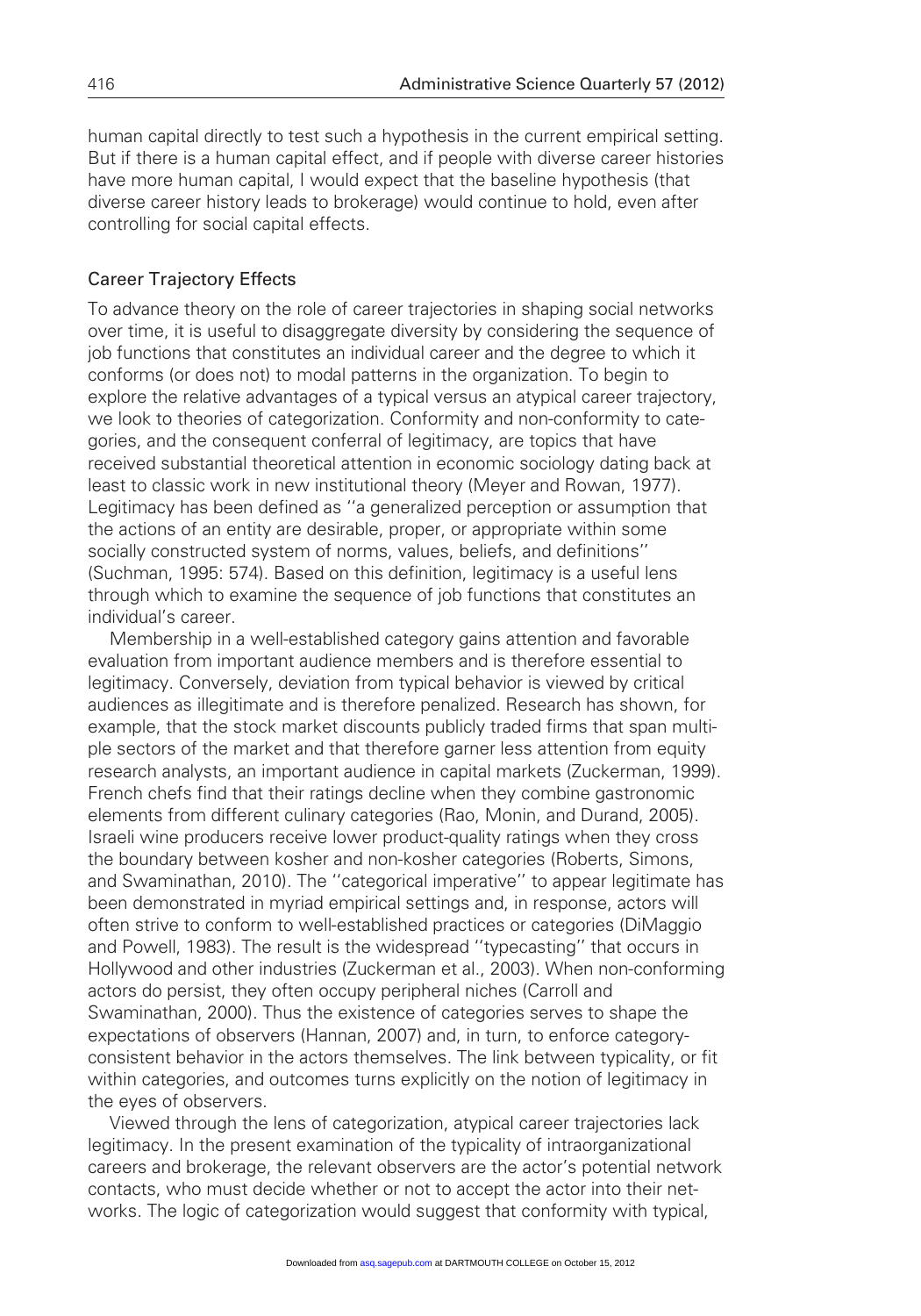well-established career trajectories would garner rewards in the form of greater desirability as a member of others' networks (Reagans and Zuckerman, 2008). By comparison, ''organizational misfits,'' people whose career trajectories deviate from the organization's well-established patterns, would be viewed as undesirable contacts for others and would likely develop less favorable networks.

At the same time, there is a competing argument that could counteract the illegitimacy costs of an atypical career path. Network theory would predict that atypical career trajectories are beneficial to the formation of brokerage in intraorganizational networks because they create opportunities to bridge ''institutional holes'' (Burt, 1992: 148) in the social fabric of an organization that are otherwise rarely bridged. An institutional hole is a structural hole whose existence is induced by the formal structure of the organization. People who change jobs, but along typical career trajectories, may move between distant parts of an organization, but they do so along well-trodden paths, crossing institutional holes with numerous, established bridges. As a result, the boundaryspanning ties that are forged from such mobility are redundant, if not common, thus reducing their value. In contrast, people whose careers depart from the modal patterns in the organization, moving between parts of the organization that are rarely linked, are more likely to have networks that connect otherwise disconnected people and groups with little redundancy. Thus, based on a logic of redundancy, network theory makes the straightforward prediction that atypical careers should lead to more brokerage than typical careers.

Considering the role of uncertainty can help us adjudicate between these competing theoretical predictions. Uncertainty in evaluation is a critical boundary condition that limits the applicability of theories of categorization. As Zuckerman (2005: 173) described: ''[I]nsofar as the quality of work is hard to evaluate, a would-be generalist ('jack of all trades') who *chooses* to work in a wide variety of job categories will closely resemble the candidate who is unskilled in any of the categories ('master of none') and therefore is compelled to move from job-type to job-type as a result of failure.'' In market-based settings, such as a mediated market for freelance services (Leung, 2012), such information asymmetries leave outsiders with significant uncertainty about whether an atypical career path signals a "jack of all trades" or a "master of none.'' Individuals with atypical careers have credibility problems in the eyes of external recruiters. As a result, legitimacy—a third-party endorsement that mitigates uncertain quality—becomes extremely important in guiding others' decision making about whether to interact with an individual (Reagans and Zuckerman, 2008). Consistent with this perspective, job candidates with atypical career histories are likely to be viewed unfavorably in mediated labor markets (Leung, 2012).

In contrast, in the internal labor market of a large organization, information asymmetry is reduced substantially (Williamson, 1975). As a result, a more informative indicator of quality is an individual's reputation (Kilduff and Krackhardt, 1994). When an individual's quality is known, either personally or to trusted contacts in one's network, category labels become less informative. Information that circulates readily in a corporate rumor mill is precisely the kind of information that allows one to differentiate between a ''jack of all trades'' and a ''master of none'' without having to rely on noisy indicators such as adherence to broad categories. In a sense, the first two hypotheses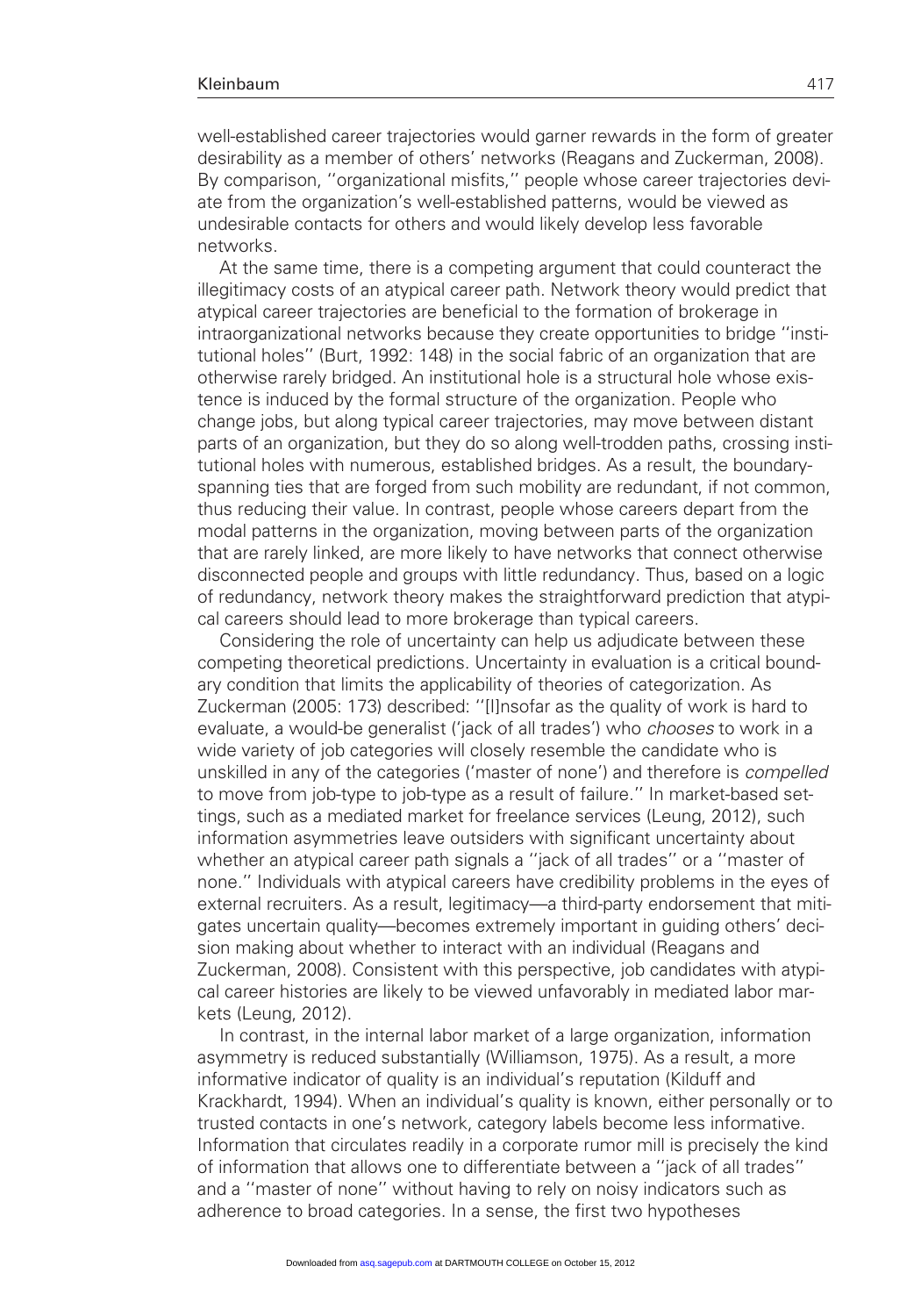reverberate in this argument: when people know you, either directly (''rolodex mechanism'') or indirectly (''embeddedness mechanism''), that knowledge renders categorical evaluations less salient. Thus information asymmetry delineates a boundary condition for the value of legitimacy in theories of categorization (Zuckerman, 2005). And because information asymmetry is reduced in an organization's internal labor market, the effects of an atypical career on network structure are not well-specified based on theories of categorization. With the illegitimacy costs associated with theories of categorization reduced and the informational benefits of the structural holes argument amplified, I formulate the following ''misfit'' hypothesis:

# **METHODS**

# Data

The data for this study come from a large information technology and electronics company that I refer to as BigCo. In recent years, the company has pursued a corporate strategy of integration across many of its diverse products and, correspondingly, interdependence among its divisions; as a result, the company's leaders consider informal communication across divisional boundaries to be an important operational priority. The data I analyzed include the complete record, as drawn from the firm's servers, of e-mail communications among 30,328 employees during an observation period of three months in late 2006. The 30,328 employees in the sample are based in 289 different offices scattered across all 50 United States and collectively make up 24 percent of BigCo's U.S. employee population. Privacy laws in some European nations and corresponding company policy precluded my collecting data outside the United States.

I used a snowball sampling procedure, inviting 180 employees to participate in the study, 91 of whom (50.6 percent) agreed.<sup>2</sup> l excluded 25 of these because they were located outside the United States; the remaining 66 formed the core of the snowball sample. Collectively, these 66 people communicated with an additional 30,262 U.S. employees during the three-month period of the e-mail data. The sample comprises these 30,328 employees (66 core members plus their 30,262 direct contacts). Because the sample was collected using a snowballing procedure, it is not a simple random sample; nevertheless, it is compellingly large. Furthermore, the e-mail-based mechanism for the snowball sampling serves to cast a wide net in sweeping people into the sample. It is worth highlighting that 30,262 people were found to have exchanged e-mail

<sup>2</sup> Extensive data are not available on those people who declined to participate to know whether they differed systematically from those who did opt in. I believe that there are no significant sample selection issues due primarily to the large expansion of the sample from the 66-person core to 30,328 total members based on the quasi-randomness of large-scale mass e-mails. Additionally, some people who declined to participate in the core of the snowball sample nevertheless ended up in the broader sample because of their communications with others who did opt into the core of the snowball sample. No statistically significant differences in communication patterns were observed between those who did and those who did not opt in.

Hypothesis 3: An individual's deviation from prototypical career trajectories in the organization gives rise to brokerage, even when accounting for diversity of experience.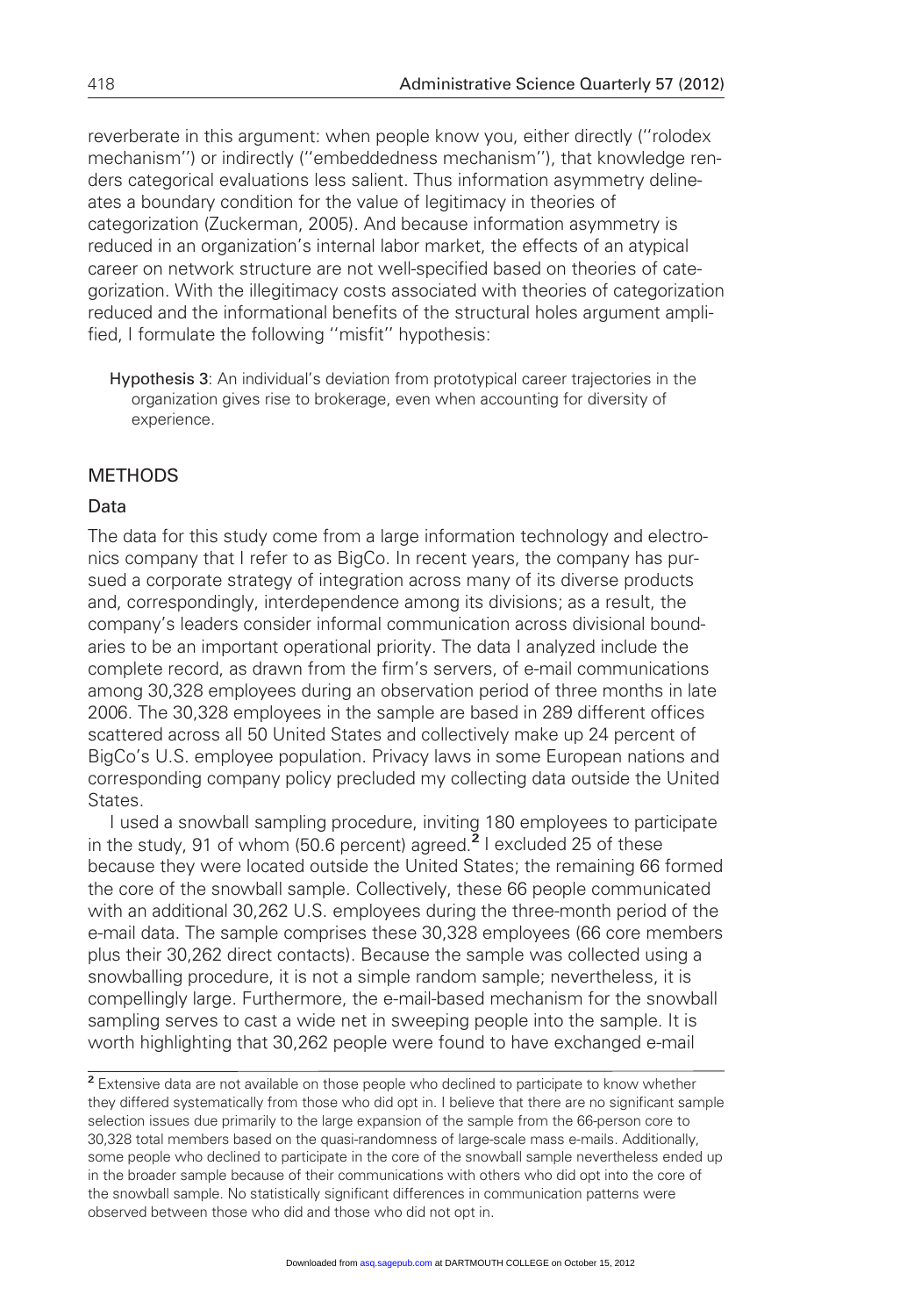# Kleinbaum 419

directly with the core of just 66 people; these 66 have an average of 3,415 direct contacts, although over 3,200 of those contacts exchanged or coreceived only mass e-mails with the focal actor. As this statistic illustrates, the existence of widely distributed bulk e-mails introduces significant randomness. Nevertheless, the sample overrepresents some groups and underrepresents others relative to the employee population as a whole, so the possibility remains that the results could be biased in unknowable ways by this sampling procedure. To avoid any possibility of sampling bias, I exploited the large size of the sample and drew a stratified random subsample of employees designed to match the population demographics along key dimensions; details of the subsampling procedure are provided in Appendix A. The final subsample includes 15,116 employees. The analysis presented is based on the more conservative subsample, but the findings do not change substantively in the full sample or in various random draws of the subsample.

I measured intraorganizational networks using e-mail data. Electronic communications are increasingly viewed as a valid source of network data (e.g., Onnela et al., 2007; Kossinets and Watts, 2009), and e-mail data are particularly suitable for this study because of the broad, far-reaching ties that are of interest in the study of brokerage. A long literature suggests that survey respondents in general (Fowler, 1995), and network survey respondents in particular (Bernard, Killworth, and Sailer, 1981), are not always accurate informants. Empirical research comparing e-mail and survey measures of social networks has shown that respondents are especially likely to underreport their ties to physically or organizationally distant alters (Quintane and Kleinbaum, 2011), a group for whom accurate measures are especially important in the present study.

BigCo provided me with all internal e-mail data associated with members of the 30,328-person full sample that were on its servers at the time of data collection. The data came to me as 30,328 text files, each corresponding to the complete e-mail record of one employee. I cleaned and parsed these files; removed duplicates (e.g., a message sent from one member of the sample to another would appear as both a sent message and a received message); and recorded messages with multiple recipients for each sender-recipient pair. The resulting data set consisted of 114 million dyadic e-mail communications exchanged during the fourth quarter of 2006. From this data set, I excluded mass communications and blind carbon copies (BCCs); because mass communications occurred frequently and (by definition) included a disproportionate number of dyadic interactions, this screen reduced the number of communications by an order of magnitude.<sup>3</sup> I also limited the e-mail data to include only messages exchanged by members of the smaller subsample; because this excluded the entire corpus of communications for half the original sample as well as all communications between subsample members and those outside the subsample, this screen further shrank the size of the e-mail data set by nearly an order of magnitude. After cleaning and parsing the communications

 $31$  excluded mass e-mails from the network analysis because they are unlikely to indicate socially meaningful interaction. I operationalized a mass e-mail as one with more than four recipients (Kossinets and Watts, 2006; Quintane and Kleinbaum, 2011), although results are robust to alternative thresholds. My interviews at BigCo revealed that blind carbon copies (BCCs) may be associated more with political behavior than with straightforward communication, making their meaning not straightforward to interpret. To be cautious, I therefore excluded BCCs, although the results are substantively unchanged by including them.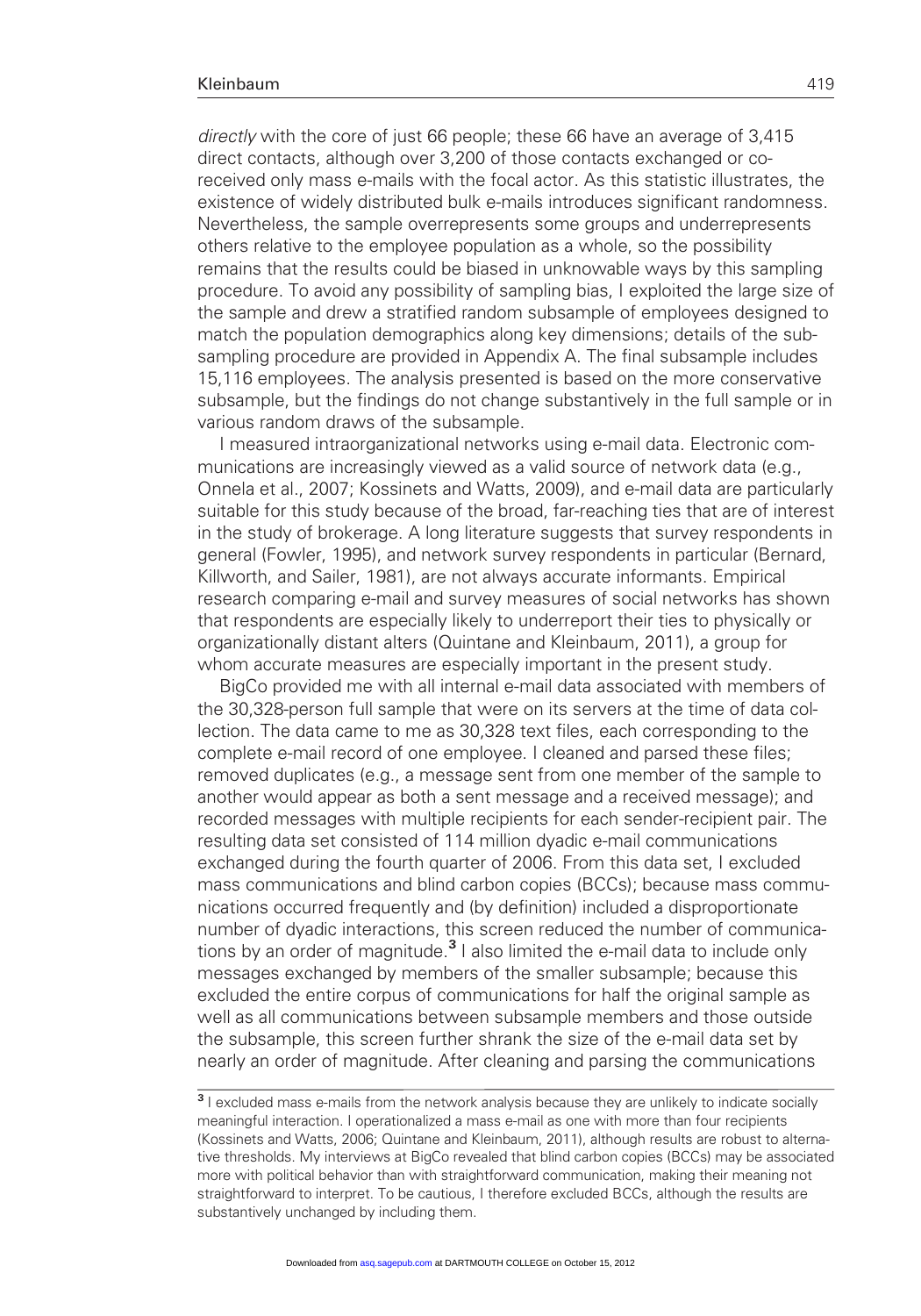data, I collapsed them into a single cross-section and created dyad-level counts of  $i \leftrightarrow j$  communications, where i and j index the individuals in the subsample. This approach has been termed the ''volume method'' of inferring a network from e-mail data (Wuchty and Uzzi, 2011). Other ways of inferring the network structure from the e-mail data (for example, treating an  $i \rightarrow j$  tie separately from a  $j \rightarrow i$  tie) yielded similar results. The final e-mail data set consists of 2.2 million non-mass, non-BCC e-mails exchanged among 198,081 actively communicating dyads drawn from the 15,116-person subsample and is treated as a single cross-section. The overall network density is 0.17 percent.

In addition to communication data, BigCo also provided demographic and human resource (HR) data about each of the employees in the sample, which are linked to the communications data through encrypted employee identifiers. The data include each employee's (time-invariant) gender and grade on the firm's 14-point salary hierarchy as of December 2006. Additionally, longitudinal records consisting of monthly observations over the 77 months co-terminating with the e-mail data—from 2000 through 2006—describe the business unit, major job function, job subfunction, U.S. state, and office location code for each employee.

# Individual-level Variables, Measures, and Estimation

The theory depends on both individual-level constructs (e.g., career path typicality) and dyad-level constructs (e.g., prior co-employment); correspondingly, I estimated both individual- and dyad-level models.

Dependent variables. In the individual-level models, the dependent variable is brokerage. I measured brokerage in two different ways. First, to identify the individuals in BigCo who brokered interactions between groups that interacted infrequently, I created a variable, *Improb<sub>i</sub>, which gauges the improbability* of each individual's overall communication profile, for which high improbabilities occur when an employee frequently communicates across specific group boundaries that are rarely crossed in the company. A theoretical advantage of such a brokerage measure is that it does not assume that indirect ties undermine brokerage. So in a dynamic model of network evolution across a career, in which embedded ties may motivate cooperative behavior without rendering information redundant, the  $Improb<sub>i</sub>$  measure is a valuable complement to other measures of brokerage. By definition, individuals with high composite improbability scores disproportionately form linkages between groups that communicate infrequently, consistent with theoretical conceptions of brokerage (Gould and Fernandez, 1989; Burt, 2005). To construct *Improb<sub>i</sub>,* I began by creating matrices, one for each category (business unit, function, office, salary band), with elements defined as the cumulative proportion of their e-mail that members of group x exchange with those in group y. For example, because there are thirteen job functions at BigCo, I constructed a 13  $\times$  13 matrix PrFunction, in which the xyth cell of the matrix is the proportion of his or her e-mail that the average member of function  $x$  exchanges with a member of function  $y$ . After producing similar matrices for all four categories, I then calculated, for all actually communicating dyads, the "improbability" that employees *i* and *j* would communicate as: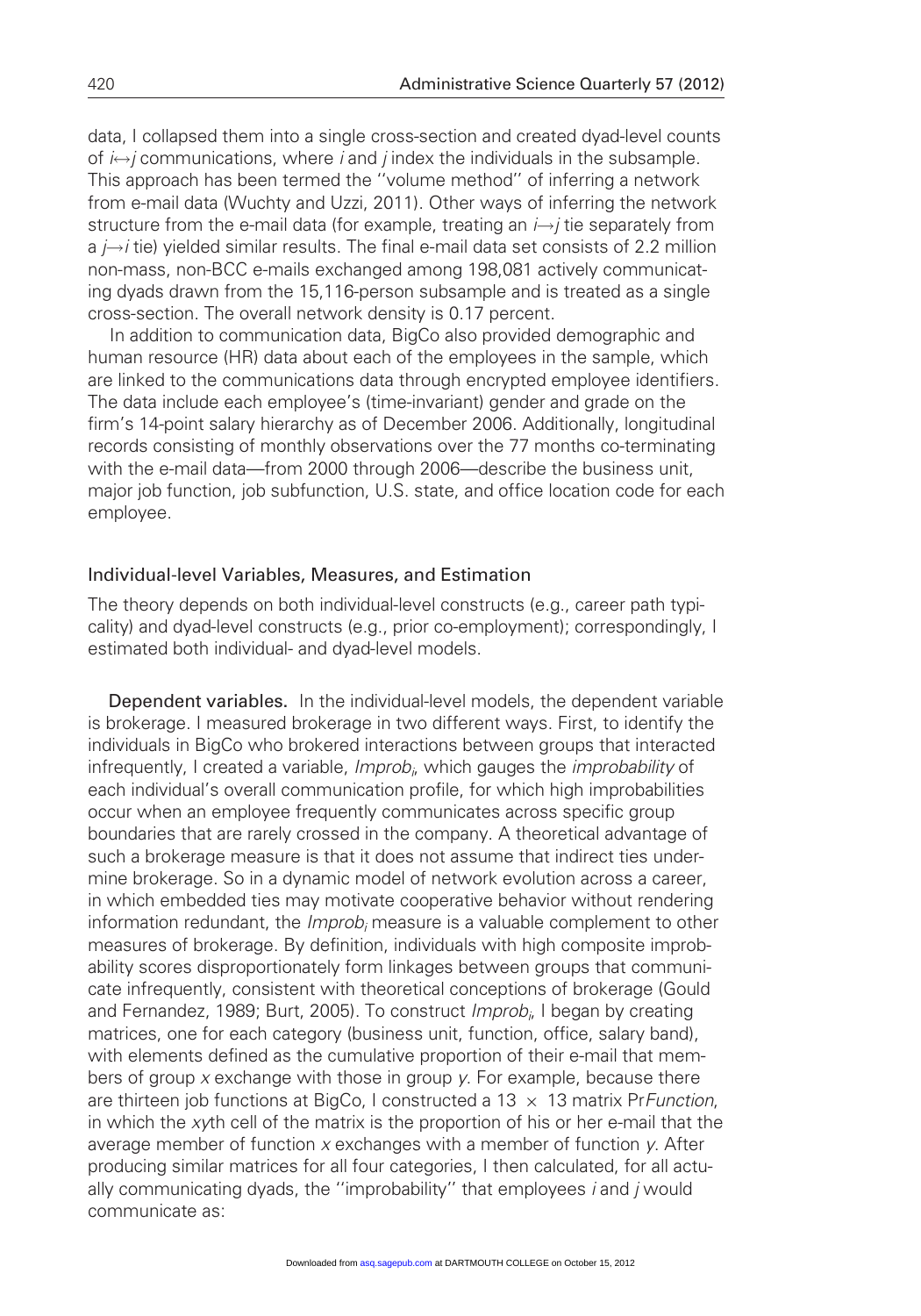$$
Improb_{ij} = 1 - [PrBU_{ij}^{\alpha} \times PrFunction_{ij}^{\beta} \times PrOffice_{ij}^{\gamma} \times PrBand_{ij}^{\delta}] \tag{1}
$$

where each of the Pr variables reflects the actual incidence of communication at BigCo between two average members of the specific pairs of business units, functions, offices, or salary bands represented in the  $i$ <sub>t</sub>h dyad. *Improb* $i$ thus takes a Cobb-Douglas form (subtracted from one), in which the exponents  $\alpha$ ,  $\beta$ ,  $\gamma$  and  $\delta$  are weighting factors designed to correlate with the relative importance of each boundary in structuring communications at BigCo and that sum to one by construction. To determine appropriate weights, I estimated a dyadlevel count model of frequency of communication on same-group variables for these four groups (and on group size controls). The resulting four coefficients were rescaled to sum to one and used as exponents in calculating  $Improb_{ii}$  in Equation 1. In the model estimates provided below,  $\alpha = 0.325$ ;  $\beta = 0.373$ ;  $\gamma =$ 0.250; and  $\delta$  = 0.053. Improb<sub>ii</sub> is computed for each communicating dyad, and it assumes its greatest value when the  $i$ th dyad, given  $i$  and  $j$ 's group affiliations and the actual interaction frequencies in BigCo, have group membership profiles that make them least likely to communicate.

Two specific examples from the data, one low and one high, may help to illustrate the intuition of the measure. In one dyad with a very high 60-percent probability (and hence low improbability) of communication, the two members of the pairing were both software engineers in the same business unit; both men worked in the same Virginia office; both ranked as middle managers, and they even joined BigCo in the very same month. Nearly two-thirds of the dyads that share this particular combination of business unit, job function, office, and salary band were live communication links, and this is one of the highest baseline probabilities of interaction among all pairings of group memberships in the data (note that this  $Improb_i$  score does not account for the fact that the members of this particular dyad shared a start date or were the same gender). Thus Improb<sub>ii</sub> is a low 0.40 (=  $1 - 0.60$ ) for this dyad. By contrast, a second dyad that actually communicated has just a 0.01 percent baseline probability of interacting, one of the lowest in the dataset. One person in this dyad was in the general executive management function, the other in sales; one was a senior executive (salary band 14), the other a middle manager (salary band 10); they worked in offices on opposite coasts; and they were in different business units. This is an extremely improbable pairing, with a high *Improb<sub>ii</sub>* value of 0.9999  $(= 1 - 0.0001)$ . These contrasting examples illustrate the intuition of the measure: the first dyad spans only salary bands, and communication across this boundary (especially between adjacent salary bands) is commonplace at BigCo. The second dyad represents a link that jumps four levels in the salary distribution, crosses the geographic expanse of the country, and spans functional and business unit boundaries. It connects two individuals who are highly unlikely to interact and thus represents a bridging tie, the dyadic manifestation of brokerage.

To move from the dyad to the person level, for each employee i, I took the weighted (by e-mail volume) average across all alters  $j$  to get  $\mathit{Improb}_{i\hskip-2.5pt\bar{}}$  the average improbability of i's overall communication profile:

$$
Improb_i = \frac{\sum_{j=1}^{n_i} (Improb_{ij} \times Freq_{ij})}{Freq_i}
$$
 (2)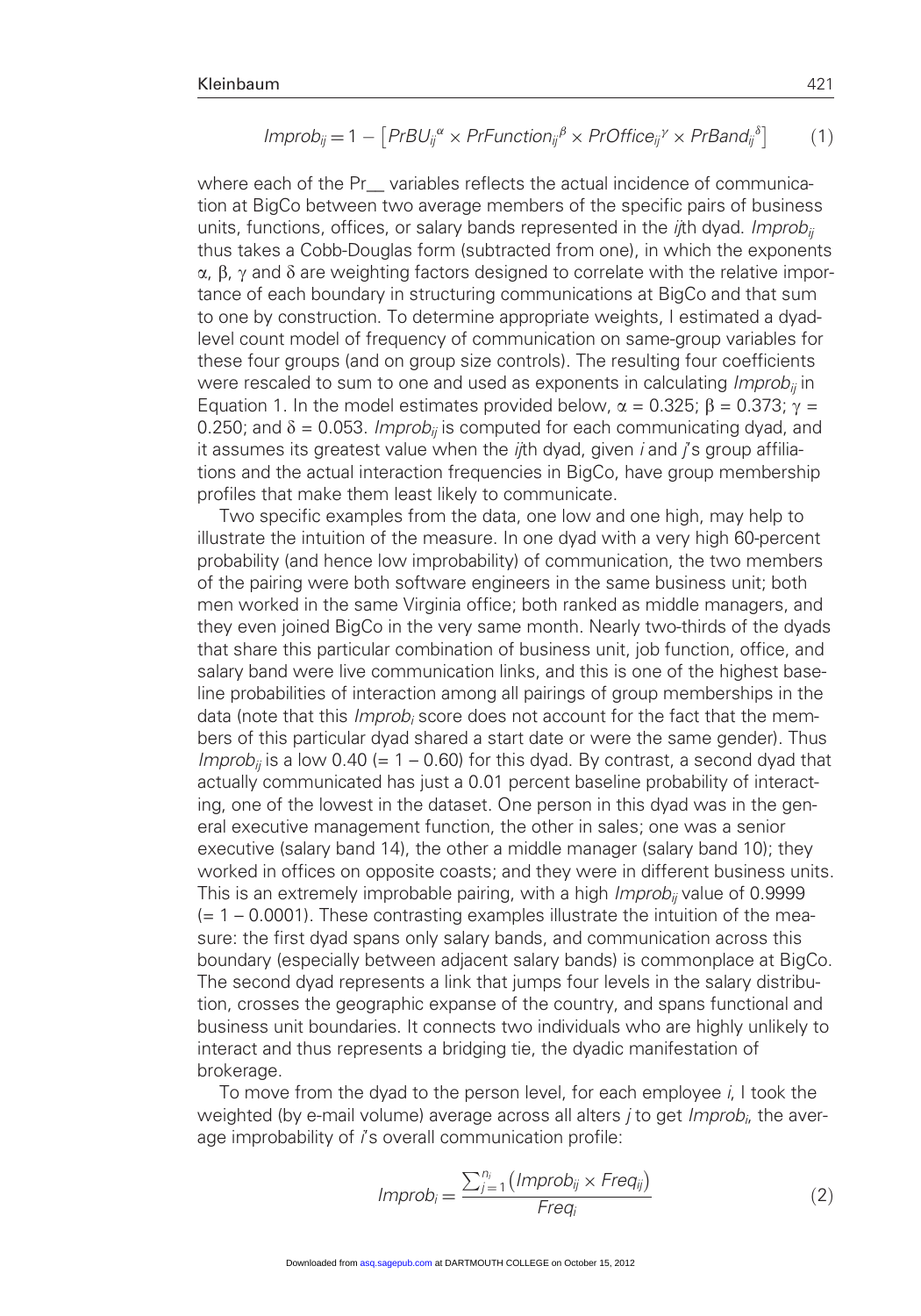For each focal actor *i, j* indexes *i's*  $n_i$  communication partners; Freq<sub>ii</sub> measures the number of e-mails exchanged between  $i$  and  $j$ ; and Freq<sub>i</sub> measures i's total communication volume. The higher the value of Improb<sub>i</sub>, the more of actor i's communication spans boundaries that are infrequently spanned, connecting groups of people who are otherwise relatively inaccessible. Because  $Improb<sub>i</sub>$  is bounded between 0 and 1, ordinary least squares estimation would be biased and inconsistent; instead, I estimated fractional logit models (Papke and Wooldridge, 1996).

Of course, if results of the hypothesis tests depended critically on any particular choice of exponents in Equation 1, the usefulness of the measure would be in doubt. To assess its robustness, I estimated results using fifteen alternative vectors of exponents,  $\alpha$ ,  $\beta$ ,  $\gamma$ , and  $\delta$ . In the first, all four factors were equally weighted  $(0.25)$ , making *Improb<sub>i</sub>* simply one minus the geometric mean of the four individual probabilities. In four vectors, one factor was weighted more heavily (0.4) than the other three (0.2). Conversely, the next four vectors, underweighted one factor (0.1) relative to the other three (0.3). Finally, six vectors weighted two factors heavily (0.3) and two lightly (0.2). Needless to say, each of these vectors was chosen arbitrarily; but the fact that the results across all fifteen vectors were substantively the same as the core results presented here increases confidence in the robustness of the *Improb<sub>i</sub>* measure.

As a second measure of brokerage, I also calculated Burt's (1992) structural constraint, an inverse measure of the presence of structural holes in one's network. An actor *i's* structural constraint was defined as:

$$
Structural constraint_i = \sum_{j=1}^{n} \left( P_{ij} + \sum_{q=1}^{n} P_{iq} P_{qj} \right)^2 \tag{3}
$$

where  $P_{ii}$  represents the proportion of actor *i's* e-mail volume exchanged with actor j. The inner summation in Equation 3 incorporates the indirect constraint imposed on actor i through connections among i's direct contacts. I used the igraph package (Csardi and Nepusz, 2006) in the R statistical computing environment (R Development Core Team, 2010) to calculate constraint for each individual in the sample. I subtracted constraint scores from their global maximum to invert the distribution and get a direct measure of Structural holes. I followed Burt (1992, 2007) and estimated models using ordinary least squares regression with heteroskedasticity-robust standard errors.

The Structural holes measure differs conceptually from the improbability measure of Equation 2 because it is purely network-based: it increases when an individual has many direct contacts and when those contacts are disconnected from one another. The measure is agnostic to the formal group memberships of an individual or of his or her contacts. By contrast, *Improb* assesses the degree to which the focal individual's contacts are separated by organizational and geographic boundaries. There is good reason to expect these measures to be correlated: to the extent that individuals concentrate their interactions within organizational and socio-demographic groups (Han, 1996; Kleinbaum, Stuart, and Tushman, 2009), then those who communicate across groups likely will also span many structural holes.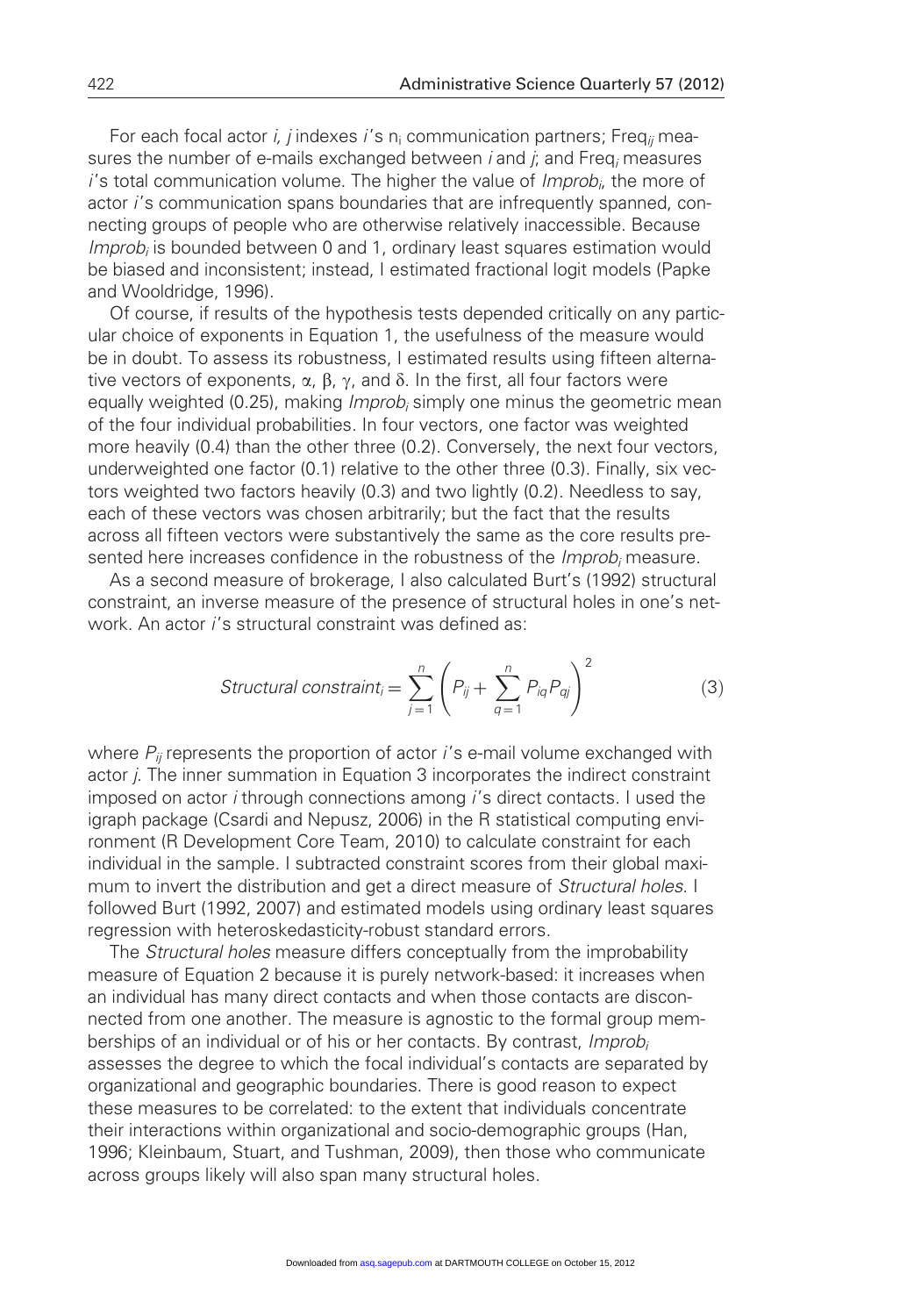Independent variables. There are two key independent variables in the individual-level models. The first construct is Career diversity, independent of the sequence of positions held. I measured the diversity of a person's career as one minus a Herfindahl concentration index, calculated across the monthly set of positions held during the prior 77 months. Because the theory regarding the effect of career diversity on brokerage is general enough to encompass a variety of different types of career diversity, I measured an index of this form separately for business unit, job function and subfunction, and office location. For example:

*Career diversity (location)*<sub>i</sub> = 
$$
1 - \sum_{i=1}^{L} s_{ii}^2
$$
 (4)

where l indexes the L different office locations (L = 289 in the data set), and  $s_{il}$ represents the proportion of the 77-month observation period in which employee *i* was assigned to office location *l*. As an illustrative example, during the 77 months of the career history observation period, Jane spent two months in location A and the other 75 months in location B (and 0 months in each of the other of BigCo's 289 U.S. offices). Jane's Career diversity (location) measure is calculated as

$$
1 - \left( \left( \frac{2}{77} \right)^2 + \left( \frac{75}{77} \right)^2 + \sum_{i=3}^{289} \left( \frac{0}{77} \right)^2 \right) = 0.05
$$

By contrast, Dick moved to a different office every year and a half, so his Career diversity (location) measure is

$$
1 - \left( \left( \frac{18}{77} \right)^2 + \left( \frac{18}{77} \right)^2 + \left( \frac{18}{77} \right)^2 + \left( \frac{18}{77} \right)^2 + \left( \frac{5}{77} \right)^2 + \sum_{l=6}^{289} \left( \frac{0}{77} \right)^2 \right) = 0.78
$$

Consistent with intuition, Dick's career diversity (location) score is much larger than Jane's.

Whereas the career diversity covariates ignore the particular sequence of the focal actor's mobility, focusing instead on its content, the next set of covariates results from a sequence analysis of the job functions occupied by each actor during each month of the 6.5 years co-terminating with the e-mail data. Analysis of social sequences originated in the work of Abbott and collaborators (Abbott and Hrycak, 1990; Abbott, 1995; Abbott and Tsay, 2000), who applied methods developed in biochemistry for the analysis of sequences of nucleotides in DNA or amino acids in proteins (Sankoff and Kruskal, 1983) to the analysis of individuals' careers. Conceptualizing a career as a sequence of positions held, Abbott's early analysis was descriptive. He showed, for example, that the careers of musicians in nineteenth-century Germany tended to fall into one of twenty prototypical patterns (Abbott and Hrycak, 1990). In this analysis, I move beyond description by looking not only at the clustering of individuals' career sequences into prototypical patterns but also at the degree to which a given individual's career sequence conforms to any prototypical pattern and the extent to which such deviations are associated with an outcome of interest,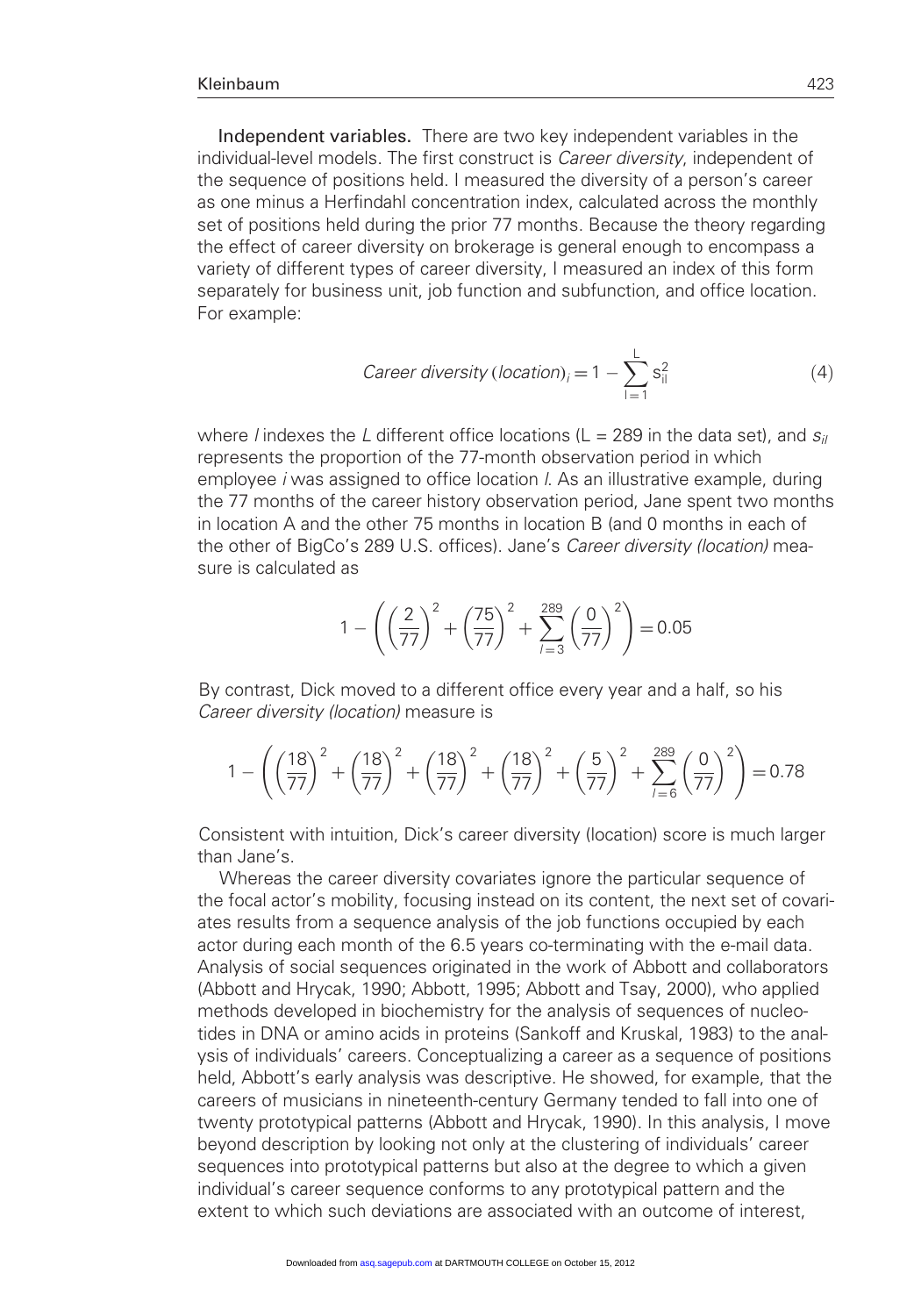| <b>Cluster and Description</b>                                                                                                             | <b>Medoid Sequence</b>                            |
|--------------------------------------------------------------------------------------------------------------------------------------------|---------------------------------------------------|
| (1) Services (SV) with a stint in sales (SL)                                                                                               | SV(60)-SL(17)                                     |
| (2) Services                                                                                                                               | SV(77)                                            |
| (3) Research & development (RD)                                                                                                            | <b>RD(77)</b>                                     |
| (4) Corporate staff functions: human resources (HR), administration (AD), supply chain<br>(SC)—typically with little mobility between them | HR(25)-AD(9)-SC(43)                               |
| $(5)$ Sales                                                                                                                                | SL(77)                                            |
| (6) Marketing (MK)                                                                                                                         | MK(77)                                            |
| (7) Research and development, with stints in services (or occasionally in sales)                                                           | RD(28)-SL(2)-SV(33)-RD(14)                        |
| (8) Finance (FI)                                                                                                                           | FI(77)                                            |
| (9) Administration, sales and services                                                                                                     | SV(10)-SL(29)-SV(14)-<br>MK(1)-AD(12)-SV(5)-SL(6) |

# Table 1. The Nine Prototypical Career Paths at BigCo, Showing the Medoid of each Cluster

namely, brokerage. Methodological details about the sequence analysis are provided in Appendix B.

The result of the sequence analysis was a set of nine prototypical career paths at BigCo, summarized in table 1. I describe them here briefly and provide more details in the Online Appendix (http://asq.sagepub.com/supplemental), which graphs the most frequently occurring variations within all nine clusters in color. Five of the nine prototypical career paths involve no mobility: stable careers in the services, sales, marketing, or R&D functions are typical at BigCo. The remaining four prototypical career paths consist of typical patterns of mobility at BigCo. Cluster 1 includes consultants (services function) who have spent significant amounts of time in sales; for example, the medoid (analogous to a median, but in multidimensional space) career path in cluster 1 consists of 60 months in the services function, followed by 17 months in sales. This stint in sales is enough to significantly differentiate a cluster 1 career from a cluster 2 career as a functionally immobile consultant. Cluster 4 consists of various corporate staff functions (HR, administration, supply chain), most typically with little mobility between them.

By construction, every individual in the sample was assigned to one of these nine prototypical career paths. But, consistent with the theoretical framework, some individuals had careers that were more typical—that corresponded more closely to a BigCo career prototype—than others. To quantify career typicality, I calculated each actor's Misfit, a continuous measure of the Euclidian distance between his or her own sequence and the medoid of the cluster to which he or she was assigned. People with large *Misfit* scores are relatively far from any cluster; their careers deviate significantly from all of the prototypical career patterns in BigCo. For example, Sheryl (profiled in figure 1 above), the manufacturing executive in the corporate supply chain group with an extremely diverse and far-reaching network, has a Misfit score more than two standard deviations above the sample mean. I included in the individual-level models dummy variables indicating the career path cluster to which the focal actor belonged (with cluster 3 as the omitted category) as well as a continuous measure of the actor's *Misfit* with his or her cluster. Because the distribution of *Misfit* has a lower bound of zero, models were estimated on the natural logarithm of Misfit to improve model fit and avoid problems of skewness.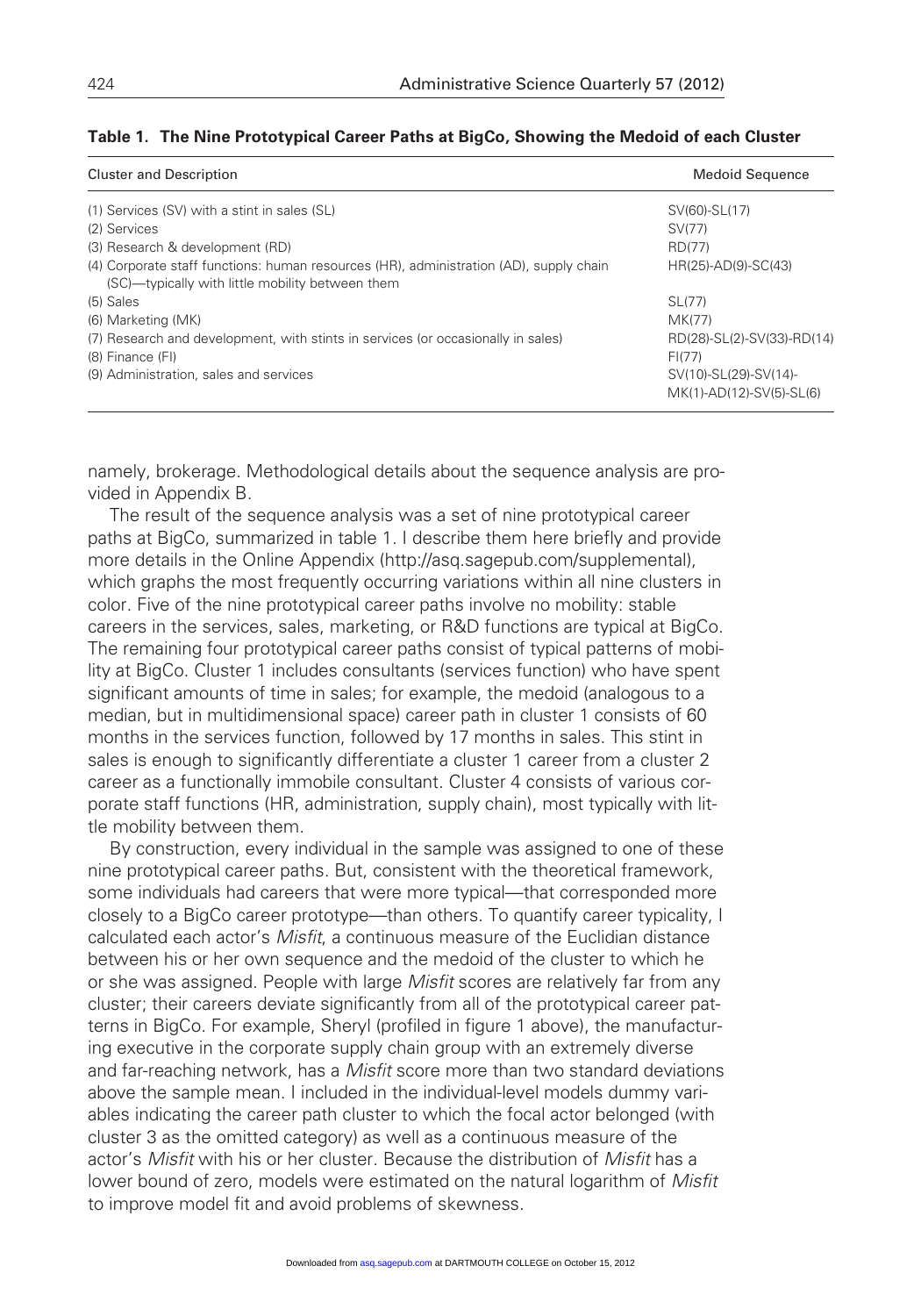Control variables. I controlled for a range of individual-level sociodemographic variables that may affect an actor's propensity to engage in brokerage. Most importantly, I controlled for diversity of prior experience to show the effect of misfit on brokerage, net of pure diversity effects. A dummy variable Female was included to control for gender. I included dummy variables for assignment to the *Corporate headquarters* and for key job functions (*Marketing* and Sales) to account for task-related differences in communications patterns. I included dummy variables for pay grade—one for Middle managers and one for each executive rank, relative to the omitted category of rank and file—to account for the effect of seniority on communication patterns. To account for individual-level differences in communication patterns, I controlled for the natural logarithm of the focal actor's total e-mail volume, exchanged with other members of the sample and with BigCo employees not included in the sample, respectively. Finally, I included a series of size controls to account for size differences in the focal actor's business unit, job function, office location, and salary band (all log-scaled).

Accounting for endogeneity. To make a *causal* argument about how and why career mobility affects the structure of social networks when mobility is endogenously related to network structure creates difficulties for causal inference. The above analysis addresses endogeneity only through a simple lag structure—mobility events precede the observed network structure in time but unobservable intermediate network structure may vary endogenously with individual mobility choices, making the identification of mobility effects on network structure problematic. Better solutions to this identification problem would be to use random assignment to different mobility conditions (Winship and Morgan, 1999), or an instrumental variable or natural experiment that is exogenously associated with individual mobility but that does not affect network structure (e.g., Angrist, 1990). Unfortunately, these approaches are rarely possible when studying careers, so the best remaining solution to the identification problem is to use a propensity score estimator (Rosenbaum and Rubin, 1984).

A propensity score here is the probability that an individual experiences atypical mobility, conditional on observable covariates. Propensity scores can eliminate bias by comparing outcomes (network structures, in the present case) between people with a similar ex ante probability of mobility, as estimated from their pre-treatment covariates. The propensity score is reliable and yields an unbiased estimate of the effect of an atypical career sequence on network structure, if we can assume that outcomes are independent of assignment to treatment, conditional on the observed covariates. The intuition is simple: if assignment to treatment covaries with the observed variables, then the propensity score can be used to create a weighted or matched sample (Rubin, 1977) in which assignment to treatment is effectively random, conditional on the observable covariates. In this way, propensity score estimators allow us to approximate a controlled experiment using observational data. I did this by augmenting the data set with an additional wave of e-mail network data at BigCo a second cross-section, spanning the first quarter of 2008 and including an additional 157 million dyadic communications—and observing the sequence of mobility that occurs in the intervening 15-month period. Network structure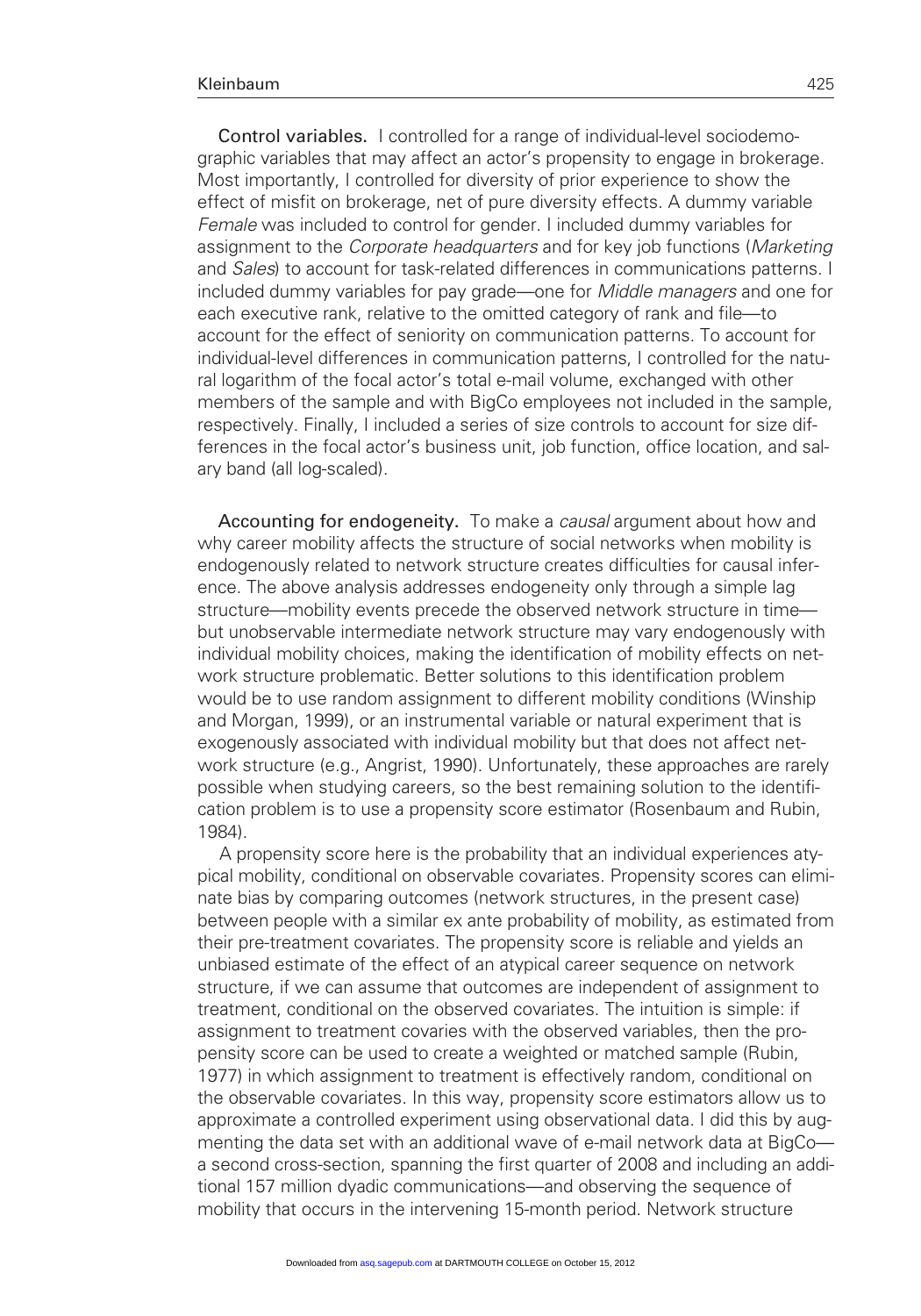during the earlier tranche of e-mail data (and other covariates) is used to construct the propensity score; the inverse of the propensity score is then used as a weighting factor in estimating the effects of mobility during the intervening period on network structure in the later tranche of e-mail data.

Although the propensity score approach better identifies the mobility effect than the simple lag structure, I was limited in this analysis by the relatively short observation period for mobility between the two panels of communication data—just 15 months long, compared with the 77 months of observable career history prior to the first panel of communication data. This shorter interval of sequence analysis is less likely to reveal stable patterns in the career sequences, but convergent results across both analyses would lend credence to the causal argument.

To do this analysis, I performed a new sequence analysis over the 15-month observation window that spanned the two panels of e-mail network data, producing a new set of cluster dummy variables as well as a new individual Misfit score. The clustering algorithm yielded a 13-cluster solution in which 10 clusters were centered on no-mobility sequences and which bears a strong resemblance to the 9-cluster solution of the earlier, 77-month observation period. Given the short interval of this sequence analysis and the overall rare occurrence of mobility events, the distribution of Misfit is highly skewed, with a large number of people (89 percent of the sample) having a Misfit value of zero, mostly because they experienced no mobility; therefore in models with the propensity score estimator, hypothesis 3 was tested using a dichotomous covariate, defined to be one for any individual with *Misfit* greater than zero and to be zero otherwise. Individuals with positive values of Misfit in the later period of career observations also had significantly higher values of Misfit in the earlier period ( $p < .05$ ), suggesting that mobility during the brief second observation window was not merely idiosyncratic noise. Next, I ran probit models to estimate the effect of initial (i.e., pre-mobility) network structure (and other observable covariates) on the probability of having a nonzero value of Misfit. These estimated probabilities of the conditional likelihood that  $M\text{ is fit} > 0$  are propensity scores that can be used to construct matching estimators of the causal effect of having  $Misfit > 0$  on network structure in the second tranche of e-mail data. In the second-stage models, observations could be weighted by the inverse of their propensity scores (inverse probability of treatment weights, or IPTW) to create a pseudopopulation that would give consistent, unbiased estimates of the mobility effect on brokerage (Rubin, 1977). If the propensity scores are highly variable, however, extreme outlying values of the weighting factor could contribute heavily to the pseudo-population, resulting in an estimator with a large variance. This potential problem is averted by the use of a stabilized weight (Azoulay, Ding, and Stuart, 2009). The stabilized weight is calculated as the propensity score estimated on the full first-stage model divided by the propensity score estimated when excluding the covariate believed to be endogenous (i.e., pre-mobility network structure); stabilizing the weighting factor in the second-stage models increases their efficiency but does not affect the consistency of the estimator (Hernán, Brumback, and Robins, 2000). The results reported are no different from those obtained when unstabilized weighting factors are used. Finally, because results based on the primary sequence analysis excluded truncated sequences, I dropped from the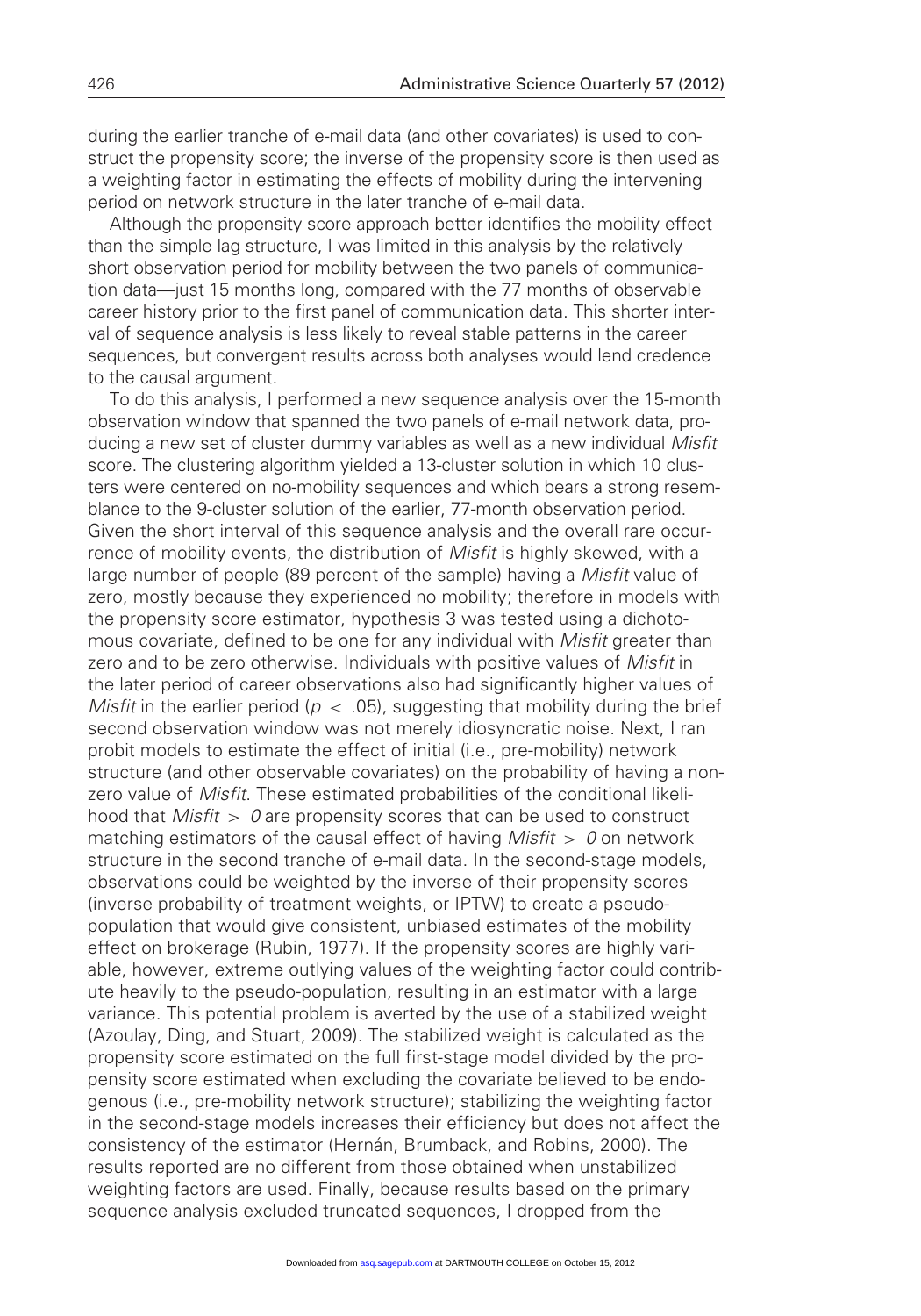propensity score analysis individuals with less than 77 months of tenure with BigCo; the results were substantively unchanged if these people were included.

# Dyad-level Variables, Measures, and Estimation

Dependent variable. The dyad-level analog of brokerage is the existence of a bridging tie (Burt, 2002; Valente and Fujimoto, 2010). I operationalized a bridging tie as communication within a dyad that spanned significant organizational distance that made their communication improbable. Organizational distance was measured as *Improb<sub>ii</sub>* in Equation 1 above. Only dyads with *Improb<sub>ii</sub>* above the 75th percentile were included in the analysis (the analysis was robust to alternative thresholds); that is, every dyad in the analysis was, by construction, separated by significant organizational distance and was therefore unlikely to communicate. Thus the dyad-level sample was constructed to consist exclusively of dyads who were at risk of bridging. The dependent variable is a binary indicator for the presence (1) or absence (0) of communication between *i* and  $j$ during the three-month e-mail observation window in the fourth quarter of 2006. Although data were available on the count of e-mail interactions, I used a binary dependent variable because the presence of any communication reveals that an underlying relationship exists despite the organizational distance. In the context of such a long-distance tie, more frequent communication may not be a reliable indication of tie strength, as it might not be for a long-time friend who is no longer proximate, such as a college roommate. To test this assertion empirically, I estimated zero-inflated Poisson models (unreported results, available from the author). Coefficients of key covariates were significant in the inflation models but not in the count models; this analysis supports the choice to treat the dependent variable in dyad-level models as binary. Because the dependent variable is binary, models were estimated using logistic regression. To account for common person effects (Kenny, Kashy, and Cook, 2006), or non-independence between dyadic observations that included the same individual, standard errors were clustered simultaneously on both dyad members using the clus\_nway.ado routine in Stata (Kleinbaum, Stuart, and Tushman, 2012); this approach is similar to adjusting standard errors with the quadratic assignment procedure or to estimating exponential random graph models but can be implemented in larger data sets (Cameron, Gelbach, and Miller, 2011).

I made one additional adjustment to the sample of dyads before estimating regression models. The matrix of dyadic communication was extremely large (over 114 million dyads, before imposing the organizational distance screen), so it was not expeditious to work with the full matrix. One potential solution to this problem would be to sample from the matrix randomly, but this approach ignores the fact that most of the variance in the estimation is provided by the realized ties (i.e., the non-zero cells) (Cosslett, 1981; Imbens, 1992; Lancaster and Imbens, 1996). Because of the sparsity of the matrix (over 99.8 percent of cells were zero), most of the variance would be lost. Instead, I constructed a case cohort data set (King and Zeng, 2001) that included all communicating dyads and a random sample of non-communicating dyads, weighted according to the inverse of their probability of being sampled. Results are extremely robust to the number of zeros included, as long as they are properly weighted; the present analyses included a 1:1 ratio of zeros to non-zeros.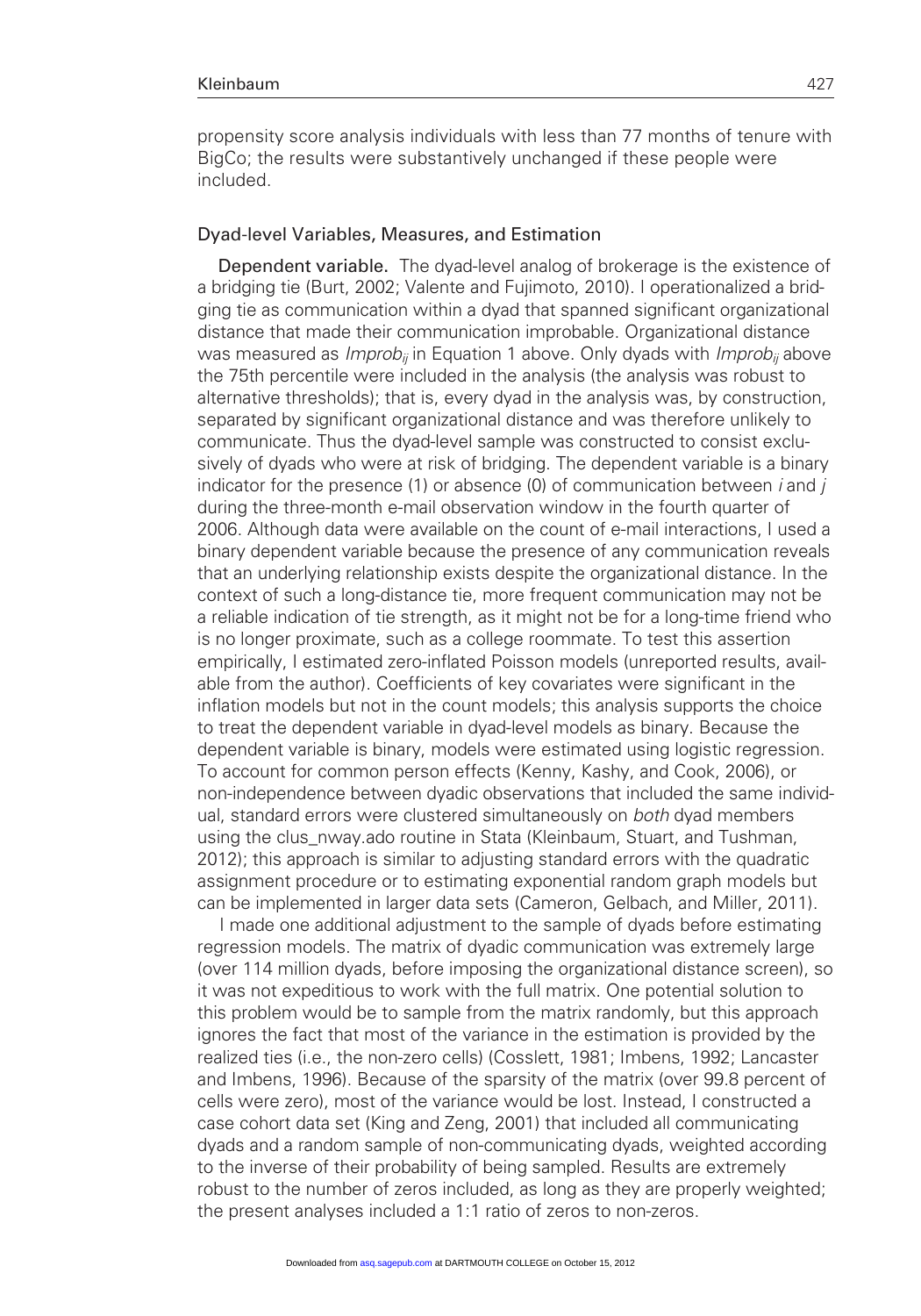Independent variables. I measured career diversity at the dyad level as the geometric mean of the Herfindahl indices of job functions (or, separately, of subfunctions, office locations, or business units) that the dyad members had spent time in during the observation window. The resulting variable was inverted to provide a measure of diversity, rather than concentration. Of course, career diversity is a fundamentally individual (not dyadic) construct; these models were intended to support the individual-level career diversity results, to lend credence to the dyadic approach, and to examine the effect of career diversity while controlling for dyad-level social capital constructs (i.e., prior co-employment and common third parties). Nevertheless, because this measure lacks face validity, two alternative specifications were checked for robustness. In one, I calculated the arithmetic, rather than the geometric, mean of the dyad members' Herfindahl indices. In another, I dichotomized each actor's career diversity (''mover'' versus ''stayer'') and entered dummy variables for ''one dyad member moved'' and ''both dyad members moved'' into regressions. Results were substantively identical across all specifications, increasing confidence in the findings.

To measure prior co-employment, I created a series of variables of the form Length of prior co-employment in the same function, the number of months prior to the terminal period in which  $i$  and  $j$  were both assigned to the same job function (or, separately, subfunction, office location, or business unit). By construction, the distribution is truncated at zero and is highly skewed, so I estimated models using the natural logarithm of one plus the variable. Unreported results showed substantively similar effects when the co-employment variables were specified as simple binary indicators of whether *i* and *j* had ever been members of the same group (as opposed to the length of such periods) or, alternatively, as counts of the number of distinct spells, where a spell was defined as a continuous period of any duration; this increases confidence that the findings reflect meaningful effects of prior co-employment and are not an artifact of variable specification.

To measure embeddedness with mutual acquaintances, I created a variable Common third parties, a count of the number of unique individuals who communicated with both  $i$  and  $j$  in the full sample. The distribution of the count of Common third parties was also truncated at 0 and, not surprisingly, was also highly skewed: nearly two-thirds of dyads in the sample had no common third parties and fully 90 percent had seven or fewer. The right tail was extremely long, however, with a maximum of 116 common third parties in one dyad. Because of this skewed distribution and because the effect of the marginal third party should diminish with the count of common third parties, I tested hypothesis 2 on the natural logarithm of one plus Common third parties.

Control variables. In estimating models, I controlled for a range of social and organizational variables that affect the likelihood of interaction between dyad members. Actors sharing a social focus (Feld, 1981) are more likely to interact, and organizational research shows that formal structure is a highly relevant social focus in intrafirm networks (Han, 1996; Kleinbaum, Stuart, and Tushman, 2009). For this reason, I controlled for Same business unit, Same function, and Same subfunction, dummy variables set to 1 if and only if the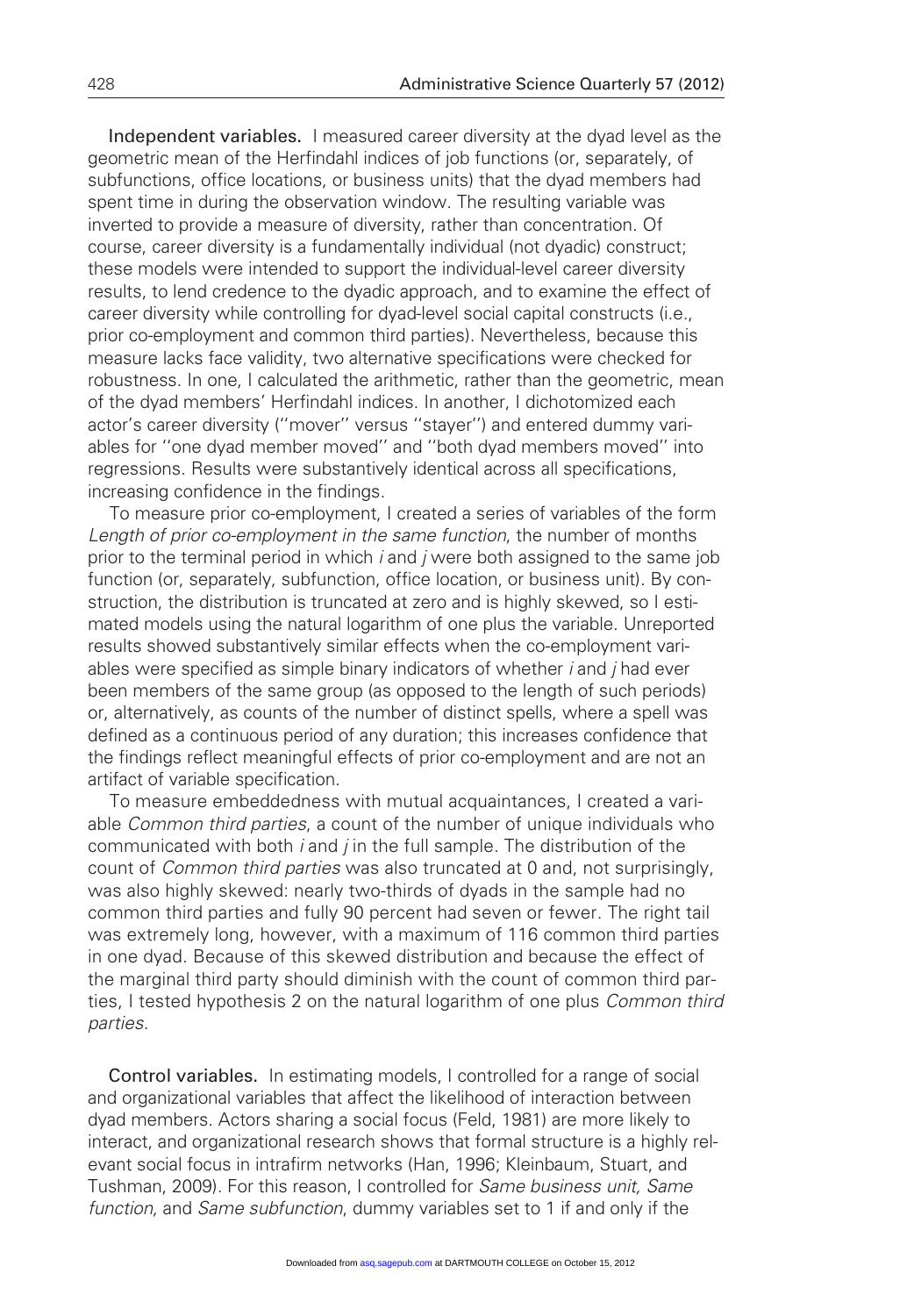two members of the dyad were assigned to the same business unit, job function, and subfunction, respectively. Physical proximity is known to affect the propensity for interaction (Festinger, Schachter, and Back, 1950; Allen, 1977), so I included control variables for Same office, a dummy variable set to 1 if and only if the two dyad members were assigned to the same office building and Distance in miles, the natural logarithm of one mile plus the door-to-door driving distance between their office buildings. It is well known that the propensity of group members to interact tends to diminish with group size (Wasserman and Faust, 1994). To account for the effects of group size, I controlled for five group size variables corresponding to business unit, function, subfunction, office, and salary band. Consistent with an extensive econometric literature that applies models of gravitational attraction to network models of world trade (Carrère, 2006), these group size controls were specified as the natural logarithm of the product of the size of i's group by the size of  $i$ 's group.

I included six control variables to absorb individual-level heterogeneity. I calculated Within sample volume controls for each dyad member as the natural logarithm of one plus the number of e-mails the actor exchanged with all other  $(non-i)$  partners in the sample. By including them, I conditioned on the total count of individual i's and individual i's e-mails. After conditioning on their total e-mail volume, the variance remaining to identify the other regression parameters relates to the distribution of communications across potential partners, rather than being driven by the overall communications volume of the two actors in a dyad. Likewise, I included Beyond sample volume controls for each dyad member, the natural logarithm of one plus the number of e-mails the two actors exchanged with other employees of BigCo who were not in the sample. These covariates adjust for the fact that the individuals within the sample may vary in their propensity to communicate beyond it. Finally, to ensure that the results are not driven by the size of a person's network, I included two control variables for Degree, the log of one plus each dyad member's count of unique communication partners.

# RESULTS

Descriptive statistics and correlations for the individual-level data are shown in table 2. I begin by establishing that a diverse career history is associated with a broad present-day network in individual-level models. Table 3 presents regressions of the brokerage measures, Improb<sub>i</sub> or Structural holes, on a series of variables measuring the diversity of the focal actor's career experience across business units, job functions, subfunctions, or offices, and on control variables. Across all four group specifications, the coefficients of Career diversity on  $Improb<sub>i</sub>$  is positive: the more diverse an actor's career history across groups, the more likely that actor is to engage in improbable category-spanning communication. When the effect on Structural holes is examined, the results are similar: diverse experience across a variety of job subfunctions or offices is associated with more brokerage across structural holes; no significant effect is found for business unit or job function on Structural holes. These results are consistent with the baseline hypothesis, that career diversity is associated with brokerage.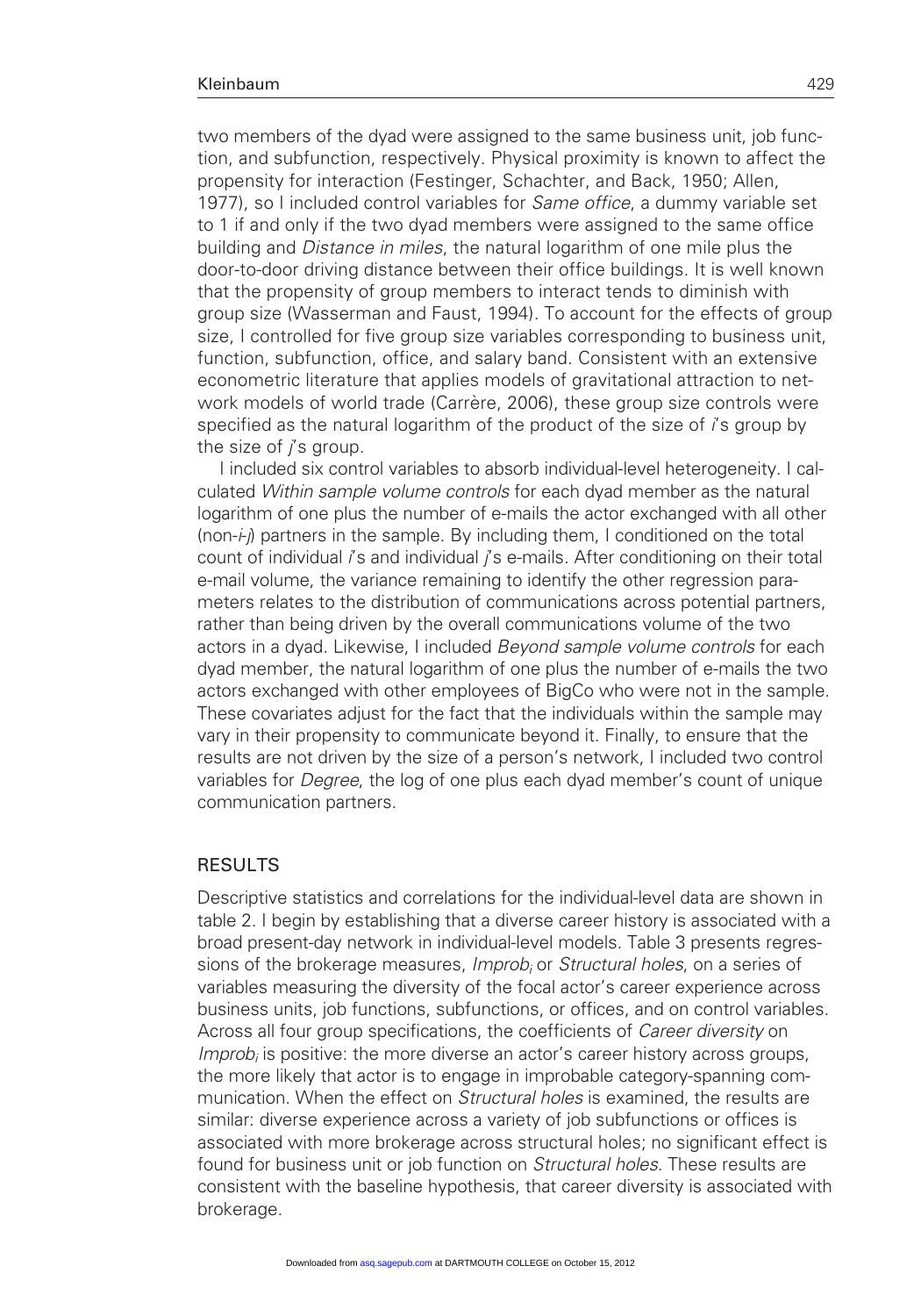| Variable                                 | Mean   | S.D.   | 1      | 2      | 3      | 4      | 5      | 6      | $\overline{7}$ | 8      | 9      | 10     | 11     |
|------------------------------------------|--------|--------|--------|--------|--------|--------|--------|--------|----------------|--------|--------|--------|--------|
| 1. Improb <sub>i</sub>                   | .846   | .092   |        |        |        |        |        |        |                |        |        |        |        |
| 2. Structural holes                      | 1.375  | .197   | .24    |        |        |        |        |        |                |        |        |        |        |
| 3. Misfit score 2000-2006 (logged)       | 1.241  | 1.818  | .17    | .10    |        |        |        |        |                |        |        |        |        |
| 4. Career diversity (function)           | .108   | .176   | .16    | .08    | .77    |        |        |        |                |        |        |        |        |
| 5. Career diversity (subfunction)        | .205   | .229   | .22    | .13    | .47    | .67    |        |        |                |        |        |        |        |
| 6. Career diversity (location)           | .257   | .247   | .10    | .00    | .05    | .04    | .06    |        |                |        |        |        |        |
| 7. Career diversity (business unit)      | .167   | .214   | .15    | $-.05$ | .19    | .17    | .19    | .14    |                |        |        |        |        |
| 8. Corporate headquarters                | .256   | .436   | $-.12$ | .00    | .07    | $-.08$ | $-.11$ | $-.02$ | .31            |        |        |        |        |
| 9. Marketing                             | .023   | .148   | .13    | .03    | .04    | .05    | .05    | .01    | .00            | $-.02$ |        |        |        |
| 10. Sales                                | .159   | .366   | .22    | .16    | .07    | .23    | .36    | $-.06$ | $-.08$         | $-.24$ | $-.08$ |        |        |
| 11. Middle manager                       | .911   | .284   | $-.04$ | .07    | $-.07$ | $-.02$ | $-.07$ | .01    | $-.02$         | $-.01$ | $-.01$ | .07    |        |
| 12. Executive (band 11)                  | .023   | .151   | .03    | .08    | .03    | .02    | .14    | .01    | .02            | $-.01$ | .03    | $-.03$ | $-.62$ |
| 13. Executive (band 12)                  | .009   | .095   | .04    | .04    | .02    | .02    | .06    | .02    | .03            | .00    | .02    | $-.01$ | $-.31$ |
| 14. Executive (band 13)                  | .002   | .047   | .03    | .03    | .03    | .03    | .05    | .01    | .02            | .02    | .04    | $-.01$ | $-.20$ |
| 15. Executive (band 14)                  | .001   | .033   | .01    | .00    | .06    | .01    | .01    | .01    | .02            | .04    | .01    | $-.01$ | $-.11$ |
| 16. Female                               | .301   | .459   | .07    | .06    | .14    | .05    | .02    | .02    | .07            | .10    | .09    | $-.01$ | .02    |
| 17. E-mail volume within sample (logged) | 7.251  | 1.916  | .04    | .30    | .08    | .06    | .07    | .01    | $-.06$         | $-.01$ | .04    | .10    | .02    |
| 18. E-mail volume beyond sample (logged) | 6.902  | 1.878  | $-.04$ | .23    | .07    | .05    | .07    | .00    | .00            | .08    | .00    | .04    | .13    |
| 19. Business unit size (logged)          | 8.131  | 1.170  | $-.03$ | $-.03$ | $-.01$ | $-.09$ | $-.03$ | .00    | .12            | .42    | $-.09$ | .06    | .01    |
| 20. Job function size (logged)           | 8.629  | 1.107  | .10    | $-.11$ | $-.40$ | $-.07$ | .07    | .02    | .02            | $-.32$ | $-.17$ | .14    | .05    |
| 21. Office location size (logged)        | 8.081  | 2.136  | $-.08$ | .03    | $-.01$ | $-.01$ | $-.01$ | $-.05$ | $-.06$         | $-.03$ | .02    | $-.02$ | .00    |
| 22. Salary band size (logged)            | 8.610  | .690   | $-.04$ | .18    | $-.05$ | .01    | .00    | .00    | $-.03$         | $-.05$ | .00    | .10    | .81    |
| Variable                                 | 12     | 13     |        | 14     | 15     | 16     |        | 17     | 18             |        | 19     | 20     | 21     |
| 13. Executive (band 12)                  | $-.01$ |        |        |        |        |        |        |        |                |        |        |        |        |
| 14. Executive (band 13)                  | $-.01$ | .00    |        |        |        |        |        |        |                |        |        |        |        |
| 15. Executive (band 14)                  | $-.01$ | .00    |        | .00    |        |        |        |        |                |        |        |        |        |
| 16. Female                               | $-.03$ | .00    |        | $-.02$ | $-.01$ |        |        |        |                |        |        |        |        |
| 17. E-mail volume within sample (logged) | .05    | .05    |        | .03    | .03    | .06    |        |        |                |        |        |        |        |
| 18. E-mail volume beyond sample (logged) | .04    | .02    |        | .02    | .02    | .07    |        | .07    |                |        |        |        |        |
| 19. Business unit size (logged)          | $-.06$ | $-.02$ |        | $-.01$ | .01    | .05    |        | .00    | $-.07$         |        |        |        |        |
| 20. Job function size (logged)           | $-.05$ | .04    |        | $-.09$ | $-.10$ | $-.13$ |        | $-.10$ | $-.12$         |        | .01    |        |        |
| 21. Office location size (logged)        | .03    | .01    |        | .02    | .02    | .00    |        | .03    | .05            |        | $-.14$ | $-.07$ |        |
| 22. Salary band size (logged)            | $-.29$ | $-.28$ |        | $-.29$ | $-.21$ | $-.01$ |        | .12    | .18            |        | $-.04$ | .04    | .02    |

#### Table 2. Summary Statistics and Correlations of Variables in Individual-level Analysis

To further establish a baseline, especially in light of the need for dyad-level variables, I also tested the baseline hypothesis using dyad-level models. Results appear in table 4. Model 1 contains only control variables. Models 2–5 show that across three of four group variables, organizationally distant dyads in which members have had diverse career histories are significantly more likely to communicate across organizational distance than less mobile dyads. Thus, consistent with the baseline hypothesis, both individual-level models and dyad-level models point to a significant effect of prior career diversity on present-day brokerage.

To tease apart empirically the mechanisms for the diversity effect on brokerage, I added to the dyad-level models in table 4 a set of covariates that measure the extent of prior co-employment between members of the dyad. In models 6–9, I added to the baseline model a series of variables indicating the number of months of prior co-employment between members of the dyad. Across all four measures, I find a significant, positive association between the amount of prior co-employment and the propensity of dyad members to bridge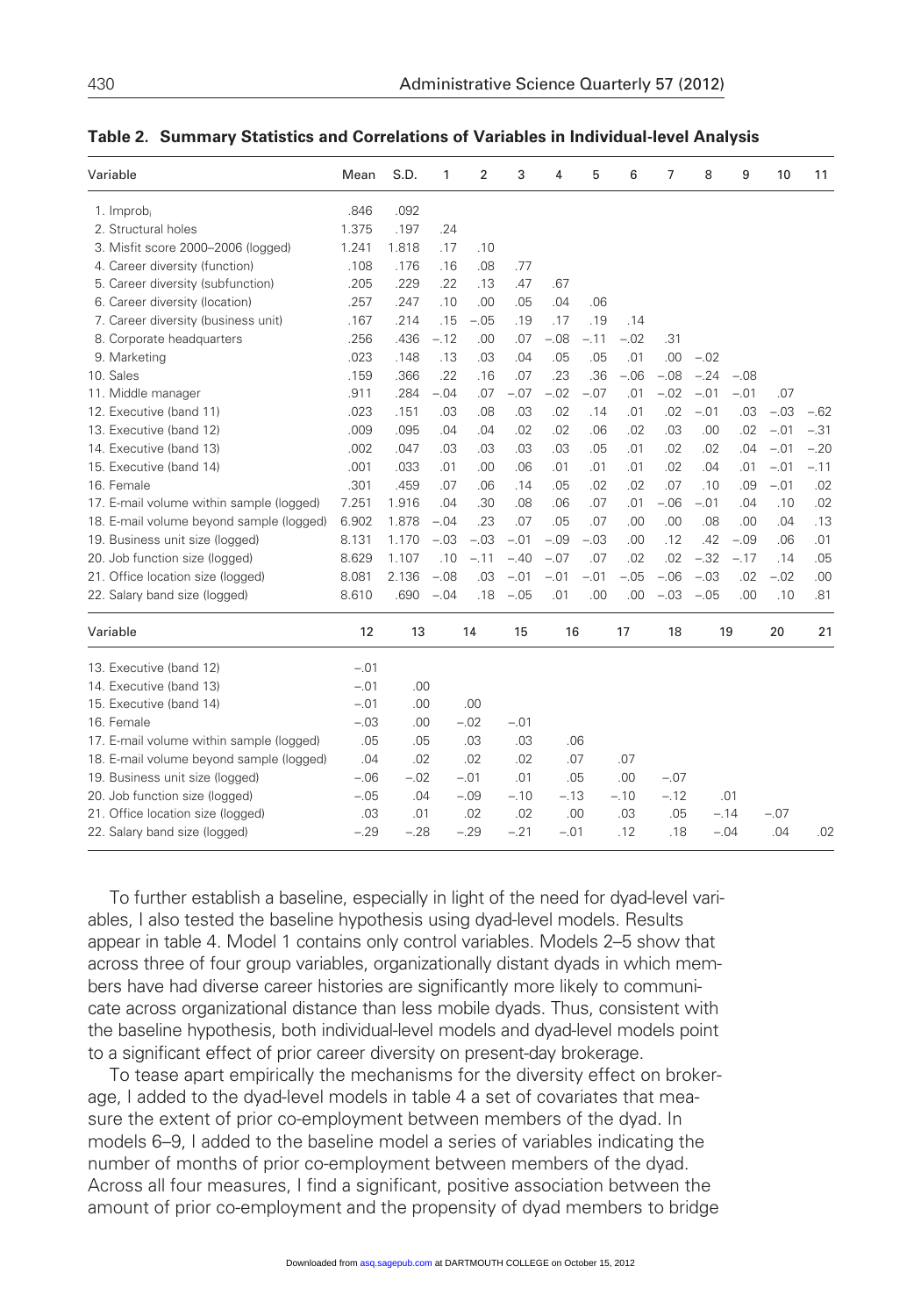the present-day organizational distance between them.<sup>4</sup> These results support hypothesis 1, that there is a rolodex mechanism.

Using prior co-employment to test the rolodex mechanism assumes that prior co-employment is an indication that two people are likely to know each other. I refined the analysis to further test this assumption in two ways. First, network density in a group tends to decrease with group size, so this condition is particularly likely to be met when the group in which two people are coemployed is small. To increase confidence that the co-employment effect is driven by a rolodex mechanism, I split the sample of previously co-employed dyads at the median size of the group in which they were co-employed and ran a series of dyad-level regressions that included covariates of the type Prior coemployment in a small function (separately for function, subfunction, office, and business unit), dummy variables indicating that the dyad members were previously co-employed in a function, subfunction, office, or business unit that was smaller than the median group of its type. Because I was testing the effect of group size, only dyads previously co-employed in the relevant group (e.g., job function in model 1 of table 5) were included in these regressions; dyads previously co-employed in a different category of group or not at all were excluded. For this reason, I also did not run the full model. Results in table 5 show that two people who were previously co-employed in a small job subfunction were more likely to stay connected than two people previously coemployed in a large job subfunction. Similar results obtain for office location and business unit; the effect for job function is insignificant, perhaps because even the smallest job functions are very large. In a second, independent analysis, I respecified the co-employment variables to focus on smaller groups by combining group types (unreported results). For example, instead of counting the number of periods during which two people were in the same office (but possibly in different functions) or the same job function (but possibly in different office locations), I respecified the co-employment variables to count the number of periods during which the dyad members were in the same office and the same job function at the same time. Members of such dyads are much more likely to actually know one another. And consistent with the intuition of the rolodex mechanism, such dyads were much more likely to be connected in the present-day network, when they are no longer co-employed. These results lend credence to the assumption that co-employment is a reasonable proxy for the presence of an interpersonal relationship. They therefore buttress support for hypothesis 1, that a rolodex mechanism facilitates brokerage ties between people who have previously been co-employed.

There is at least one plausible alternative explanation that is also consistent with the results presented thus far. Rather than indicating that people are likely to know one another, co-employment might indicate the existence of a common affiliation that enables two people to interact more effectively. One could imagine that having experiences in common, even if not contemporaneously (e.g., ''remember that great taco stand across the street from

<sup>&</sup>lt;sup>4</sup> Although specifying the functional form of the prior co-employment effect on brokerage was not the primary goal of this paper, unreported results indicate a curvilinear, inverted-U-shaped effect, in which more coemployment is associated with first increases, then decreases in the propensity to bridge the gap, exhibiting positive effects of the Length of prior co-employment variables and negative effects of (Length of prior co-employment)<sup>2</sup>.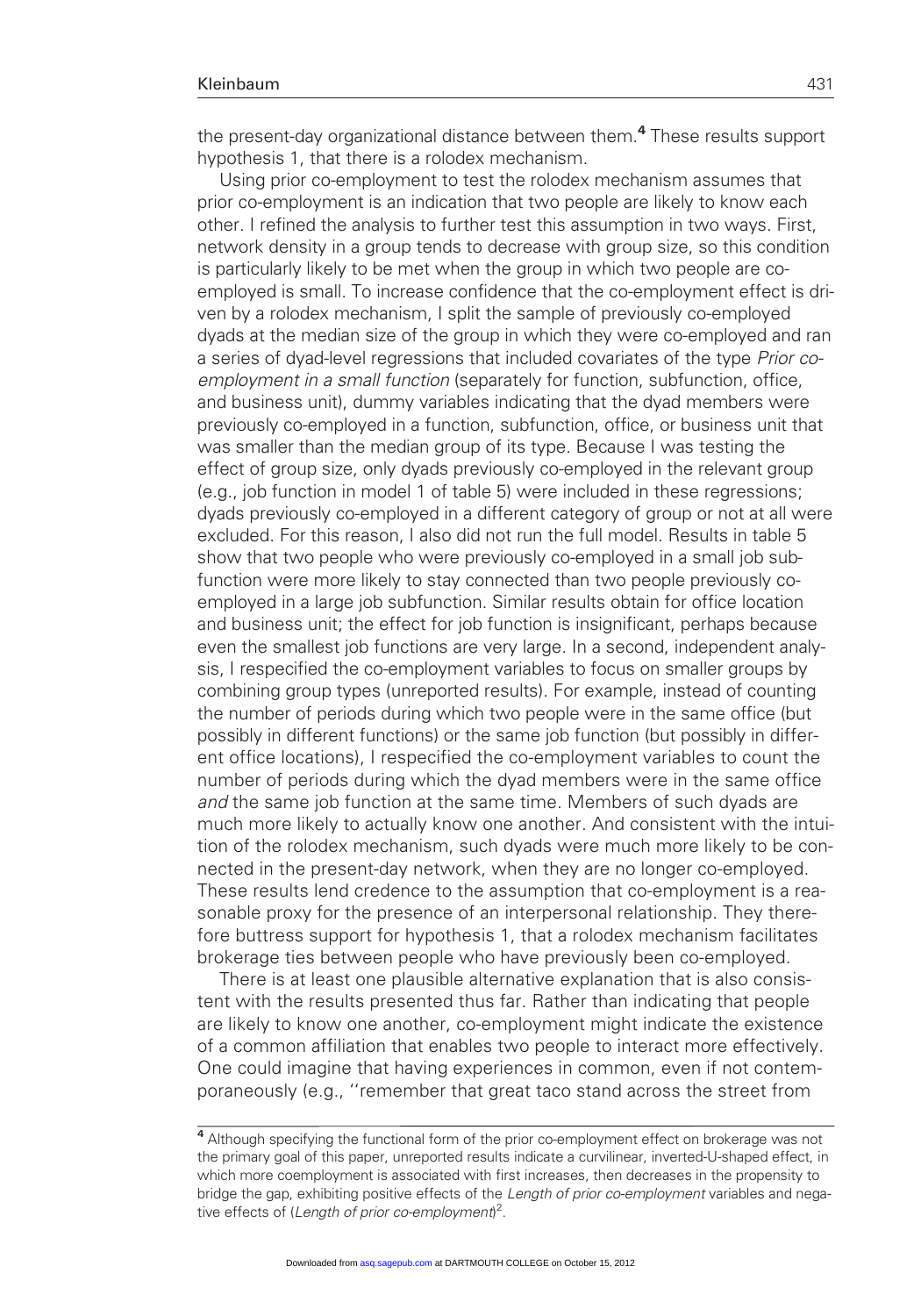|                                      | Improb <sub>i</sub>     |                         |                         |                         |                         |                         |  |  |  |  |  |
|--------------------------------------|-------------------------|-------------------------|-------------------------|-------------------------|-------------------------|-------------------------|--|--|--|--|--|
| Variable                             | (1)                     | (2)                     | (3)                     | (4)                     | (5)                     | (6)                     |  |  |  |  |  |
| Career diversity (function)          |                         | 0.588                   |                         |                         |                         | 0.480                   |  |  |  |  |  |
|                                      |                         | $(0.029)$ **            |                         |                         |                         | $(0.030)$ **            |  |  |  |  |  |
| Career diversity (subfunction)       |                         |                         | 0.386                   |                         |                         | 0.112                   |  |  |  |  |  |
|                                      |                         |                         | $(0.033)$ **            |                         |                         | $(0.040)$ <sup>**</sup> |  |  |  |  |  |
| Career diversity (location)          |                         |                         |                         | 0.374                   |                         | 0.166                   |  |  |  |  |  |
|                                      |                         |                         |                         | $(0.026)$ <sup>**</sup> |                         | $(0.032)$ **            |  |  |  |  |  |
| Career diversity (business unit)     |                         |                         |                         |                         | 0.297                   | 0.207                   |  |  |  |  |  |
|                                      |                         |                         |                         |                         | $(0.022)$ <sup>**</sup> | $(0.022)$ **            |  |  |  |  |  |
| Corporate headquarters               | $-0.026$                | $-0.144$                | $-0.026$                | $-0.036$                | $-0.024$                | $-0.125$                |  |  |  |  |  |
|                                      | (0.015)                 | $(0.017)$ <sup>**</sup> | (0.015)                 | $(0.015)$ <sup>*</sup>  | (0.015)                 | $(0.017)$ <sup>**</sup> |  |  |  |  |  |
| Marketing                            | 0.841                   | 0.806                   | 0.821                   | 0.798                   | 0.832                   | 0.782                   |  |  |  |  |  |
|                                      | $(0.031)$ <sup>**</sup> | $(0.030)$ <sup>**</sup> | $(0.031)$ <sup>**</sup> | $(0.031)$ <sup>**</sup> | $(0.031)$ <sup>**</sup> | $(0.031)$ <sup>**</sup> |  |  |  |  |  |
| Sales                                | 0.462                   | 0.449                   | 0.420                   | 0.374                   | 0.474                   | 0.408                   |  |  |  |  |  |
|                                      | $(0.012)$ <sup>**</sup> | $(0.012)$ <sup>**</sup> | $(0.012)$ <sup>**</sup> | $(0.013)$ **            | $(0.012)$ <sup>**</sup> | $(0.013)$ **            |  |  |  |  |  |
| Middle manager                       | 0.079                   | 0.072                   | 0.087                   | 0.088                   | 0.065                   | 0.069                   |  |  |  |  |  |
|                                      | $(0.038)$ <sup>*</sup>  | (0.038)                 | $(0.038)$ <sup>*</sup>  | $(0.038)$ <sup>*</sup>  | (0.038)                 | (0.038)                 |  |  |  |  |  |
| Executive (band 11)                  | 0.196                   | 0.158                   | 0.186                   | 0.113                   | 0.174                   | 0.110                   |  |  |  |  |  |
|                                      | $(0.044)$ <sup>**</sup> | $(0.044)$ <sup>**</sup> | $(0.044)$ <sup>**</sup> | $(0.045)$ <sup>*</sup>  | $(0.044)$ <sup>**</sup> | $(0.044)$ <sup>*</sup>  |  |  |  |  |  |
| Executive (band 12)                  | 0.395                   | 0.367                   | 0.330                   | 0.308                   | 0.359                   | 0.289                   |  |  |  |  |  |
|                                      | $(0.047)$ <sup>**</sup> | $(0.046)$ <sup>**</sup> | $(0.047)$ <sup>**</sup> | $(0.046)$ <sup>**</sup> | $(0.046)$ <sup>**</sup> | $(0.045)$ <sup>**</sup> |  |  |  |  |  |
| Executive (band 13)                  | 0.598                   | 0.480                   | 0.559                   | 0.483                   | 0.561                   | 0.414                   |  |  |  |  |  |
|                                      | $(0.122)$ <sup>**</sup> | $(0.121)$ <sup>**</sup> | $(0.109)$ <sup>**</sup> | $(0.111)$ <sup>**</sup> | $(0.123)$ <sup>**</sup> | $(0.115)$ <sup>**</sup> |  |  |  |  |  |
| Executive (band 14)                  | 0.430                   | 0.275                   | 0.416                   | 0.334                   | 0.412                   | 0.244                   |  |  |  |  |  |
|                                      | $(0.124)$ <sup>**</sup> | $(0.116)$ <sup>*</sup>  | $(0.123)$ <sup>**</sup> | $(0.122)$ <sup>**</sup> | $(0.130)$ <sup>**</sup> | $(0.121)$ <sup>*</sup>  |  |  |  |  |  |
| Female                               | 0.103                   | 0.091                   | 0.096                   | 0.098                   | 0.098                   | 0.085                   |  |  |  |  |  |
|                                      | $(0.012)$ <sup>**</sup> | $(0.012)$ <sup>**</sup> | $(0.012)$ <sup>**</sup> | $(0.012)$ <sup>**</sup> | $(0.012)$ <sup>**</sup> | $(0.012)$ <sup>**</sup> |  |  |  |  |  |
| E-mail volume within sample (logged) | 0.006                   | 0.009                   | 0.005                   | 0.005                   | 0.005                   | 0.007                   |  |  |  |  |  |
|                                      | $(0.003)$ <sup>*</sup>  | $(0.003)$ <sup>**</sup> | (0.003)                 | (0.003)                 | (0.003)                 | $(0.003)$ <sup>*</sup>  |  |  |  |  |  |
| E-mail volume beyond sample (logged) | $-0.011$                | $-0.010$                | $-0.012$                | $-0.013$                | $-0.011$                | $-0.011$                |  |  |  |  |  |
|                                      | $(0.003)$ <sup>**</sup> | $(0.003)$ <sup>**</sup> | $(0.003)$ <sup>**</sup> | $(0.003)$ <sup>**</sup> | $(0.003)$ <sup>**</sup> | $(0.003)$ **            |  |  |  |  |  |
| Business unit size (logged)          | $-0.026$                | $-0.017$                | $-0.020$                | $-0.021$                | $-0.026$                | $-0.014$                |  |  |  |  |  |
|                                      | $(0.006)$ <sup>**</sup> | $(0.006)$ <sup>**</sup> | $(0.006)$ <sup>*</sup>  | $(0.006)$ <sup>**</sup> | $(0.006)$ <sup>**</sup> | $(0.006)$ <sup>*</sup>  |  |  |  |  |  |
| Job function size (logged)           | 0.047                   | 0.029                   | 0.052                   | 0.042                   | 0.046                   | 0.031                   |  |  |  |  |  |
|                                      | $(0.005)$ <sup>**</sup> | $(0.005)$ <sup>**</sup> | $(0.005)$ <sup>**</sup> | $(0.005)$ <sup>**</sup> | $(0.005)$ <sup>**</sup> | $(0.005)$ <sup>**</sup> |  |  |  |  |  |
| Location size (logged)               | $-0.023$                | $-0.021$                | $-0.022$                | $-0.022$                | $-0.022$                | $-0.020$                |  |  |  |  |  |
|                                      | $(0.003)$ <sup>**</sup> | $(0.003)$ <sup>**</sup> | $(0.003)$ <sup>**</sup> | $(0.003)$ <sup>**</sup> | $(0.003)$ <sup>**</sup> | $(0.003)$ <sup>**</sup> |  |  |  |  |  |
| Salary band size (logged)            | $-0.030$                | $-0.038$                | $-0.033$                | $-0.039$                | $-0.033$                | $-0.043$                |  |  |  |  |  |
|                                      | $(0.015)$ <sup>*</sup>  | $(0.015)$ <sup>*</sup>  | $(0.015)$ <sup>*</sup>  | $(0.015)$ <sup>**</sup> | $(0.015)$ <sup>*</sup>  | $(0.015)$ <sup>**</sup> |  |  |  |  |  |
| Constant                             | 1.807                   | 1.861                   | 1.702                   | 1.836                   | 1.765                   | 1.805                   |  |  |  |  |  |
|                                      | $(0.130)$ <sup>**</sup> | $(0.129)$ **            | $(0.130)$ <sup>**</sup> | $(0.129)$ **            | $(0.130)$ <sup>**</sup> | $(0.129)$ **            |  |  |  |  |  |
| Observations                         | 15,116                  | 15,116                  | 15,116                  | 15,116                  | 15,116                  | 15,116                  |  |  |  |  |  |
| Log pseudolikelihood /<br>R-squared  | $-4648.39$              | $-4635.49$              | $-4644.58$              | $-4642.79$              | $-4643.20$              | $-4630.68$              |  |  |  |  |  |

# Table 3. Regressions of Individual-level Brokerage on Career Diversity and Control Variables\*

(continued)

the office?''), might nevertheless facilitate interaction between people who had never previously met (Feld, 1981). Research on alumni networks, for example, shows that sharing an alma mater will tend to make people more likely to interact and help one another, even if they have never met (e.g., Rider, 2012). To distinguish between a true rolodex effect and an effect of common affiliation, I added to the dyad models covariates for Shared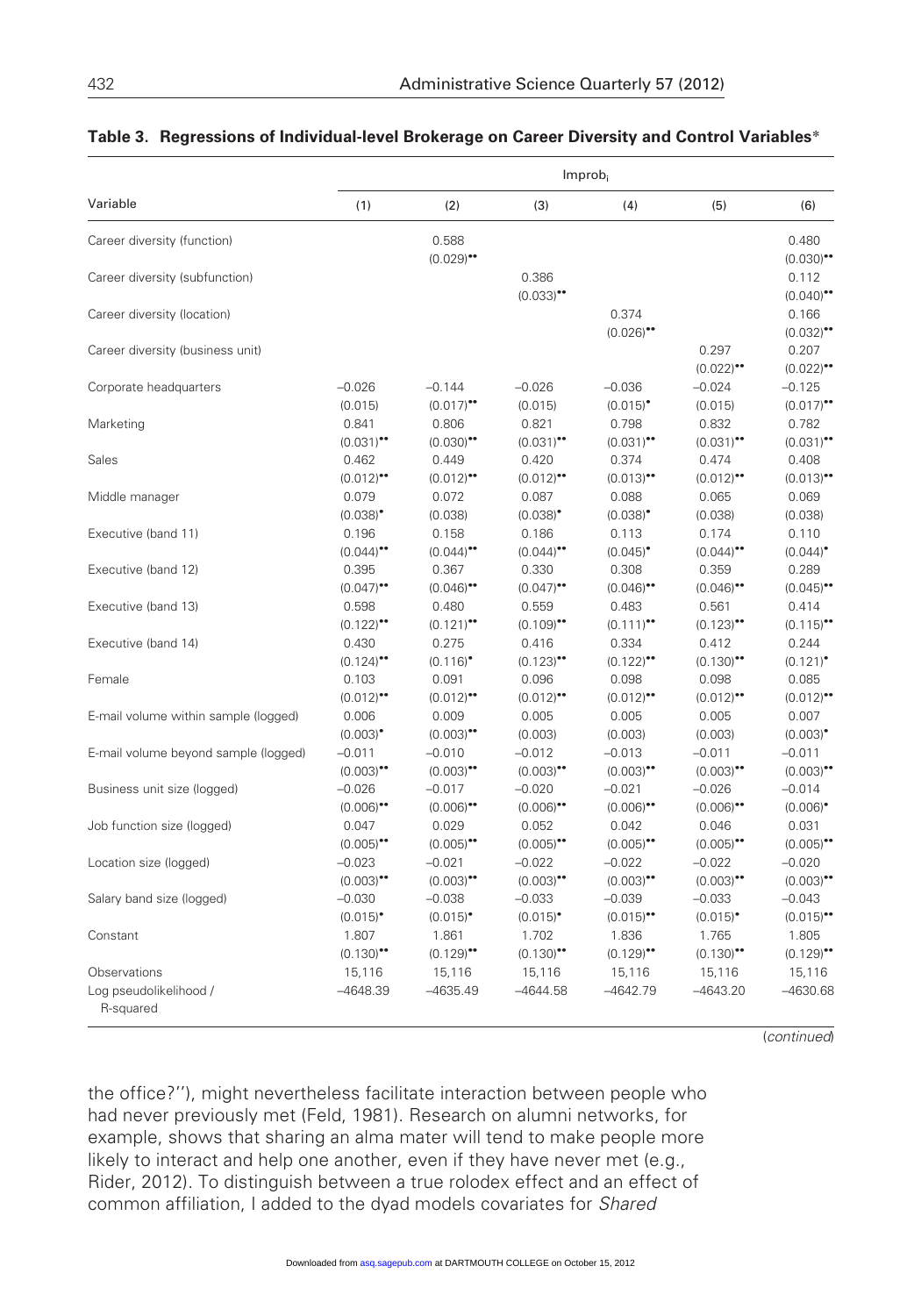#### Table 3. (continued)

|                                      | <b>Structural Holes</b> |                         |                         |                         |                         |                         |  |  |  |  |  |
|--------------------------------------|-------------------------|-------------------------|-------------------------|-------------------------|-------------------------|-------------------------|--|--|--|--|--|
| Variable                             | (7)                     | (8)                     | (9)                     | (10)                    | (11)                    | (12)                    |  |  |  |  |  |
| Career diversity (function)          |                         | $-0.012$                |                         |                         |                         | $-0.024$                |  |  |  |  |  |
|                                      |                         | (0.007)                 |                         |                         |                         | $(0.007)$ **            |  |  |  |  |  |
| Career diversity (subfunction)       |                         |                         | 0.024                   |                         |                         | $-0.007$                |  |  |  |  |  |
|                                      |                         |                         | $(0.008)$ **            |                         |                         | (0.010)                 |  |  |  |  |  |
| Career diversity (location)          |                         |                         |                         | 0.035                   |                         | 0.044                   |  |  |  |  |  |
|                                      |                         |                         |                         | $(0.007)$ <sup>**</sup> |                         | $(0.009)$ <sup>**</sup> |  |  |  |  |  |
| Career diversity (business unit)     |                         |                         |                         |                         | 0.008                   | 0.007                   |  |  |  |  |  |
|                                      |                         |                         |                         |                         | (0.006)                 | (0.006)                 |  |  |  |  |  |
| Corporate headquarters               | $-0.016$                | $-0.014$                | $-0.016$                | $-0.017$                | $-0.016$                | $-0.012$                |  |  |  |  |  |
|                                      | $(0.005)$ <sup>**</sup> | $(0.005)$ <sup>**</sup> | $(0.005)$ <sup>**</sup> | $(0.005)$ <sup>**</sup> | $(0.005)$ <sup>**</sup> | $(0.005)$ <sup>*</sup>  |  |  |  |  |  |
| Marketing                            | 0.016                   | 0.017                   | 0.014                   | 0.011                   | 0.015                   | 0.012                   |  |  |  |  |  |
|                                      | $(0.008)^{\bullet}$     | $(0.008)^{\bullet}$     | $-0.008$                | $-0.008$                | $(0.008)^{\bullet}$     | $-0.008$                |  |  |  |  |  |
| Sales                                | 0.095                   | 0.097                   | 0.092                   | 0.085                   | 0.095                   | 0.086                   |  |  |  |  |  |
|                                      | $(0.006)$ <sup>**</sup> | $(0.006)$ <sup>**</sup> | $(0.006)$ <sup>**</sup> | $(0.007)$ <sup>**</sup> | $(0.006)$ <sup>**</sup> | $(0.007)$ <sup>**</sup> |  |  |  |  |  |
| Middle manager                       | $-0.065$                | $-0.065$                | $-0.064$                | $-0.064$                | $-0.065$                | $-0.064$                |  |  |  |  |  |
|                                      | $(0.014)$ <sup>**</sup> | $(0.014)$ <sup>**</sup> | $(0.014)$ <sup>**</sup> | $(0.014)$ <sup>**</sup> | $(0.014)$ <sup>**</sup> | $(0.014)$ <sup>**</sup> |  |  |  |  |  |
| Executive (band 11)                  | 0.114                   | 0.115                   | 0.114                   | 0.107                   | 0.113                   | 0.106                   |  |  |  |  |  |
|                                      | $(0.012)$ <sup>**</sup> | $(0.012)$ <sup>**</sup> | $(0.012)$ <sup>**</sup> | $(0.012)$ <sup>**</sup> | $(0.012)$ <sup>**</sup> | $(0.012)$ <sup>**</sup> |  |  |  |  |  |
| Executive (band 12)                  | 0.205                   | 0.206                   | 0.202                   | 0.198                   | 0.204                   | 0.197                   |  |  |  |  |  |
|                                      | $(0.013)$ <sup>**</sup> | $(0.013)$ <sup>**</sup> | $(0.013)$ <sup>**</sup> | $(0.013)$ <sup>**</sup> | $(0.013)$ <sup>**</sup> | $(0.013)$ **            |  |  |  |  |  |
| Executive (band 13)                  | 0.258                   | 0.26                    | 0.256                   | 0.248                   | 0.258                   | 0.25                    |  |  |  |  |  |
|                                      | $(0.018)$ <sup>**</sup> | $(0.018)$ <sup>**</sup> | $(0.018)$ <sup>**</sup> | $(0.018)$ <sup>**</sup> | $(0.018)$ <sup>**</sup> | $(0.018)$ <sup>**</sup> |  |  |  |  |  |
| Executive (band 14)                  | 0.182                   | 0.184                   | 0.182                   | 0.175                   | 0.182                   | 0.178                   |  |  |  |  |  |
|                                      | $(0.041)$ <sup>**</sup> | $(0.041)$ <sup>**</sup> | $(0.041)$ <sup>**</sup> | $(0.042)$ <sup>**</sup> | $(0.041)$ **            | $(0.042)$ <sup>**</sup> |  |  |  |  |  |
| Female                               | 0.010                   | 0.010                   | 0.010                   | 0.010                   | 0.010                   | 0.010                   |  |  |  |  |  |
|                                      | $(0.003)$ <sup>**</sup> | $(0.003)$ <sup>**</sup> | $(0.003)$ <sup>**</sup> | $(0.003)$ <sup>**</sup> | $(0.003)$ <sup>**</sup> | $(0.003)$ **            |  |  |  |  |  |
| E-mail volume within sample (logged) | 0.025                   | 0.025                   | 0.025                   | 0.025                   | 0.025                   | 0.025                   |  |  |  |  |  |
|                                      | $(0.001)$ <sup>**</sup> | $(0.001)$ <sup>**</sup> | $(0.001)$ <sup>**</sup> | $(0.001)$ <sup>**</sup> | $(0.001)$ <sup>**</sup> | $(0.001)$ **            |  |  |  |  |  |
| E-mail volume beyond sample (logged) | 0.011                   | 0.011                   | 0.01                    | 0.01                    | 0.011                   | 0.01                    |  |  |  |  |  |
|                                      | $(0.002)$ <sup>**</sup> | $(0.002)$ <sup>**</sup> | $(0.002)$ <sup>**</sup> | $(0.002)$ <sup>**</sup> | $(0.002)$ <sup>**</sup> | $(0.002)$ <sup>**</sup> |  |  |  |  |  |
| Business unit size (logged)          | 0.001                   | 0.000                   | 0.001                   | 0.001                   | 0.001                   | 0.001                   |  |  |  |  |  |
|                                      | $-0.001$                | $-0.001$                | $-0.001$                | $-0.001$                | $-0.001$                | $-0.001$                |  |  |  |  |  |
| Job function size (logged)           | $-0.040$                | $-0.040$                | -0.039                  | $-0.039$                | $-0.039$                | $-0.039$                |  |  |  |  |  |
|                                      | $(0.003)$ <sup>**</sup> | $(0.003)$ <sup>**</sup> | $(0.003)$ <sup>**</sup> | $(0.003)$ <sup>**</sup> | $(0.003)$ <sup>**</sup> | $(0.003)$ <sup>**</sup> |  |  |  |  |  |
| Location size (logged)               | 0.000                   | 0.000                   | 0.000                   | 0.000                   | 0.000                   | 0.000                   |  |  |  |  |  |
|                                      | $(0.000)$ <sup>*</sup>  | $(0.000)$ <sup>*</sup>  | $(0.000)$ <sup>*</sup>  | $(0.000)$ <sup>*</sup>  | $(0.000)$ <sup>*</sup>  | $(0.000)$ <sup>*</sup>  |  |  |  |  |  |
| Salary band size (logged)            | 0.078                   | 0.078                   | 0.077                   | 0.077                   | 0.078                   | 0.077                   |  |  |  |  |  |
|                                      | $(0.005)$ <sup>**</sup> | $(0.005)$ <sup>**</sup> | $(0.005)$ <sup>**</sup> | $(0.005)$ <sup>**</sup> | $(0.005)$ <sup>**</sup> | $(0.005)$ <sup>**</sup> |  |  |  |  |  |
| Constant                             | $-0.847$                | $-0.858$                | $-0.831$                | $-0.812$                | $-0.841$                | $-0.825$                |  |  |  |  |  |
|                                      | $(0.046)$ <sup>**</sup> | $(0.047)$ <sup>**</sup> | $(0.046)$ <sup>**</sup> | $(0.047)$ <sup>**</sup> | $(0.047)$ <sup>**</sup> | $(0.047)$ <sup>**</sup> |  |  |  |  |  |
| Observations                         | 14,445                  | 14,445                  | 14,445                  | 14,445                  | 14,445                  | 14,445                  |  |  |  |  |  |
| Log pseudolikelihood / R-squared     | 0.18                    | 0.18                    | 0.18                    | 0.18                    | 0.18                    | 0.18                    |  |  |  |  |  |
|                                      |                         |                         |                         |                         |                         |                         |  |  |  |  |  |

• $p < .05;$  •• $p < .01$ .

\* Robust standard errors are in parentheses. Improb<sub>i</sub> (models 1–6) measures communication across organizational boundaries; constraint (models 7–12) is a reverse-scored measure of the communication across structural holes.

> function, Shared subfunction, Shared location, and Shared business unit. Each of these covariates is a binary indicator that the two members of the dyad had some experience working in the same job function, subfunction,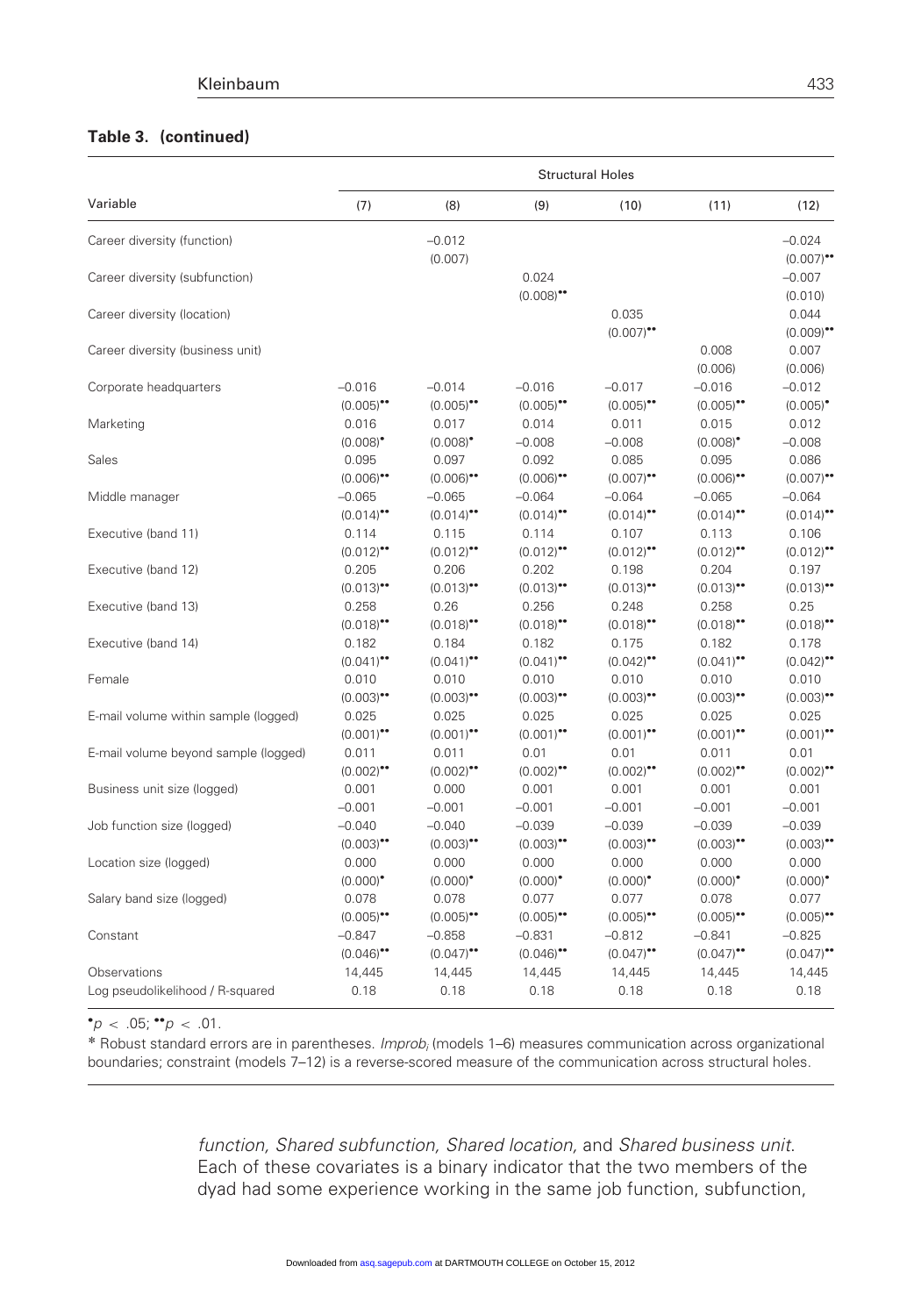|                                            | <b>Baseline</b>         | <b>Career Diversity</b> |                         |                         |                         |                         |                         |                         |                         |  | Length of Prior Co-employment |  |  |  |
|--------------------------------------------|-------------------------|-------------------------|-------------------------|-------------------------|-------------------------|-------------------------|-------------------------|-------------------------|-------------------------|--|-------------------------------|--|--|--|
| Variable                                   | (1)                     | (2)                     | (3)                     | (4)                     | (5)                     | (6)                     | (7)                     | (8)                     | (9)                     |  |                               |  |  |  |
| Same office                                | 0.773                   | 0.768                   | 0.768                   | 0.773                   | 0.782                   | 0.758                   | 0.803                   | $-0.269$                | 0.667                   |  |                               |  |  |  |
|                                            | $(0.197)$ <sup>**</sup> | $(0.199)$ <sup>**</sup> | $(0.198)$ <sup>**</sup> | $(0.197)$ <sup>**</sup> | $(0.195)$ **            | $(0.200)$ <sup>**</sup> | $(0.198)$ <sup>**</sup> | (0.214)                 | $(0.244)$ <sup>**</sup> |  |                               |  |  |  |
| Same business unit                         | $-0.447$                | $-0.441$                | $-0.441$                | $-0.447$                | $-0.458$                | $-0.478$                | $-0.491$                | $-0.454$                | $-1.052$                |  |                               |  |  |  |
|                                            | $(0.110)$ <sup>**</sup> | $(0.110)$ <sup>**</sup> | $(0.110)$ <sup>**</sup> | $(0.110)$ <sup>**</sup> | $(0.111)$ <sup>**</sup> | $(0.110)$ <sup>**</sup> | $(0.110)$ <sup>**</sup> | $(0.111)^{\bullet}$     | $(0.112)$ <sup>**</sup> |  |                               |  |  |  |
| Same function                              | 0.433                   | 0.430                   | 0.435                   | 0.433                   | 0.425                   | $-0.086$                | 0.323                   | 0.429                   | 0.126                   |  |                               |  |  |  |
|                                            | $(0.050)$ <sup>**</sup> | $(0.050)$ <sup>**</sup> | $(0.050)$ <sup>**</sup> | $(0.050)$ <sup>**</sup> | $(0.049)$ <sup>**</sup> | (0.056)                 | $(0.050)$ <sup>**</sup> | $(0.050)$ <sup>**</sup> | $(0.057)$ <sup>*</sup>  |  |                               |  |  |  |
| Same subfunction                           | 0.882                   | 0.883                   | 0.878                   | 0.882                   | 0.873                   | 0.861                   | 0.050                   | 0.879                   | 0.701                   |  |                               |  |  |  |
|                                            | $(0.081)$ <sup>**</sup> | $(0.081)$ <sup>**</sup> | $(0.081)$ <sup>**</sup> | $(0.081)$ <sup>**</sup> | $(0.081)$ <sup>**</sup> | $(0.082)$ **            | (0.089)                 | $(0.082)$ <sup>**</sup> | $(0.087)$ **            |  |                               |  |  |  |
| Distance in miles (logged)                 | $-0.104$                | $-0.104$                | $-0.104$                | $-0.104$                | $-0.103$                | $-0.105$                | $-0.103$                | $-0.062$                | $-0.102$                |  |                               |  |  |  |
|                                            | $(0.013)$ <sup>**</sup> | $(0.013)$ <sup>**</sup> | $(0.013)$ <sup>**</sup> | $(0.013)$ <sup>**</sup> | $(0.013)$ **            | $(0.012)$ <sup>**</sup> | $(0.013)$ <sup>**</sup> | $(0.012)$ <sup>**</sup> | $(0.014)$ <sup>**</sup> |  |                               |  |  |  |
| Same band                                  | 0.245                   | 0.246                   | 0.244                   | 0.245                   | 0.242                   | 0.239                   | 0.223                   | 0.248                   | 0.231                   |  |                               |  |  |  |
|                                            | $(0.029)$ **            | $(0.029)$ **            | $(0.029)$ **            | $(0.029)$ **            | $(0.029)$ **            | $(0.029)$ **            | $(0.029)$ **            | $(0.029)$ <sup>**</sup> | $(0.031)$ **            |  |                               |  |  |  |
| Average tenure (logged)                    | $-0.023$                | $-0.018$                | $-0.021$                | $-0.023$                | $-0.028$                | $-0.047$                | $-0.039$                | $-0.035$                | $-0.083$                |  |                               |  |  |  |
|                                            | (0.027)                 | (0.027)                 | (0.027)                 | (0.027)                 | (0.027)                 | (0.027)                 | (0.027)                 | (0.027)                 | $(0.028)$ <sup>**</sup> |  |                               |  |  |  |
| Function diversity                         |                         | 0.318                   |                         |                         |                         |                         |                         |                         |                         |  |                               |  |  |  |
|                                            |                         | $(0.101)$ **            |                         |                         |                         |                         |                         |                         |                         |  |                               |  |  |  |
| Subfunction diversity                      |                         |                         | 0.227                   |                         |                         |                         |                         |                         |                         |  |                               |  |  |  |
|                                            |                         |                         | $(0.088)$ <sup>*</sup>  |                         |                         |                         |                         |                         |                         |  |                               |  |  |  |
| Office diversity                           |                         |                         |                         | $-0.042$                |                         |                         |                         |                         |                         |  |                               |  |  |  |
|                                            |                         |                         |                         | (0.083)                 |                         |                         |                         |                         |                         |  |                               |  |  |  |
| Business unit diversity                    |                         |                         |                         |                         | 0.687                   |                         |                         |                         |                         |  |                               |  |  |  |
|                                            |                         |                         |                         |                         | $(0.098)$ <sup>**</sup> |                         |                         |                         |                         |  |                               |  |  |  |
| Length prior co-employment in              |                         |                         |                         |                         |                         | 0.189                   |                         |                         |                         |  |                               |  |  |  |
| the same function (logged)                 |                         |                         |                         |                         |                         | $(0.012)$ <sup>**</sup> |                         |                         |                         |  |                               |  |  |  |
| Length prior co-employment in              |                         |                         |                         |                         |                         |                         | 0.309                   |                         |                         |  |                               |  |  |  |
| the same subfunction<br>(logged)           |                         |                         |                         |                         |                         |                         | $(0.016)$ <sup>**</sup> |                         |                         |  |                               |  |  |  |
| Length prior co-employment in              |                         |                         |                         |                         |                         |                         |                         | 0.415                   |                         |  |                               |  |  |  |
| the same office (logged)                   |                         |                         |                         |                         |                         |                         |                         | $(0.031)$ **            |                         |  |                               |  |  |  |
| Length prior co-employment in              |                         |                         |                         |                         |                         |                         |                         |                         | 0.441                   |  |                               |  |  |  |
| the same business unit                     |                         |                         |                         |                         |                         |                         |                         |                         | $(0.011)$ <sup>**</sup> |  |                               |  |  |  |
| (logged)                                   |                         |                         |                         |                         |                         |                         |                         |                         |                         |  |                               |  |  |  |
| Number of common third<br>parties (logged) |                         |                         |                         |                         |                         |                         |                         |                         |                         |  |                               |  |  |  |
| Constant                                   | $-7.236$                | $-7.391$                | $-7.346$                | $-7.215$                | $-7.455$                | $-7.287$                | $-7.289$                | $-7.709$                | $-9.434$                |  |                               |  |  |  |
|                                            | $(0.401)$ <sup>**</sup> | $(0.401)$ <sup>**</sup> | $(0.402)$ <sup>**</sup> | $(0.404)$ <sup>**</sup> | $(0.400)$ <sup>**</sup> | $(0.408)$ <sup>**</sup> | $(0.399)$ **            | $(0.403)$ **            | $(0.452)$ <sup>**</sup> |  |                               |  |  |  |
| Observations                               | 138,262                 | 138,262                 | 138,262                 | 138,262                 | 138,262                 | 138,262                 | 138,262                 | 138,262                 | 138,262                 |  |                               |  |  |  |

Table 4. Dyad-level Models of the Probability That a Bridging Tie Will Occur between Organizationally Distant Actors\*

(continued)

office location, or business unit, respectively, even if not contemporaneously. When entered together with the corresponding prior coemployment covariate, their coefficients are driven by the noncontemporaneous common-affiliation effect. Unreported results indicate that having shared prior experiences is significantly associated with bridging but that it absorbs a minority of the variance. Net of the shared affiliation effect, the rolodex effect of prior co-employment remains strong and significant.

To test hypothesis 2, that having ties to common third parties raises the likelihood of a bridging tie linking organizationally distant dyads, I added to the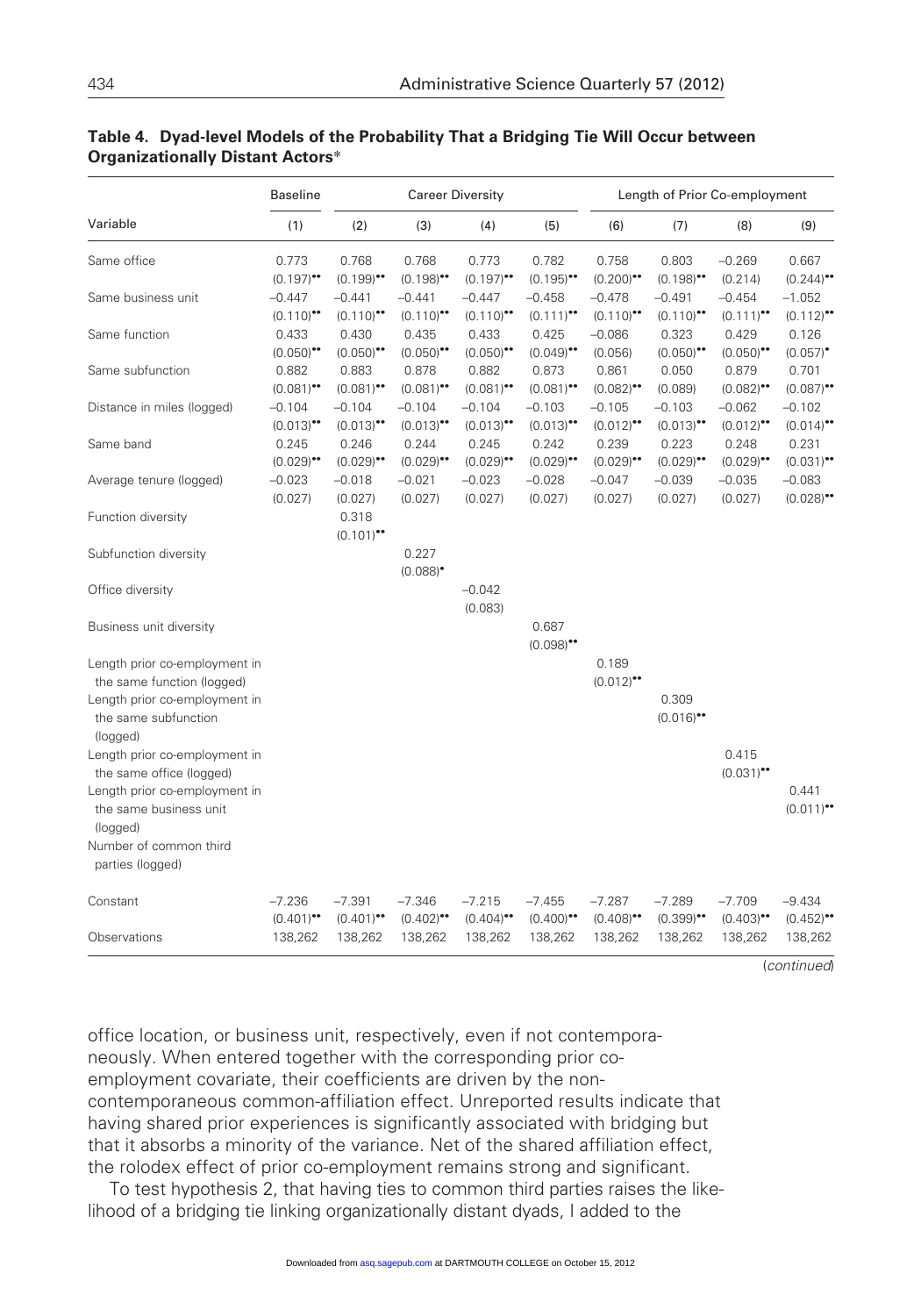#### Table 4. (continued)

|                            | 3rd Parties             | Length Co-Employed<br>and Common 3rd Parties |                         |                         |                         | Co-employment, Common<br>3rd parties and Career Diversity |                         |                         |                         |
|----------------------------|-------------------------|----------------------------------------------|-------------------------|-------------------------|-------------------------|-----------------------------------------------------------|-------------------------|-------------------------|-------------------------|
| Variable                   | (10)                    | (11)                                         | (12)                    | (13)                    | (14)                    | (15)                                                      | (16)                    | (17)                    | (18)                    |
| Same office                | $-0.572$                | $-0.517$                                     | $-0.545$                | $-1.233$                | $-0.590$                | $-0.538$                                                  | $-0.550$                | $-1.242$                | $-0.599$                |
|                            | (0.746)                 | (0.736)                                      | (0.729)                 | (0.780)                 | (0.751)                 | (0.740)                                                   | (0.729)                 | (0.779)                 | (0.754)                 |
| Same business unit         | $-1.372$                | $-1.419$                                     | $-1.428$                | $-1.339$                | $-1.446$                | $-1.449$                                                  | $-1.433$                | $-1.323$                | $-1.434$                |
|                            | $(0.314)$ <sup>**</sup> | $(0.315)$ <sup>**</sup>                      | $(0.323)$ <sup>**</sup> | $(0.308)$ **            | $(0.306)$ **            | $(0.316)$ <sup>**</sup>                                   | $(0.323)$ <sup>**</sup> | $(0.304)$ **            | $(0.305)$ <sup>**</sup> |
| Same function              | 0.205                   | $-0.184$                                     | 0.146                   | 0.189                   | 0.180                   | $-0.247$                                                  | 0.143                   | 0.190                   | 0.182                   |
|                            | (0.122)                 | (0.143)                                      | (0.115)                 | (0.121)                 | (0.117)                 | (0.152)                                                   | (0.115)                 | (0.123)                 | (0.116)                 |
| Same subfunction           | 0.208                   | 0.196                                        | $-0.499$                | 0.217                   | 0.168                   | 0.199                                                     | $-0.507$                | 0.222                   | 0.168                   |
|                            | (0.278)                 | (0.265)                                      | (0.298)                 | (0.278)                 | (0.272)                 | (0.262)                                                   | (0.297)                 | (0.276)                 | (0.271)                 |
| Distance in miles (logged) | $-0.114$                | $-0.109$                                     | $-0.118$                | $-0.086$                | $-0.114$                | $-0.111$                                                  | $-0.119$                | $-0.088$                | $-0.112$                |
|                            | $(0.043)$ <sup>**</sup> | $(0.043)$ <sup>*</sup>                       | $(0.042)$ <sup>**</sup> | $(0.043)$ <sup>*</sup>  | $(0.044)$ <sup>**</sup> | $(0.043)$ <sup>**</sup>                                   | $(0.042)$ <sup>**</sup> | $(0.043)$ <sup>*</sup>  | $(0.043)$ <sup>**</sup> |
| Same band                  | 0.057                   | 0.067                                        | 0.054                   | 0.061                   | 0.060                   | 0.069                                                     | 0.055                   | 0.066                   | 0.062                   |
|                            | (0.140)                 | (0.134)                                      | (0.136)                 | (0.139)                 | (0.142)                 | (0.133)                                                   | (0.135)                 | (0.141)                 | (0.140)                 |
| Average tenure (logged)    | $-0.027$                | $-0.044$                                     | $-0.047$                | $-0.045$                | $-0.039$                | $-0.054$                                                  | $-0.049$                | $-0.045$                | $-0.039$                |
|                            | (0.073)                 | (0.073)                                      | (0.073)                 | (0.072)                 | (0.075)                 | (0.073)                                                   | (0.073)                 | (0.071)                 | (0.075)                 |
| Function diversity         |                         |                                              |                         |                         |                         | $-0.488$                                                  |                         |                         |                         |
|                            |                         |                                              |                         |                         |                         | (0.337)                                                   |                         |                         |                         |
| Subfunction diversity      |                         |                                              |                         |                         |                         |                                                           | $-0.075$                |                         |                         |
|                            |                         |                                              |                         |                         |                         |                                                           | (0.248)                 |                         |                         |
| Office diversity           |                         |                                              |                         |                         |                         |                                                           |                         | $-0.338$                |                         |
|                            |                         |                                              |                         |                         |                         |                                                           |                         | (0.296)                 |                         |
| Business unit diversity    |                         |                                              |                         |                         |                         |                                                           |                         |                         | 0.137                   |
|                            |                         |                                              |                         |                         |                         |                                                           |                         |                         | (0.340)                 |
| Length prior co-employment |                         | 0.147                                        |                         |                         |                         | 0.165                                                     |                         |                         |                         |
| in the same function       |                         | $(0.033)$ **                                 |                         |                         |                         | $(0.035)$ <sup>**</sup>                                   |                         |                         |                         |
| (logged)                   |                         |                                              |                         |                         |                         |                                                           |                         |                         |                         |
| Length prior co-employment |                         |                                              | 0.253                   |                         |                         |                                                           | 0.256                   |                         |                         |
| in the same subfunction    |                         |                                              | $(0.041)$ **            |                         |                         |                                                           | $(0.041)$ **            |                         |                         |
| (logged)                   |                         |                                              |                         |                         |                         |                                                           |                         |                         |                         |
| Length prior co-employment |                         |                                              |                         | 0.293                   |                         |                                                           |                         | 0.300                   |                         |
| in the same office         |                         |                                              |                         | $(0.087)$ <sup>**</sup> |                         |                                                           |                         | $(0.088)$ **            |                         |
| (logged)                   |                         |                                              |                         |                         |                         |                                                           |                         |                         |                         |
| Length prior co-employment |                         |                                              |                         |                         | 0.079                   |                                                           |                         |                         | 0.076                   |
| in the same business unit  |                         |                                              |                         |                         | $(0.037)$ <sup>*</sup>  |                                                           |                         |                         | (0.040)                 |
| (logged)                   |                         |                                              |                         |                         |                         |                                                           |                         |                         |                         |
| Number of common third     | 3.909                   | 3.901                                        | 3.890                   | 3.893                   | 3.837                   | 3.911                                                     | 3.891                   | 3.895                   | 3.837                   |
| parties (logged)           | $(0.107)$ <sup>**</sup> | $(0.103)$ <sup>**</sup>                      | $(0.104)$ <sup>**</sup> | $(0.107)$ <sup>**</sup> | $(0.107)$ <sup>**</sup> | $(0.102)$ <sup>**</sup>                                   | $(0.103)$ <sup>**</sup> | $(0.106)$ <sup>**</sup> | $(0.107)$ <sup>**</sup> |
| Constant                   | $-9.007$                | $-9.036$                                     | $-8.966$                | $-9.283$                | $-9.491$                | $-8.735$                                                  | $-8.918$                | $-9.077$                | $-9.513$                |
|                            | $(1.369)$ <sup>**</sup> | $(1.340)$ <sup>**</sup>                      | $(1.327)$ <sup>**</sup> | $(1.372)$ <sup>**</sup> | $(1.320)$ <sup>**</sup> | $(1.320)$ <sup>**</sup>                                   | $(1.301)$ <sup>**</sup> | $(1.431)$ <sup>**</sup> | $(1.327)$ <sup>**</sup> |
| Observations               | 138,262                 | 138,262                                      | 138,262                 | 138,262                 | 138,262                 | 138,262                                                   | 138,262                 | 138,262                 | 138,262                 |

 ${}^{\bullet}p$  < .05;  ${}^{\bullet\bullet}p$  < .01.

\* Robust standard errors are in parentheses. Models testing career diversity's association with brokerage include controls for group size, within-sample e-mail volume, beyond-sample e-mail volume, and network degree.

> baseline model the covariate Common third parties in model 10 of table 4. Consistent with hypothesis 2, the coefficient of Common third parties is positive and significant. Furthermore, its magnitude is extremely large, and its addition improves the pseudo- $R^2$  of the model dramatically, from 10 percent to 37 percent. Models 11–14 include both the Length of prior co-employment and the Common third parties covariates together. Results indicate that the effects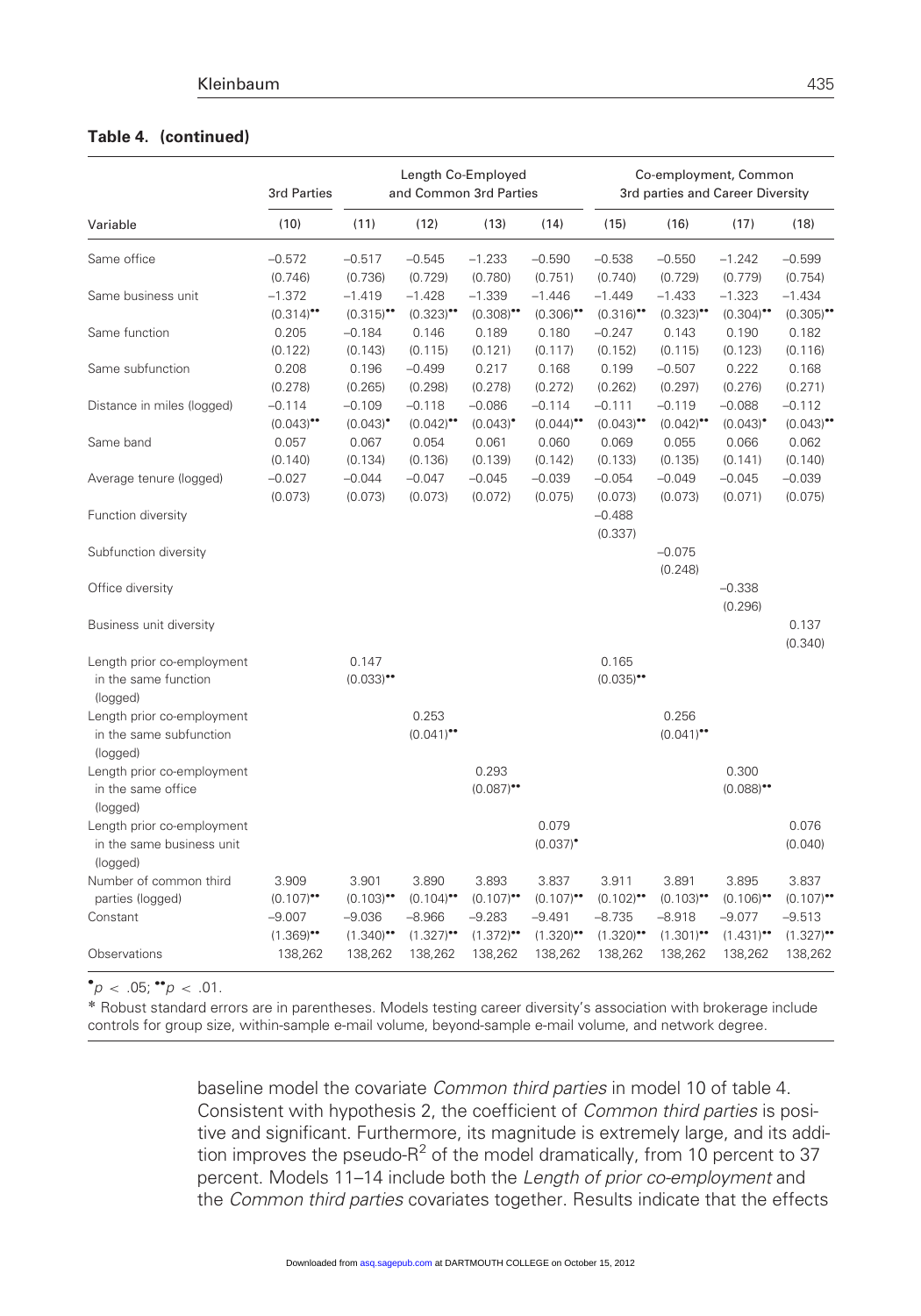| Variable                                                        | (1)                     | (2)                              | (3)                              | (4)                              |
|-----------------------------------------------------------------|-------------------------|----------------------------------|----------------------------------|----------------------------------|
| Prior co-employment in a small (versus a large) job function    | $-0.026$<br>(0.063)     |                                  |                                  |                                  |
| Prior co-employment in a small (versus a large) job subfunction |                         | 0.449<br>$(0.076)$ <sup>**</sup> |                                  |                                  |
| Prior co-employment in a small (versus a large) office location |                         |                                  | 1.032<br>$(0.148)$ <sup>**</sup> |                                  |
| Prior co-employment in a small (versus a large) business unit   |                         |                                  |                                  | 0.162<br>$(0.061)$ <sup>**</sup> |
| Same office                                                     | 0.153                   | $-0.259$                         | $-0.101$                         | 0.557                            |
|                                                                 | (0.387)                 | (0.475)                          | (0.259)                          | (0.308)                          |
| Same business unit                                              | $-1.145$                | $-1.417$                         | $-1.020$                         | $-0.760$                         |
|                                                                 | $(0.204)$ <sup>**</sup> | $(0.246)$ <sup>**</sup>          | $(0.469)$ <sup>*</sup>           | $(0.134)$ <sup>**</sup>          |
| Same function                                                   | 0.043                   | 0.233                            | 0.489                            | 0.070                            |
|                                                                 | (0.060)                 | $(0.099)$ <sup>*</sup>           | $(0.233)$ <sup>*</sup>           | (0.072)                          |
| Same subfunction                                                | 0.883                   | 0.323                            | 0.334                            | 0.639                            |
|                                                                 | $(0.084)$ <sup>**</sup> | $(0.110)$ <sup>**</sup>          | (0.402)                          | $(0.108)$ <sup>**</sup>          |
| Distance in miles (logged)                                      | $-0.086$                | $-0.088$                         | $-0.081$                         | $-0.079$                         |
|                                                                 | $(0.023)$ <sup>**</sup> | $(0.031)$ <sup>**</sup>          | $(0.034)$ <sup>*</sup>           | $(0.021)$ <sup>**</sup>          |
| Same band                                                       | 0.317                   | 0.269                            | 0.405                            | 0.256                            |
| Average tenure (logged)                                         | $(0.049)$ <sup>**</sup> | $(0.068)$ <sup>**</sup>          | $(0.138)$ <sup>**</sup>          | $(0.046)$ <sup>**</sup>          |
|                                                                 | $-0.045$                | $-0.104$                         | $-0.210$                         | $-0.095$                         |
| Constant                                                        | (0.044)                 | (0.061)                          | (0.128)                          | $(0.041)$ <sup>*</sup>           |
|                                                                 | $-6.437$                | $-6.267$                         | $-3.819$                         | $-7.576$                         |
| Observations                                                    | $(0.663)$ <sup>**</sup> | $(0.972)$ <sup>**</sup>          | $(1.676)$ <sup>*</sup>           | $(0.652)$ <sup>**</sup>          |
|                                                                 | 37,043                  | 12,262                           | 2,453                            | 27,473                           |

# Table 5. Dyad-level Models of the Probability That a Bridging Tie Will Occur between Organizationally Distant Actors in Small vs. Large Groups\*

 ${}^{\bullet}p$  < .05;  ${}^{\bullet\bullet}p$  < .01.

\* Robust standard errors are in parentheses. Models include controls for group size, within-sample e-mail volume, beyond-sample e-mail volume, and network degree.

of prior co-employment and Common third parties on brokerage are largely independent; both sets of covariates are positive, significant, and little diminished in magnitude relative to the models that enter them separately. The final set of results in table 4, taken from models 15–18, includes covariates for prior co-employment, embeddedness in common third parties, and career diversity. The surprising finding is that although career diversity is a significant predictor of the existence of bridging ties when entered into a model with only control variables (table 4, models 2–5) and when entered together with co-employment variables (not shown), when accounting for the effects of common third parties (hypothesis 2), career diversity has no remaining effect.<sup>5</sup> It thus appears that interactions across great organizational distance are facilitated by networks of both direct ties, resulting from prior co-employment, and indirect ties; net of

<sup>5</sup> To fully test a mediating relationship, I ran two additional sets of models: First, net of other controls, career diversity is a significant predictor of the number of common third parties. Second, the number of common third parties is a significant predictor of the existence of a bridging tie. Additionally, models in table 3 show that diversity alone predicts bridging, but diversity while controlling for common third parties does not. Together, these results point to common third parties as a mediating variable of the effect of career diversity on bridging ties.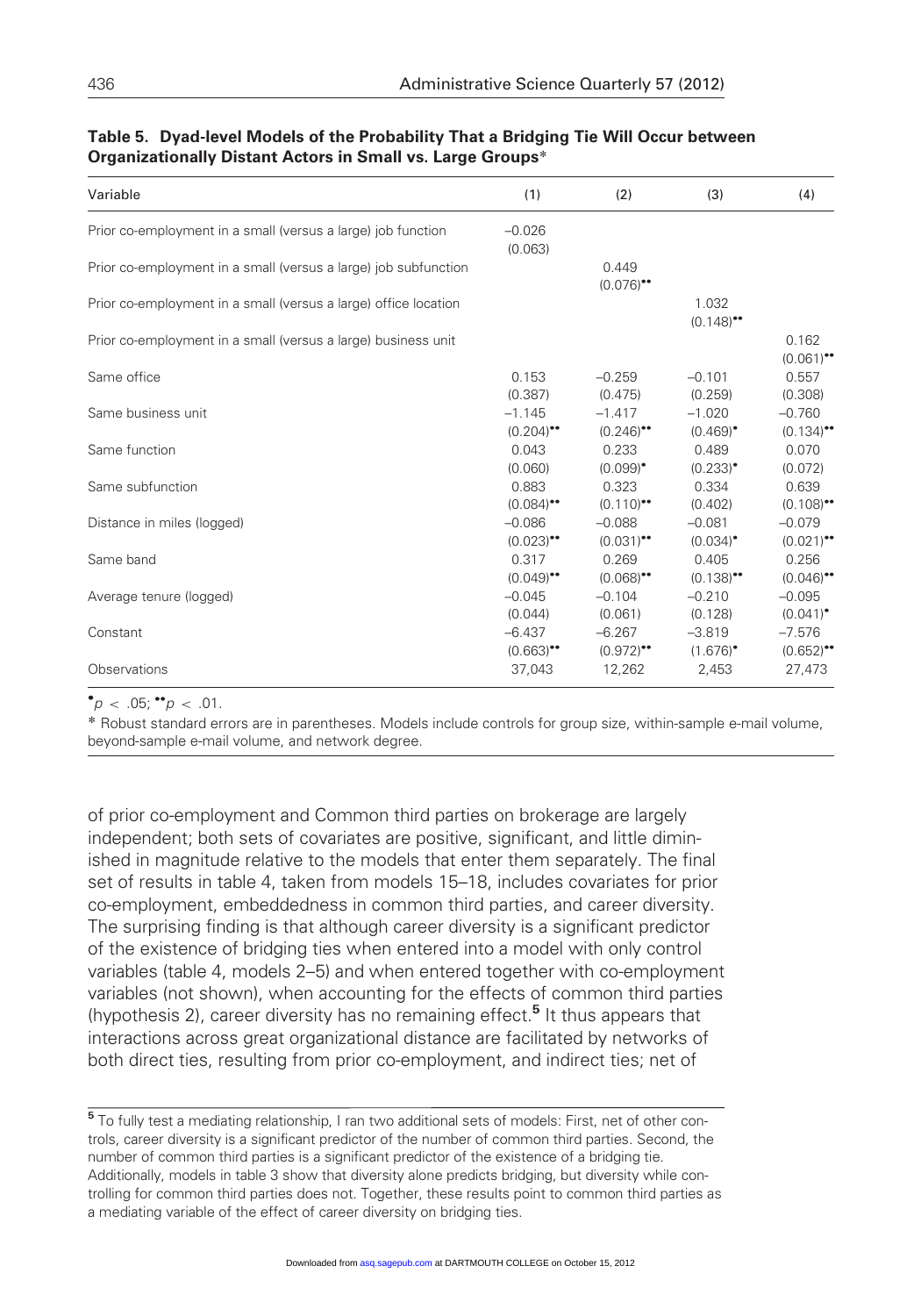|                                              | Simple, One-Stage Models                       |                          |                         |                          | Two-Stage IPTW Models    |                          |                         |                         |  |  |
|----------------------------------------------|------------------------------------------------|--------------------------|-------------------------|--------------------------|--------------------------|--------------------------|-------------------------|-------------------------|--|--|
|                                              | <b>Structural Holes</b><br>Improb <sub>i</sub> |                          |                         |                          |                          | Improb <sub>i</sub>      |                         | <b>Structural Holes</b> |  |  |
| Variable                                     | (1)                                            | (2)                      | (3)                     | (4)                      | (5)                      | (6)                      | (7)                     | (8)                     |  |  |
| Misfit, 2000-2006                            | 0.141                                          | 0.044                    | 0.007                   | 0.001                    |                          |                          |                         |                         |  |  |
| (logged)                                     | $(0.007)$ ***                                  | $(0.009)$ ***            | $(0.002)$ ***           | (0.002)                  |                          |                          |                         |                         |  |  |
| Misfit, 2006-2008                            |                                                |                          |                         |                          | 0.108                    | 0.101                    | 0.003                   | 0.006                   |  |  |
| (greater than zero)                          |                                                |                          |                         |                          | $(0.019)$ ***            | $(0.042)$ **             | $(0.002)$ <sup>*</sup>  | $(0.002)$ ***           |  |  |
| Career trajectory<br>cluster dummies         | No                                             | Yes                      | No                      | Yes                      | No                       | Yes                      | No                      | Yes                     |  |  |
| Two-stage IPTW model                         | No                                             | No                       | No                      | <b>No</b>                | Yes                      | Yes                      | Yes                     | Yes                     |  |  |
| Career diversity                             | $-0.605$                                       | 0.093                    | $-0.039$                | $-0.020$                 | 0.592                    | 0.660                    | 0.008                   | 0.009                   |  |  |
| (job function)                               | $(0.061)$ ***                                  | (0.087)                  | $(0.015)$ <sup>**</sup> | (0.022)                  | $(0.060)$ ***            | $(0.067)$ ***            | $(0.005)^{\bullet}$     | (0.005)                 |  |  |
| Corporate                                    | $-0.025$                                       | $-0.089$                 | 0.004                   | $-0.005$                 | $-0.064$                 | $-0.073$                 | $-0.003$                | $-0.001$                |  |  |
| headquarters                                 | (0.017)                                        | $(0.016)$ ***            | (0.005)                 | (0.005)                  | $(0.031)$ <sup>**</sup>  | $(0.033)$ <sup>**</sup>  | (0.003)                 | (0.003)                 |  |  |
| Marketing                                    | 0.941                                          | 0.648                    | 0.013                   | 0.010                    | 1.396                    | 1.369                    | 0.001                   | 0.000                   |  |  |
|                                              | $(0.037)$ ***                                  | $(0.056)$ <sup>***</sup> | (0.009)                 | (0.013)                  | $(0.263)$ <sup>***</sup> | $(0.266)$ ***            | (0.003)                 | (0.005)                 |  |  |
| Sales                                        | 0.457                                          | 0.309                    | 0.063                   | 0.039                    | 0.468                    | 0.438                    | 0.007                   | 0.005                   |  |  |
|                                              | $(0.015)$ ***                                  | $(0.028)$ ***            | $(0.004)$ ***           | $(0.007)$ ***            | $(0.048)$ ***            | $(0.063)$ ***            | $(0.003)$ <sup>**</sup> | (0.006)                 |  |  |
| Middle manager                               | 0.204                                          | 0.216                    | $-0.013$                | $-0.010$                 | 0.080                    | 0.044                    | $-0.031$                | $-0.030$                |  |  |
|                                              | $(0.062)$ ***                                  | $(0.060)$ <sup>***</sup> | (0.024)                 | (0.024)                  | (0.084)                  | (0.095)                  | $(0.006)$ ***           | $(0.006)$ ***           |  |  |
| Executive (band 11)                          | 0.307                                          | 0.448                    | 0.132                   | 0.143                    | 0.066                    | 0.165                    | $-0.010$                | $-0.004$                |  |  |
|                                              | $(0.060)$ ***                                  | $(0.061)$ ***            | $(0.019)$ ***           | $(0.019)$ ***            | (0.091)                  | (0.121)                  | $(0.005)$ <sup>**</sup> | (0.004)                 |  |  |
| Executive (band 12)                          | 0.375                                          | 0.325                    | 0.180                   | 0.183                    | 0.310                    | 0.348                    | 0.014                   | 0.016                   |  |  |
|                                              | $(0.069)$ ***                                  | $(0.069)$ ***            | $(0.022)$ ***           | $(0.022)$ ***            | $(0.074)$ ***            | $(0.097)$ ***            | $(0.005)$ ***           | $(0.005)$ ***           |  |  |
| Executive (band 13)                          | 0.685                                          | 0.593                    | 0.273                   | 0.285                    | 0.307                    | 0.666                    | 0.016                   | 0.020                   |  |  |
|                                              | $(0.132)$ ***                                  | $(0.117)$ ***            | $(0.020)$ ***           | $(0.020)$ ***            | $(0.159)$ <sup>*</sup>   | $(0.159)$ ***            | $(0.007)$ **            | $(0.011)$ <sup>*</sup>  |  |  |
| Executive (band 14)                          | 0.275                                          | 0.070                    | 0.181                   | 0.193                    | 0.174                    | 0.302                    | 0.029                   | 0.027                   |  |  |
|                                              | $(0.164)$ <sup>*</sup>                         | (0.137)                  | $(0.057)$ ***           | $(0.056)$ <sup>***</sup> | (0.197)                  | (0.216)                  | $(0.009)$ ***           | $(0.011)$ <sup>**</sup> |  |  |
| Female                                       | 0.088                                          | 0.021                    | 0.015                   | 0.011                    | 0.177                    | 0.188                    | 0.010                   | 0.011                   |  |  |
|                                              | $(0.015)$ ***                                  | (0.013)                  | $(0.004)$ ***           | $(0.004)$ ***            | $(0.020)$ ***            | $(0.022)$ ***            | $(0.002)$ ***           | $(0.002)$ ***           |  |  |
| Tenure in years                              | $-0.025$                                       | $-0.002$                 | 0.004                   | 0.003                    | $-0.009$                 | $-0.022$                 | 0.001                   | 0.000                   |  |  |
| (logged)                                     | $(0.012)$ <sup>**</sup>                        | (0.011)                  | (0.003)                 | (0.003)                  | (0.019)                  | (0.022)                  | (0.002)                 | (0.002)                 |  |  |
| E-mail volume                                | 0.006                                          | $-0.007$                 | 0.023                   | 0.022                    | 0.012                    | 0.014                    | 0.018                   | 0.017                   |  |  |
| within sample                                | (0.004)                                        | $(0.004)$ <sup>*</sup>   | $(0.001)$ ***           | $(0.001)$ ***            | $(0.005)$ ***            | $(0.005)$ ***            | $(0.002)$ ***           | $(0.002)$ ***           |  |  |
| E-mail volume                                | $-0.018$                                       | $-0.005$                 | 0.015                   | 0.016                    | $-0.085$                 | $-0.097$                 | 0.008                   | 0.008                   |  |  |
| beyond sample                                | $(0.004)$ ***                                  | (0.004)                  | $(0.001)$ ***           | $(0.001)$ ***            | $(0.014)$ ***            | $(0.016)$ <sup>***</sup> | $(0.002)$ ***           | $(0.002)$ ***           |  |  |
| <b>Business unit</b>                         | $-0.028$                                       | $-0.141$                 | $-0.003$                | $-0.007$                 | $-0.041$                 | $-0.019$                 | 0.001                   | 0.001                   |  |  |
| size (logged)                                | $(0.007)$ ***                                  | $(0.007)$ ***            | (0.002)                 | $(0.002)$ ***            | $(0.009)$ ***            | $(0.011)$ <sup>*</sup>   | (0.001)                 | (0.001)                 |  |  |
| Job function                                 | 0.142                                          | $-0.011$                 | $-0.008$                | 0.003                    | 0.014                    | 0.014                    | $-0.002$                | $-0.001$                |  |  |
| size (logged)                                | $(0.007)$ ***                                  | (0.012)                  | $(0.002)$ ***           | (0.003)                  | (0.009)                  | (0.010)                  | $(0.001)$ <sup>**</sup> | (0.001)                 |  |  |
| Office location                              | $-0.023$                                       | $-0.021$                 | 0.000                   | 0.000                    | 0.010                    | 0.011                    | 0.000                   | 0.000                   |  |  |
| size (logged)                                | $(0.003)$ ***                                  | $(0.003)$ ***            | (0.001)                 | (0.001)                  | $(0.001)$ ***            | $(0.001)$ ***            | (0.000)                 | (0.000)                 |  |  |
| Salary band                                  | $-0.059$                                       | $-0.037$                 | 0.062                   | 0.063                    | $-0.050$                 | $-0.043$                 | 0.017                   | 0.017                   |  |  |
| size (logged)                                | $(0.020)$ ***                                  | $(0.020)$ <sup>*</sup>   | $(0.007)$ ***           | $(0.007)$ ***            | $(0.026)$ <sup>*</sup>   | (0.029)                  | $(0.003)$ ***           | $(0.003)$ ***           |  |  |
| Constant                                     | 1.161                                          | 2.536                    | 0.636                   | 0.551                    | 2.785                    | 2.634                    | 0.654                   | 0.656                   |  |  |
|                                              | $(0.167)$ ***                                  | $(0.178)$ ***            | $(0.052)$ ***           | $(0.055)$ ***            | $(0.242)$ ***            | $(0.272)$ ***            | $(0.031)$ ***           | $(0.035)$ ***           |  |  |
| Log pseudolikelihood / -3119.12<br>R-squared |                                                | $-3056.26$               | 0.19                    | 0.20                     | $-1648.17$               | $-1346.71$               | 0.20                    | 0.19                    |  |  |

#### Table 6. Individual-level Models of Brokerage on Sequence-analytic Covariates\*

• $p < .10;$  •• $p < .05;$  ••• $p < .01$ .

\* Robust standard errors are in parentheses. Models 1–4 are simple, one-stage models estimated on the e-mail network of the fourth quarter of 2006 and of mobility during the prior 77 months; Models 5–8 are two-stage inverse probability of treatment weighted models estimated on the e-mail network of the first quarter of 2008 and of mobility during the prior 15 months, weighted by the inverse of the propensity score.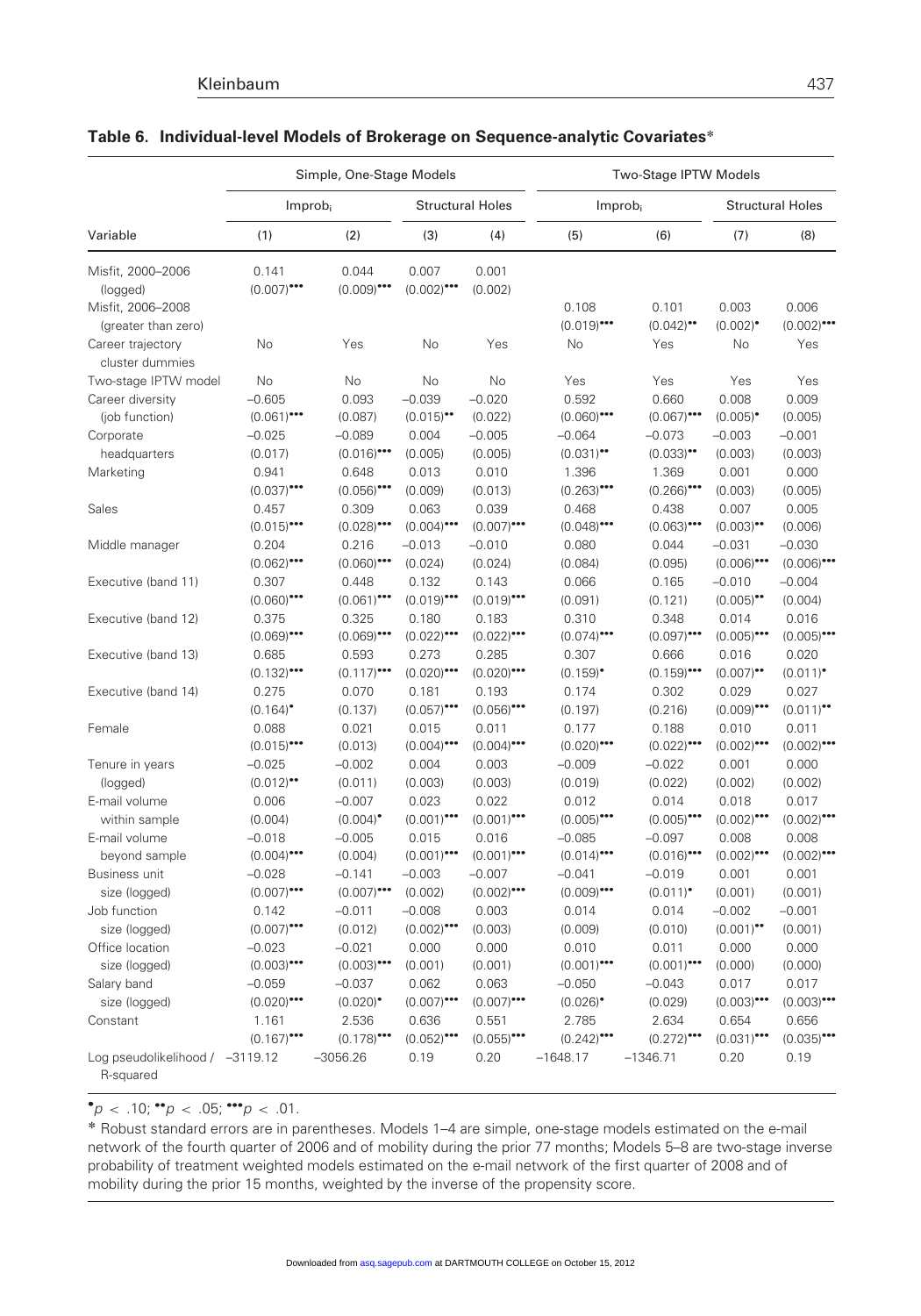these social capital effects, career diversity offers little additional benefit for brokerage.

Finally, we turn to the sequence analytic test of hypothesis 3. Table 6 shows results of regressions of the brokerage measures on dummy variables for each of the prototypical career paths at BigCo on Misfit, the measure of career atypicality, and on control variables. The omitted category for the career trajectory dummy variables is cluster 3, continuous assignment to the R&D function. To conserve space, the cluster dummies are not shown in the table, but two results merit mention because they are consistent with conventional wisdom, and therefore lend face validity to the sequence analysis. First, consistent with anecdotal accounts of R&D as being inward-facing and socially isolated, each of the other career paths is associated with significantly higher values of both Improb<sub>i</sub> and Structural holes than the omitted category of R&D (although for two clusters, the differences in *Structural holes* are statistically insignificant). Second, the clusters representing job functions that are concentrated in the corporate headquarters—namely, finance (cluster 8) and other staff functions (cluster 4) —are associated with the most brokerage (see also Kleinbaum and Stuart, 2012), though not all differences are significant.

To examine the degree of fit with prototypical career trajectories, we consider the coefficients of *Misfit*, as estimated in the simple models (models 1-4) and in two-stage, inverse probability of treatment weighted models (models 5–8) of *Improb<sub>i</sub>* and of *Structural holes*. Across both measures of brokerage and across both model specifications, the results indicate that, consistent with hypothesis 3, the greater the misfit—the more the focal person's career trajectory deviates from the prototypical patterns at BigCo, even accounting for the overall diversity of his or her prior experience—the richer that person's communication network is in brokerage. By the  $Improb_i$  measure of brokerage, this result is robust to whether or not the simple models include career path dummy variables, which account for the fact that some clusters are more cohesive than others. In the two-stage models that account for endogenous mobility, all four specifications support hypothesis 3. Table 6 shows the misfit effect while controlling for prior functional *Career diversity*. In unreported models, variables for career diversity with respect to office location, subfunction, and business unit were substituted, all yielding substantively identical results.

# DISCUSSION AND CONCLUSION

It is well known that brokers in social networks gain benefits through their role in connecting otherwise disconnected actors, but there has been little theory or empirical evidence about the origins of brokerage in intraorganizational networks. In this paper, I examined the role of career processes in forging the bridging ties across organizational and social space that lie at the heart of brokerage. Empirical results from both individual-level and dyad-level models indicate that a diverse career history is associated with brokerage. I hypothesized and found empirical support for two distinct types of ties that enable brokerage in mobile individuals: ties to direct, personal contacts with whom one has worked previously and ties to indirect contacts, the friends of one's friends. After accounting for these direct and indirect ties, a diverse career history has no additional effect on brokerage. I also attempted to move beyond aggregate measures of diversity to examine specific career trajectories. I found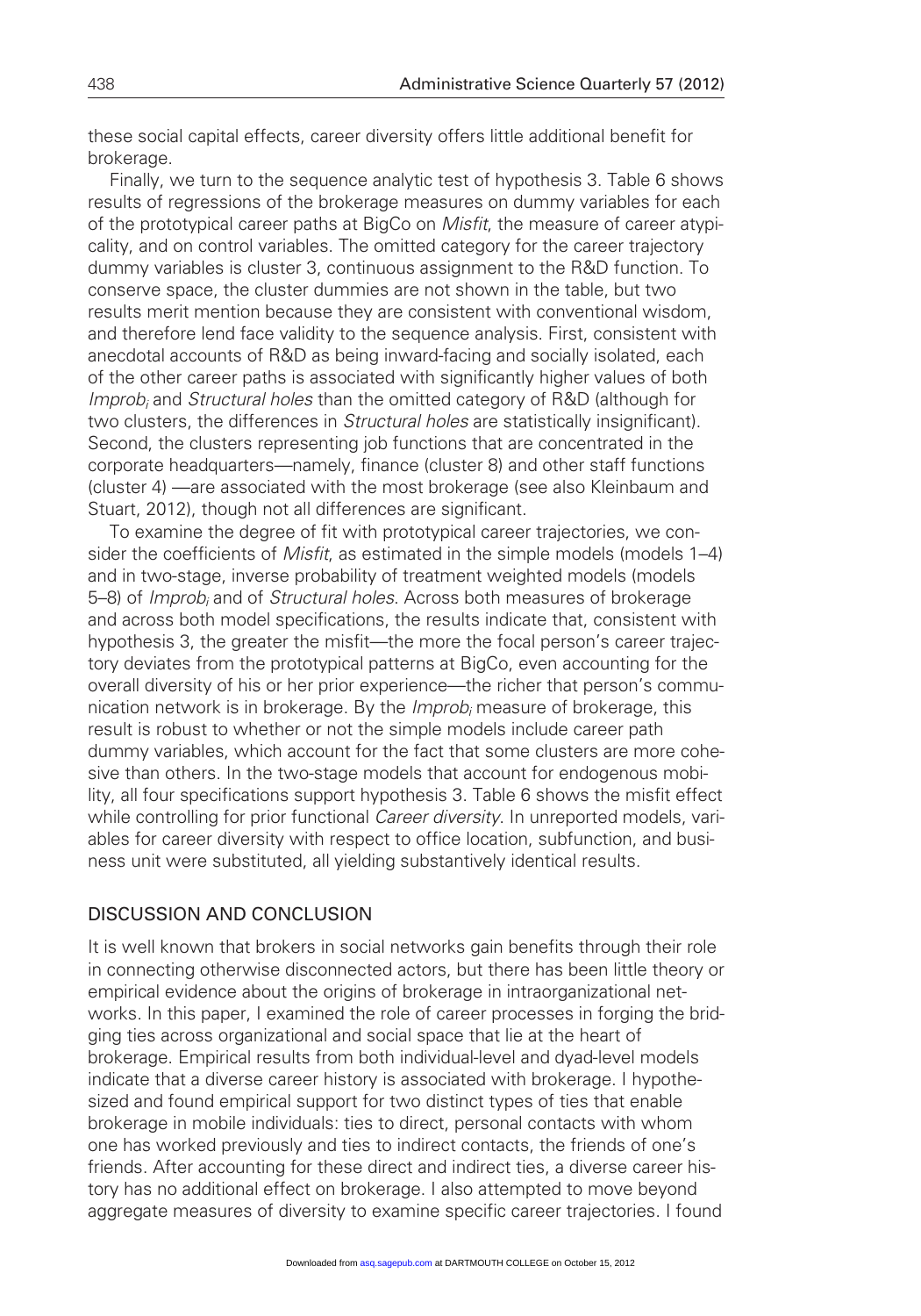evidence that organizational misfits, whose career paths are atypical in the organization, are especially likely to be brokers. Thus the evidence marshaled here suggests that the role of career trajectories in the origins of brokerage in intraorganizational networks is to modify the opportunity structure for mobile individuals by bringing them into direct or indirect contact with other, potentially valuable contacts. And the more atypical the career path, the less redundant, and thus more valuable, the ties to those contacts are likely to be.

Of course, these findings beg the question of what enables some people to interact more productively with their former colleagues and friends of friends than other people. Answering this question definitively is beyond the scope of the present research, but I surmise that overlaid on the structure of interactions are individual differences in ability to interact productively with dissimilar others. This conclusion echoes Burt (2010: 224), who suggested that ''brokerage seems not to be beneficial for the information it provides so much as it is beneficial as a forcing function for the cognitive and emotional skills required to manage communication between colleagues who do not agree in their opinion or behavior.'' Combining Burt's insight with the present results raises the possibility that people who have changed jobs more frequently may have better honed these cognitive and emotional skills than people who have stayed in the same role. They may be more cosmopolitan, in the sense that ''experience in many and diverse social worlds confers upon an actor a facility with interacting and exchanging productively in new social worlds'' (Reagans and Zuckerman, 2008: 936). If cosmopolitanism can be learned, it is a form of ''human capital in the creation of social capital'' (cf. Coleman, 1988). As a result of this propensity, cosmopolitans may be better brokers of social interactions, even after accounting for their richer stock of social capital.

Surprisingly, however, the career diversity effect on brokerage disappears when the rolodex and embeddedness mechanisms are entered into the model. One interpretation of this finding is that bridging ties are more likely to persist when they are embedded in common third parties (Krackhardt, 1998). Social capital thus seems to explain all the variance in the effect of career diversity on brokerage, leaving no significant variance left to be explained by human capital. This interpretation of the result should be regarded as merely tentative pending future research that explicitly measures human capital as well as social capital. Unfortunately, BigCo did not allow me to collect a good proxy for human capital. One might argue that *Function diversity* is a measure of human capital insofar as it captures the breadth of one's functional experience and knowledge (e.g., Boxman, De Graaf, and Flap, 1991). Because it also incorporates aspects of social capital, I do not make this claim. But to the extent that such an argument is convincing, it reinforces the suggestion that social capital may be a more important benefit of career mobility than human capital. Nevertheless, this tentative finding is surprising in light of the voluminous literature that emphasizes the human capital benefits of career mobility. Although the present research does not dispute the human capital perspective, it suggests that social capital may be at least as important a benefit of mobility. However surprising, this result is not entirely without precedent: empirical work that has examined the effect of job rotation on performance has shown little evidence of any human capital effect at all (Cappelli and Neumark, 2001).

This research has several limitations. First and foremost, despite the massive volume of data, this is nevertheless a case study of a single organization,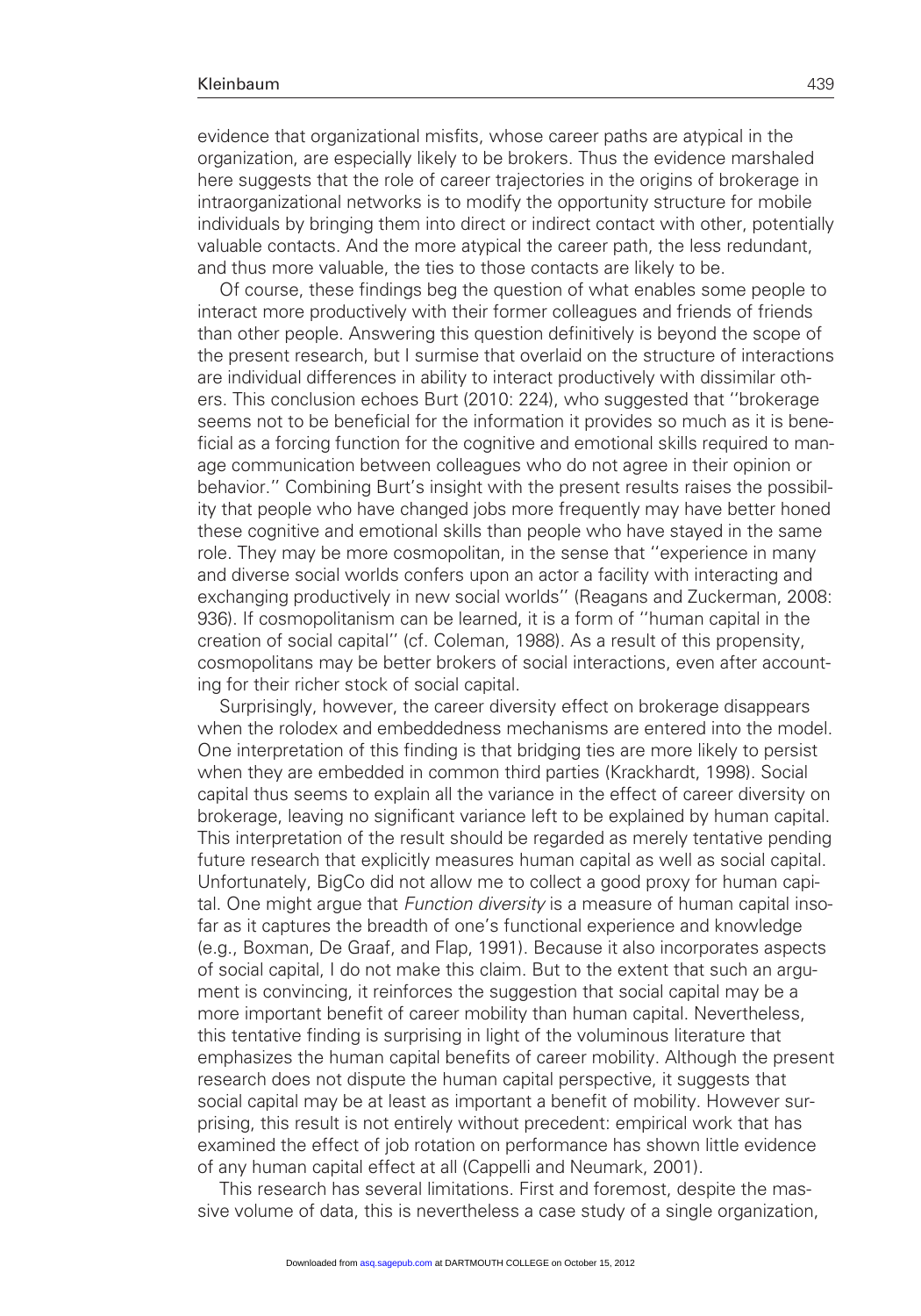and I thus make no claim of generalizability beyond the empirical setting. The company I studied is, in many respects, fairly typical of large, diversified, American firms, and I expect that the present findings would apply quite broadly. But because the data are limited to BigCo, I cannot know for sure. Relatedly, I can only examine mobility within BigCo itself. BigCo's employees undoubtedly have both networks and opportunities outside of BigCo that I could not observe. As such, I bound my claims to the domain of intraorganizational careers within the large enterprise.

Second, there is the possibility that the results presented are affected by sample selection bias because the sample was defined at a single point in time: December 2006. Career histories are captured retrospectively, over the preceding 6.5 years for all members of the sample. But missing from the sample are people who left the organization prior to December 2006. It is possible that departure from the organization is associated with career history and/or network structure. In particular, one concern is that people with atypical career histories might be more likely to become brokers, conditional on staying in the organization, but may also be more likely to leave. To assess this possibility empirically, I again exploited the second tranche of e-mail data by observing people who were in the sample during December 2006 but who left prior to the end of data collection in March 2008. Importantly, although departure from the organization prior to December 2006 was not observable, departures between then and March 2008 were observable. To assess the extent of survivorship bias, I estimated (unreported) logistic regressions of the probability of leaving the company during the interval between waves of e-mail data on Misfit scores during the primary period of career history observation, from 2000 to 2006. Results indicate no significant effect of *Misfit*, any of the dummy variables for prototypical career patterns, or the measures of network structure on the probability of departure from BigCo during the 15-month interval from the fourth quarter of 2006 to the first quarter of 2008, even though a significant number of people (nearly 8 percent of the subsample) left the firm. This result provides some reassurance that the results are not biased by a systematic association between Misfit and departure from or, conversely, retention in the sample.

Third, the construction of the *Improb<sub>ii</sub>* measure (Equation 1) makes the simplifying assumption that the four components it comprises vary independently. Although correlations among the components are low, they are not zero. Nevertheless, this simplifying assumption is necessary. In principle, a better approach would be to use a single matrix in which each cell corresponds to communication between members of i's particular attribute vector and members of i's particular attribute vector. Unfortunately, this approach is computationally infeasible: BigCo's 31 business units, 13 job functions, 289 office locations, and 15 salary bands imply 1.75 million unique combinations for each of *i* and *j*, or a matrix with over 3 trillion cells. The simplifying assumption of independence enables empirical estimation without dropping any of the important variables that affect interaction frequency.

Despite these limitations, this research makes several significant theoretical contributions. First, I identified organizational misfits, whose career trajectories deviate from the prototypical career paths in their organization, and demonstrate a causal effect of misfit with prototypical career sequences on brokerage in the communication network. Given the veritable mountain of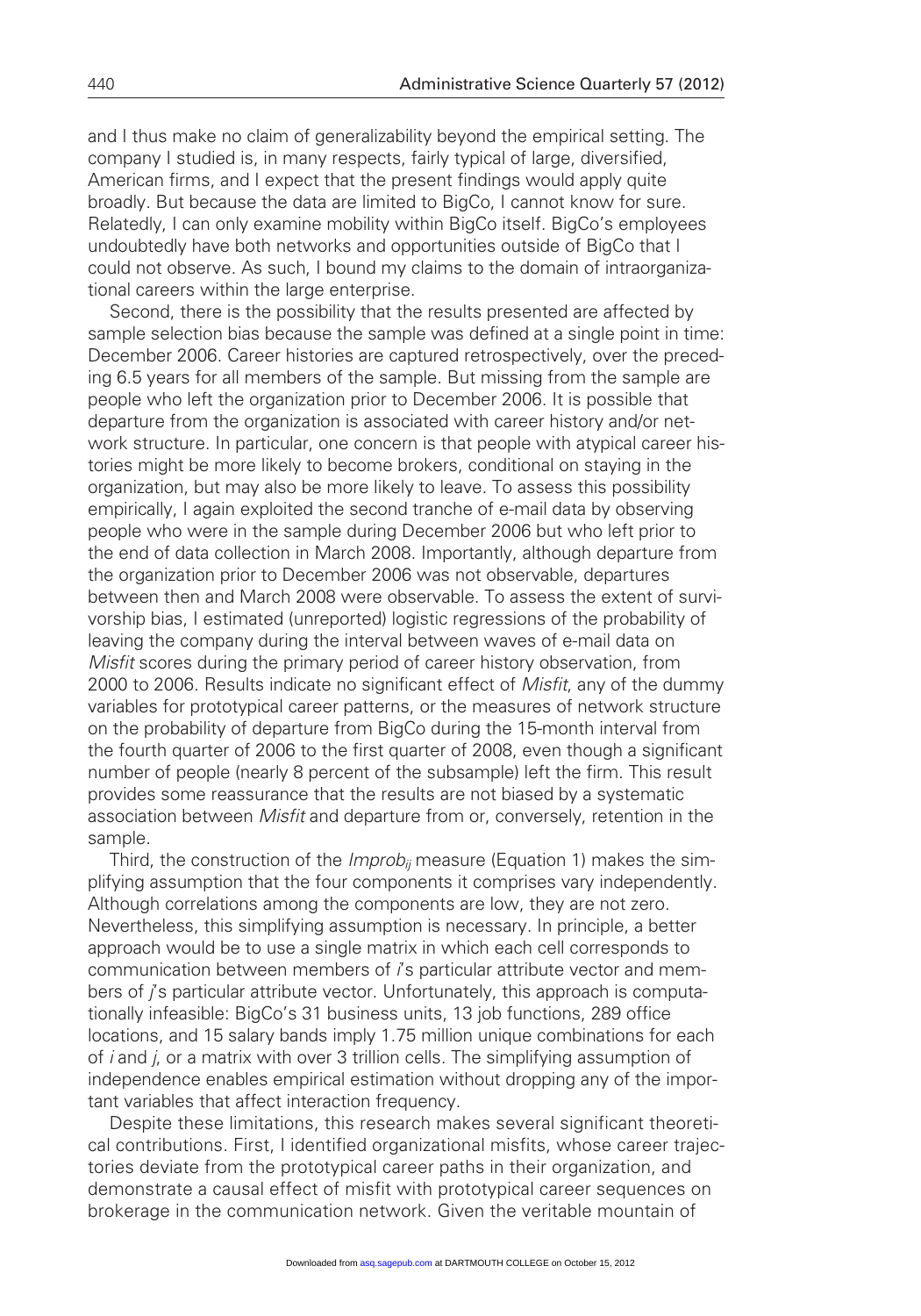#### Kleinbaum 441

empirical evidence that shows the benefits of brokerage, the implication of this research is that being an organizational misfit might be a valuable role for people to play and a valuable asset for organizations to possess. Yet we know little about what consequences might result from such a position in other aspects of organizational life. For example, misfits might be more inclined to suffer from the anomie (e.g., Merton, 1938) that undermines morale, productivity, and advancement opportunities, even as they accrue benefits to their networks. We also do not know to what extent the present results generalize to careers across organizations. On the one hand, we might anticipate that the external labor market would be marked by higher levels of uncertainty in evaluation, making theories of categorization, and their attendant concern for legitimacy, more salient (Leung, 2012). On the other hand, the network that a new employee brings to the organization is increasingly important to individual and organizational performance (Corredoira and Rosenkopf, 2010), making networks that span institutional holes in industry structure particularly valuable, for the same reasons that networks spanning institutional holes in organizational structure are valuable. Future research should thoroughly explore other consequences of atypical careers, both within and across firms.

By showing the network benefits of an atypical career, this research makes a contribution to theories of categories and categorization processes. Extant research has taught us the benefits of conforming to existing categories. This research reinforces the boundary conditions for those benefits: when category memberships are less salient because other information is available, the costs of illegitimacy are mitigated and may be offset by other benefits. In this case, because an individual's career history is a less salient determinant of whether a potential contact will accept that person into his or her network, the benefits of ties across infrequently traversed boundaries—ties that tend to be possessed by organizational misfits—exceed the costs of having an illegitimate career path.

The present research also makes two contributions to the literature on careers and career diversity. First, it brings a careers-as-process perspective (Hall, 2002) to the network literature by examining the effects of careers on network structure, a valuable complement to prior research documenting the effects of networks on career outcomes. Second, it raises questions about the role of human-capital-based explanations for the effect of career diversity on network structure. This finding has implications for researchers as well as for both firms and their human resource strategies and for individuals and their career management strategies. For researchers, the implication is that the extant research on the human capital benefits of career diversity should be complemented by a greater attention to the social capital benefits. More generally, this study points to the need to integrate research on careers as processes with social network research.

For firms, this result has implications for the design of rotational management programs and of career paths more generally. Most executives readily agree that rotational programs serve to build one's network; but in many firms, the social capital benefits of job rotation are implicitly viewed as accidental byproducts of the primary goal of building human capital. Rather than designing programs to increase human capital by providing a set of experiences that are functionally diverse, firms should design programs to provide a set of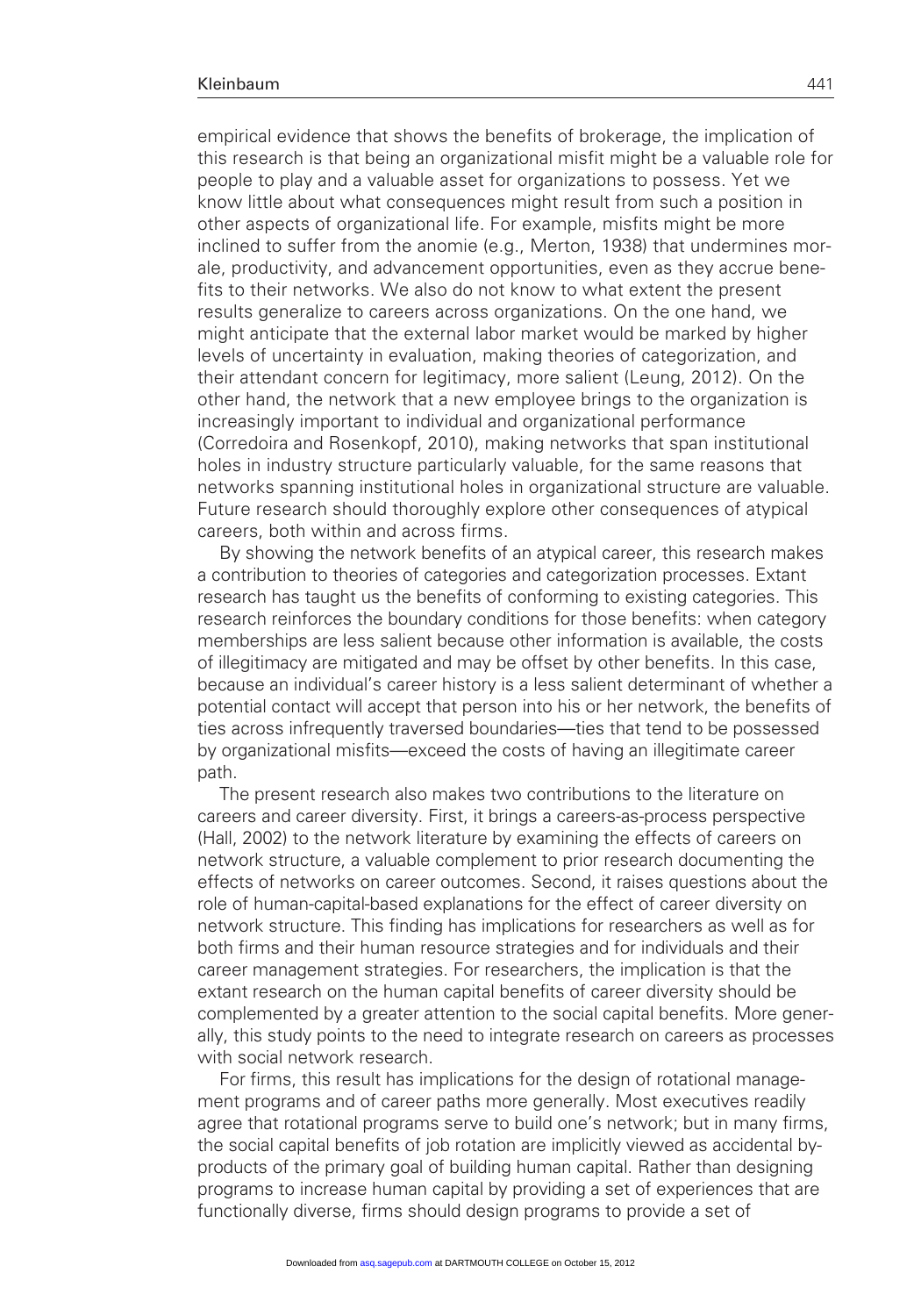experiences that jointly optimize the breadth and depth of human capital and social capital. The practical differences between these two approaches are minimal and virtually costless; rather, the differences lie around the margins in the way programs are framed and implemented. Insofar as the career diversity effect really does lie in social capital, more than human capital, such subtle shifts in emphasis have the potential to significantly increase the value of rotational programs. Additionally, this work suggests that when firms are screening internal candidates to fill particular roles, they would do well to consider not only the relevance of the candidates' human capital—their accumulated knowledge and experience—but also their social capital—whether the network they've built across their career gives them ready access to parts of the organization that are interdependent with the role in question.

For individuals, this research has two significant implications. First, though it is practically a truism to say it, the finding that social capital mechanisms explain the career diversity effect means that networking matters. Perhaps more provocatively, the finding that organizational misfits become brokers suggests that the emphasis that many job-seekers place on having a coherent 'story" is perhaps overblown, at least in an intraorganizational context. Rather, there is a fundamental trade-off to be considered: atypical career transitions may undermine perceived legitimacy, but they also create opportunities for forging rare and valuable bridges.

This research complements existing work on the dispositional antecedents of brokerage in two ways. First, I make no claim that variation in career history explains all variation in brokerage; rather, I assert that attention to career history is a valuable complement to other perspectives on the origins of brokerage. Second, dispositional traits are not measured in this study, so the possibility remains that the antecedents of brokerage described here are associated with dispositional antecedents to brokerage, such as self-monitoring (Sasovova et al., 2010; Kleinbaum, Jordan, and Audia, 2012). Although it seems unlikely that high self-monitors—people who tend to monitor their behavior in order to fit in with different audiences—would sort into careers that are atypical for the organization, it is perhaps more plausible that organizational decision makers would sort high self-monitors into atypical careers, because such people might be perceived as being more adaptable and therefore more likely to successfully navigate unusual transitions. This is an empirical question left to future research. Depending on the answer, this study makes a contribution either by describing an independent effect on brokerage or by providing a more granular account of the role of sequences of career mobility as one mechanism by which disposition affects network structure.

# Acknowledgments

The author would like to thank Associate Editor Henrich Greve, Pino Audia, Bruce Harreld, Matissa Hollister, Steve Kahl, Andy King, Chris Marquis, Kathleen McGinn, Misiek Piskorski, Elena Obukhova, Jeff Polzer, Brian Rubineau, Beppe Soda, Toby Stuart, Denis Trapido, Mike Tushman, and Paul Wolfson; seminar participants at Harvard University; conference attendees at the ASQ/OMT Conference on Coordination, the Wharton People in Organizations conference, the Organization Science Winter Conference; members of the Tuck Research Workshop and the Dartmouth Interdisciplinary Network Research Group for useful comments and feedback; and of course, BigCo and its many employees who spent time with me. Per the usual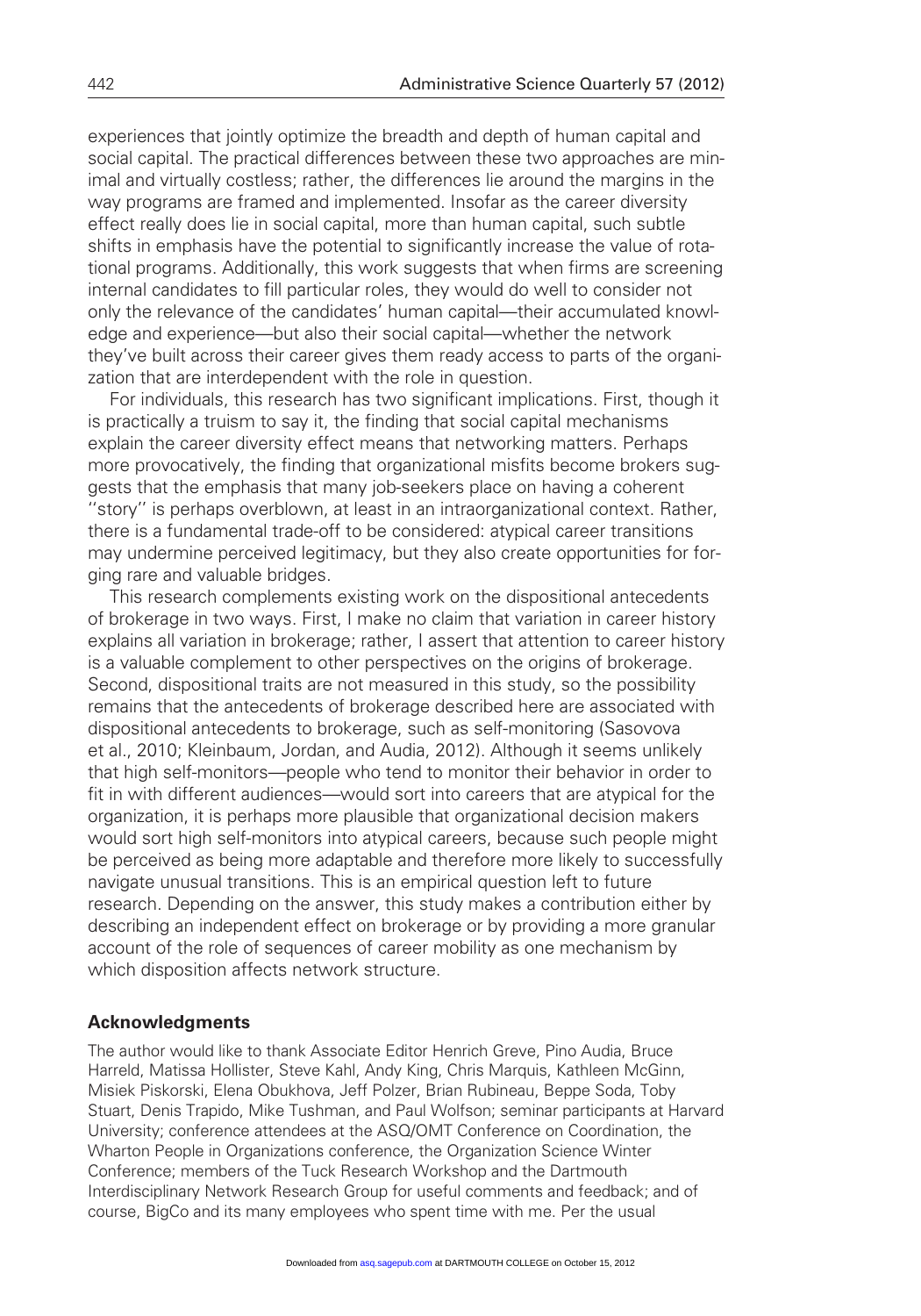disclaimer, any remaining errors are exclusively my own. Financial support from the Ewing Marion Kauffman Foundation is gratefully acknowledged.

# **REFERENCES**

#### Abbott, A.

1995 ''Sequence analysis: New methods for old ideas.'' Annual Review of Sociology, 21: 93–113.

#### Abbott, A., and A. Hrycak

1990 ''Measuring resemblance in sequence data: An optimal matching analysis of musicians' careers.'' American Journal of Sociology, 96: 144–185.

#### Abbott, A., and A. Tsay

2000 ''Sequence analysis and optimal matching methods in sociology: Review and prospect.'' Sociological Methods Research, 29: 3–33.

### Ahuja, G., G. Soda, and A. Zaheer

2012 ''The genesis and dynamics of organizational networks.'' Organization Science, 23: 434–448.

# Alcácer, J., and M. Zhao

2012 ''Local R&D strategies and multilocation firms: The role of internal linkages.'' Management Science, 58: 734–753.

## Aldenderfer, M. S., and R. K. Blashfield

1984 Cluster Analysis. Beverly Hills, CA: Sage.

#### Aldrich, H.

1979 Organizations and Environments. Englewood Cliffs, NJ: Prentice-Hall.

# Allen, T. J.

1977 Managing the Flow of Technology: Technology Transfer and the Dissemination of Technological Information within the R&D Organization. Cambridge, MA: MIT Press.

# Angrist, J. D.

1990 ''Lifetime earnings and the Vietnam era draft lottery: Evidence from social security administrative records.'' American Economic Review, 80: 313–336.

# Azoulay, P., W. Ding, and T. E. Stuart

2009 ''The impact of academic patenting on the rate, quality, and direction of (public) research output.'' Journal of Industrial Economics, 57: 637–676.

# Baum, J. A. C., A. V. Shipilov, and T. J. Rowley

2003 ''Where do small worlds come from?'' Industrial and Corporate Change, 12: 697–725.

#### Bernard, H. R., P. D. Killworth, and L. Sailer

1981 ''Summary of research on informant accuracy in network data and the reverse small world problem.'' Connections, 4: 11–25.

#### Boxman, E. A. W., P. M. De Graaf, and H. D. Flap

1991 ''The impact of social and human capital on the income attainment of Dutch managers.'' Social Networks, 13: 51–73.

#### Brass, D. J.

1984 ''Being in the right place: A structural analysis of individual influence in an organization.'' Administrative Science Quarterly, 29: 518–539.

#### Burt, R. S.

1992 Structural holes: The Social Structure of Competition. Cambridge, MA: Harvard University Press.

#### Burt, R. S.

1997 ''The contingent value of social capital.'' Administrative Science Quarterly, 42: 339–365.

# Burt, R. S.

2002 ''Bridge decay.'' Social Networks, 24: 333–363.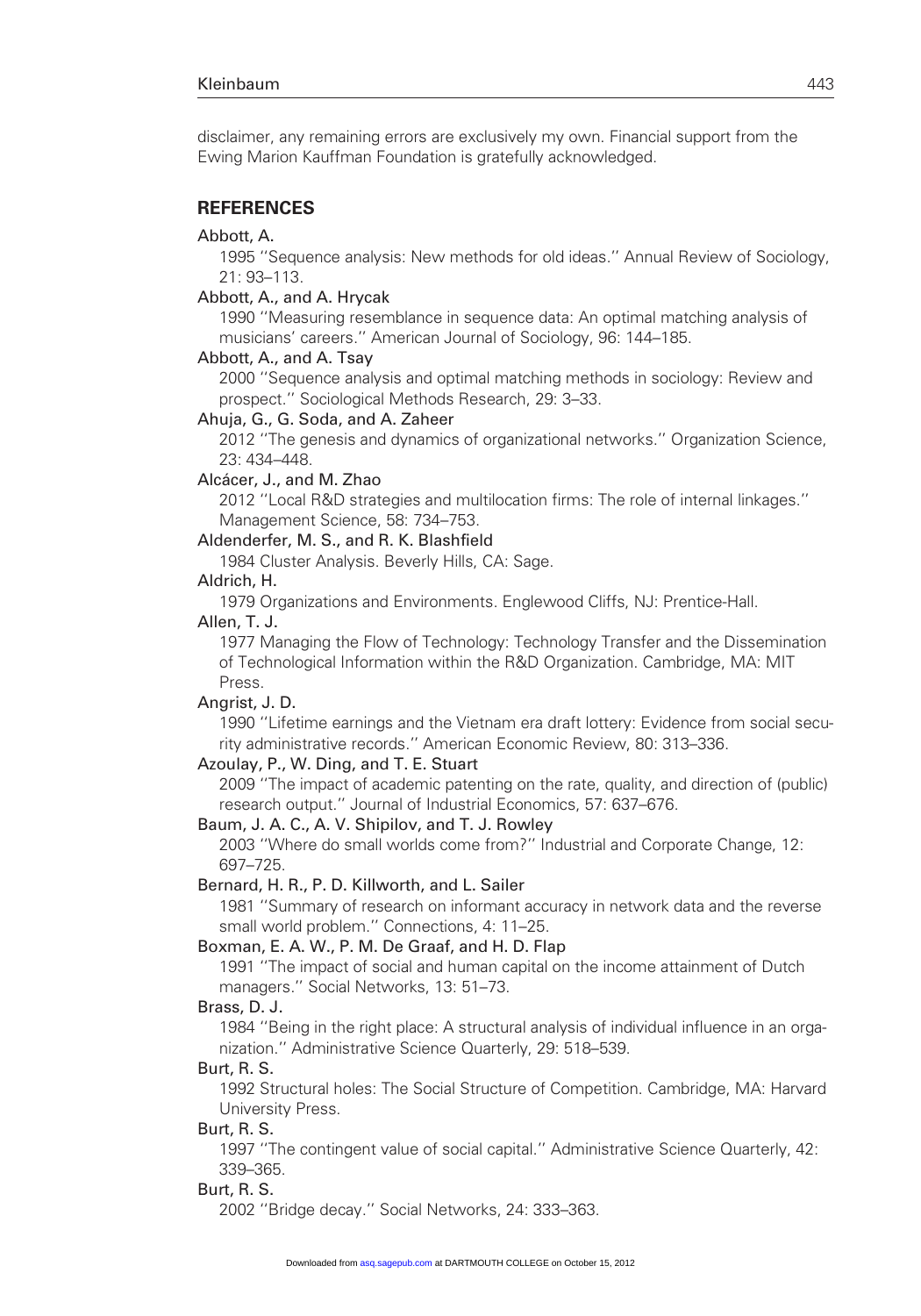# Burt, R. S.

2004 ''Structural holes and good ideas.'' American Journal of Sociology, 110: 349– 399.

# Burt, R. S.

2005 Brokerage and Closure: An Introduction to Social Capital. New York: Oxford University Press.

# Burt, R. S.

2007 ''Secondhand brokerage: Evidence on the importance of local structure for managers, bankers, and analysts.'' Academy of Management Journal, 50: 119–148.

# Burt, R. S.

2010 Neighbor Networks: Competitive Advantage Local and Personal. Oxford: Oxford University Press.

# Burt, R. S., and D. Ronchi

2007 ''Teaching executives to see social capital: Results from a field experiment.'' Social Science Research, 36: 1156–1183.

# Cameron, A. C., J. B. Gelbach, and D. L. Miller

2011 ''Robust inference with multi-way clustering.'' Journal of Business and Economic Statistics, 29: 238–249.

# Campion, M. A., L. Cheraskin, and M. J. Stevens

1994 ''Career-related antecedents and outcomes of job rotation.'' Academy of Management Journal, 37: 1518–1542.

# Cappelli, P., and D. Neumark

2001 ''Do 'high-performance' work practices improve establishment-level out-

comes?'' Industrial and Labor Relations Review, 54: 737–775.

# Carrell, S. E.

2007 ''The national internal labor market encounters the local labor market: Effects on employee retention.'' Labour Economics, 14: 774–787.

# Carrère, C.

2006 ''Revisiting the effects of regional trade agreements on trade flows with proper specification of the gravity model.'' European Economic Review, 50: 223–247.

# Carroll, G. R., and A. Swaminathan

2000 ''Why the microbrewery movement? Organizational dynamics of resource partitioning in the U.S. brewing industry.'' American Journal of Sociology, 106: 715–762.

# Coleman, J. S.

1988 ''Social capital in the creation of human capital.'' American Journal of Sociology, 94: S95-S120.

# Corredoira, R. A., and L. Rosenkopf

2010 ''Should auld acquaintance be forgot? The reverse transfer of knowledge through mobility ties.'' Strategic Management Journal, 31: 159–181.

# Cosslett, S. R.

1981 ''Maximum likelihood estimator for choice-based samples.'' Econometrica, 49: 1289–1316.

# Csardi, G., and T. Nepusz

2006 ''The igraph software package for complex network research.'' InterJournal, Ms. no. 1695.

# DiMaggio, P. J., and W. W. Powell

1983 ''The iron cage revisited: Institutional isomorphism and collective rationality in organizational fields.'' American Sociological Review, 48: 147–160.

# Doeringer, P. B., and M. J. Piore

1971 Internal Labor Markets and Manpower Analysis. Lexington, MA: D.C. Heath. Dokko, G.

2004 ''What you know or who you know? Human capital and social capital as determinants of individual performance.'' Unpublished doctoral dissertation, University of Pennsylvania.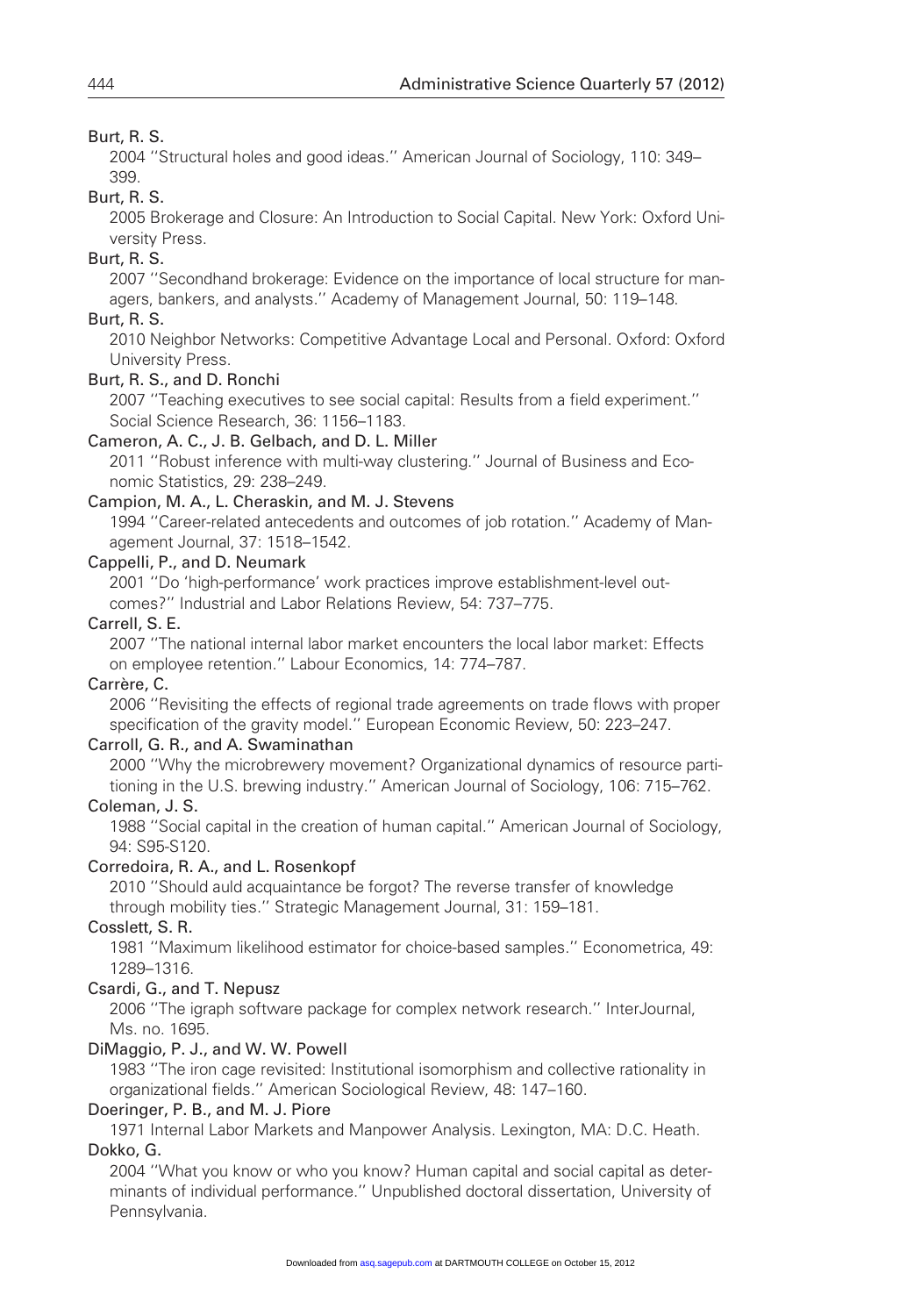#### Dokko, G., S. L. Wilk, and N. P. Rothbard

2009 ''Unpacking prior experience: How career history affects job performance.'' Organization Science, 20: 51–68.

#### Dougherty, D.

1992 ''Interpretive barriers to successful product innovation in large firms.'' Organization Science, 3: 179–202.

#### Edström, A., and J. R. Galbraith

1977 ''Transfer of managers as a coordination and control strategy in multinational organizations.'' Administrative Science Quarterly, 22: 248–263.

#### Feld, S. L.

1981 ''The focused organization of social ties.'' American Journal of Sociology, 86: 1015–1035.

#### Fernandez, R. M., and R. V. Gould

1994 ''A dilemma of state power: Brokerage and influence in the national health policy domain.'' American Journal of Sociology, 99: 1455–1491.

# Festinger, L., S. Schachter, and K. Back

1950 Social Pressures in Informal Groups: A Study of Human Factors in Housing. New York: Harper.

### Fischer, C. S.

1982 To Dwell among Friends: Personal Networks in Town and City. Chicago: University of Chicago Press.

#### Fleming, L., S. Mingo, and D. Chen

2007 ''Collaborative brokerage, generative creativity, and creative success.'' Administrative Science Quarterly, 52: 443–475.

#### Flynn, F. J., R. E. Reagans, and L. Guillory

2010 ''Do you two know each other? Transitivity, homophily, and the need for (network) closure.'' Journal of Personality and Social Psychology, 99: 855–869.

# Fowler, F. J.

1995 Improving Survey Questions: Design and Evaluation. Thousand Oaks, CA: Sage.

#### Gould, R. V., and R. M. Fernandez

1989 ''Structures of mediation: A formal approach to brokerage in transaction networks.'' Sociological Methodology, 19: 89–126.

#### Granovetter, M. S.

1974 Getting a Job: A Study of Contacts and Careers. Cambridge, MA: Harvard University Press.

#### Granovetter, M. S.

1985 ''Economic action and social structure: The problem of embeddedness.'' American Journal of Sociology, 91: 481–510.

#### Granovetter, M. S.

1988 ''The sociological and economic approaches to labor market analysis.'' In G. Farkas and P. England (eds.), Industries, Firms, and Jobs: Sociological and Economic Approaches: 187–216. New York: Plenum Press.

#### Gulati, R.

1995 ''Does familiarity breed trust? The implications of repeated ties for contractual choice in alliances.'' Academy of Management Journal, 38: 85–112.

#### Gulati, R., and M. Gargiulo

1999 ''Where do interorganizational networks come from?'' American Journal of Sociology, 104: 1439–1493.

#### Gulati, R., and P. Puranam

2009 ''Renewal through reorganization: The value of inconsistencies between formal and informal organization.'' Organization Science, 20: 422–440.

# Hall, D. T.

2002 Careers in and out of Organizations. Thousand Oaks, CA: Sage.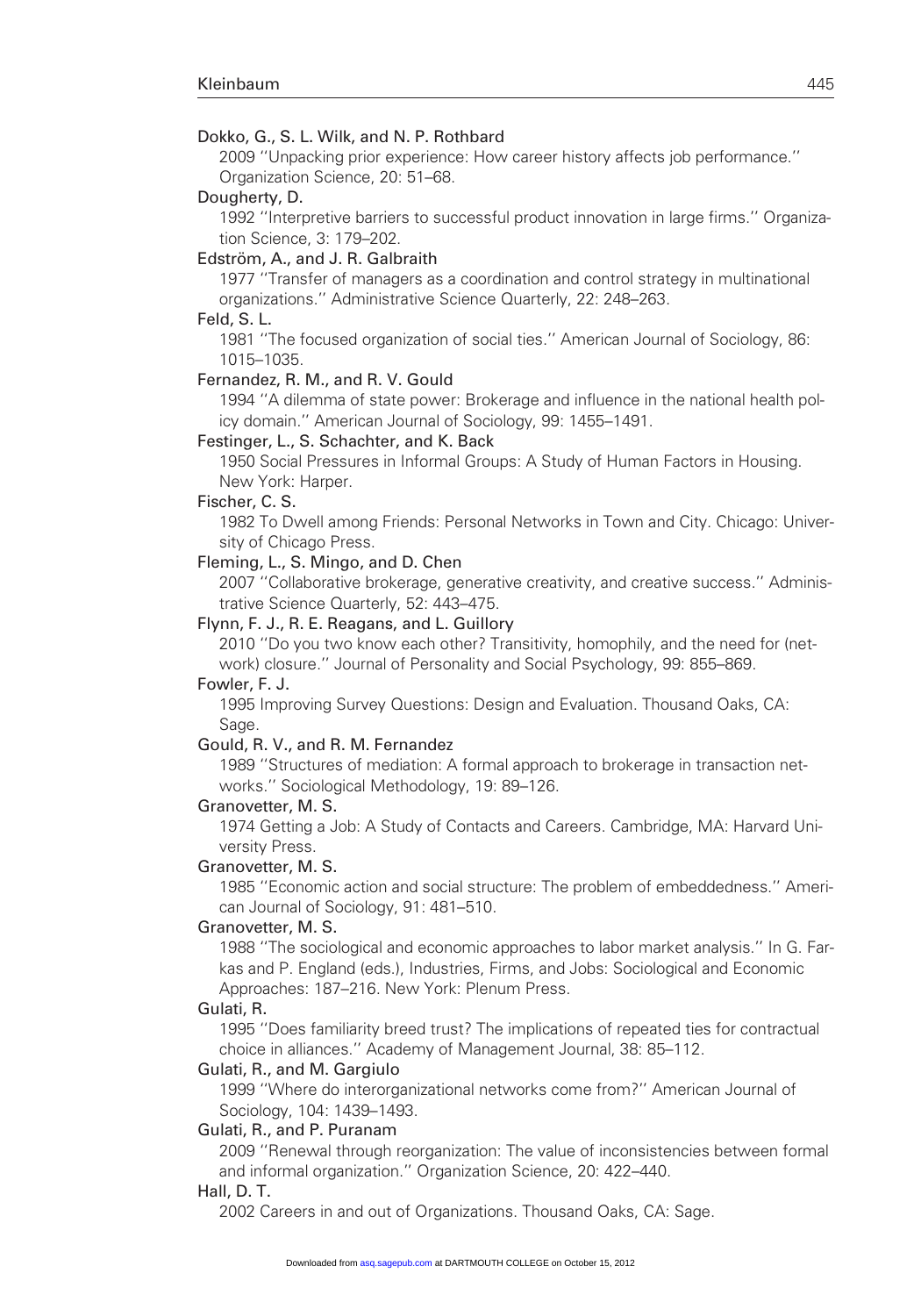# Han, S.-K.

1996 ''Structuring relations in on-the-job networks.'' Social Networks, 18: 47–67. Hannan, M. T.

2007 Logics of Organization Theory: Audiences, Codes, and Ecologies. Princeton, NJ: Princeton University Press.

# Hernán, M. Á., B. Brumback, and J. M. Robins

2000 ''Marginal structural models to estimate the causal effect of zidovudine on the survival of HIV-positive men.'' Epidemiology, 11: 561–570.

# Hoffman, R., and B. Casnocha

2012 The Start-up of You: Adapt to the Future, Invest in Yourself, and Transform Your Career. New York: Crown Business.

# Imbens, G. W.

1992 ''An efficient method of moments estimator for discrete choice models with choice-based sampling.'' Econometrica, 60: 1187–1214.

# Kapferer, B.

1969 ''Norms and the manipulation of relationships in a work context.'' In J. C. Mitchell (ed.), Social Networks in Urban Situations: 181–244. Manchester: Manchester University Press.

# Kaufman, L., and P. J. Rousseeuw

1990 Finding Groups in Data: An Introduction to Cluster Analysis. New York: Wiley. Kenny, D. A., D. A. Kashy, and W. L. Cook

2006 Dyadic Data Analysis. New York: Guilford Press.

# Kilduff, M., and D. Krackhardt

1994 ''Bringing the individual back in: A structural analysis of the internal market for reputation in organizations.'' Academy of Management Journal, 37: 87–108.

# King, G., and L. Zeng

2001 ''Logistic regression in rare events data.'' Political Analysis, 9: 137–163.

# Kleinbaum, A. M., A. H. Jordan, and P. Audia

2012 '''Do you read me'? How empathy mitigates the social costs of high selfmonitoring.'' Tuck Working Paper, Dartmouth College: http://ssrn.com/abstract= 2134566.

# Kleinbaum, A. M., and T. E. Stuart

2012 ''Inside the black box of the corporate staff: Social networks and the implementation of corporate strategy.'' Tuck Working Paper, Dartmouth College: http://ssrn. com/abstract=1804220.

# Kleinbaum, A. M., T. E. Stuart, and M. L. Tushman

2009 ''Communication (and coordination?) in a modern, complex organization.'' Tuck Working Paper, Dartmouth College: http://ssrn.com/abstract=1162171.

# Kleinbaum, A. M., T. E. Stuart, and M. L. Tushman

2012 ''Discretion within constraint: Homophily and structure in a formal organization.'' Tuck Working Paper, Dartmouth College: http://ssrn.com/abstract=1749512.

# Kleinbaum, A. M., and M. L. Tushman

2007 ''Building bridges: The social structure of interdependent innovation.'' Strategic Entrepreneurship Journal, 1: 103–122.

# Kossinets, G., and D. J. Watts

2006 ''Empirical analysis of an evolving social network.'' Science, 311: 88–90.

# Kossinets, G., and D. J. Watts

2009 ''Origins of homophily in an evolving social network.'' American Journal of Sociology, 115: 405–450.

# Krackhardt, D.

1990 ''Assessing the political landscape: Structure, cognition, and power in organizations.'' Administrative Science Quarterly, 35: 342–369.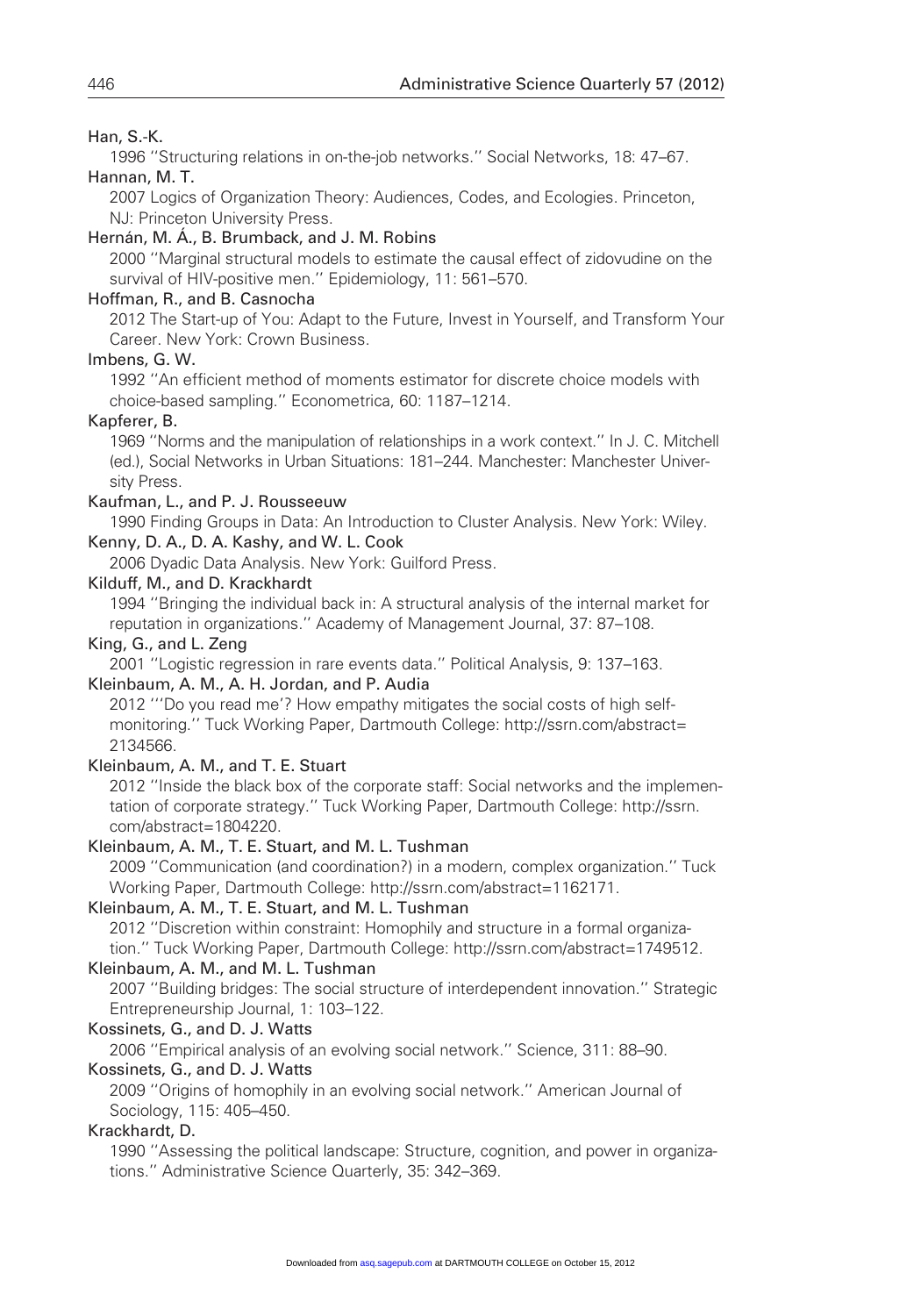#### Krackhardt, D.

1998 ''Simmelian ties: Super strong and sticky.'' In R. M. Kramer and M. A. Neale (eds.), Power and Influence in Organizations: 21–38. Thousand Oaks, CA: Sage.

#### Lancaster, T., and G. Imbens

1996 ''Case-control studies with contaminated controls.'' Journal of Econometrics, 71: 145–160.

#### Lesnard, L.

2008 ''Off-scheduling within dual-earner couples: An unequal and negative externality for family time.'' American Journal of Sociology, 114: 447–490.

### Leung, M. D.

2012 ''Dilettante or Renaissance man? How the sequence of category memberships affects credibility in an online market for services.'' Haas Working Paper, University of California, Berkeley.

#### Levin, D. Z., and R. Cross

2004 ''The strength of weak ties you can trust: The mediating role of trust in effective knowledge transfer.'' Management Science, 50: 1477–1490.

#### Levin, D. Z., J. Walter, and J. K. Murnighan

2011 ''Dormant ties: The value of reconnecting.'' Organization Science, 22: 923–939. Maechler, M., P. J. Rousseeuw, A. Struyf, and M. Hubert

2005 ''Cluster: Cluster analysis basics and extensions.'' R package version 1.14.12. Merton, R. K.

1938 ''Social structure and anomie.'' American Sociological Review, 3: 672–682.

### Meyer, J. W., and B. Rowan

1977 ''Institutionalized organizations: Formal structure as myth and ceremony.'' American Journal of Sociology, 83: 340–363.

#### Miner, A. S.

1987 ''Idiosyncratic jobs in formalized organizations.'' Administrative Science Quarterly, 32: 327–351.

#### Mintzberg, H.

1973 The Nature of Managerial Work. New York: Harper & Row.

# Needleman, S. B., and C. D. Wunsch

1970 ''A general method applicable to the search for similarities in the amino acid sequence of two proteins.'' Journal of Molecular Biology, 48: 443–453.

#### Obstfeld, D.

2005 ''Social networks, the tertius iungens orientation, and involvement in innovation.'' Administrative Science Quarterly, 50: 100–130.

#### Oh, H., and M. Kilduff

2008 ''The ripple effect of personality on social structure: Self-monitoring origins of network brokerage.'' Journal of Applied Psychology, 95: 1155–1164.

# Onnela, J. P., J. Saramaki, J. Hyvonen, G. Szabo, D. Lazer, K. Kaski, J. Kertesz, and A. L. Barabasi

2007 ''Structure and tie strengths in mobile communication networks.'' Proceedings of the National Academy of Sciences, 104: 7332–7336.

# Papke, L. E., and J. M. Wooldridge

1996 ''Econometric methods for fractional response variables with an application to 401 (k) plan participation rates.'' Journal of Applied Econometrics, 11: 619–632.

#### Peteraf, M. A.

1993 ''The cornerstones of competitive advantage: A resource-based view.'' Strategic Management Journal, 14: 179–191.

# Podolny, J. M., and J. N. Baron

1997 ''Resources and relationships: Social networks and mobility in the workplace.'' American Sociological Review, 62: 673–693.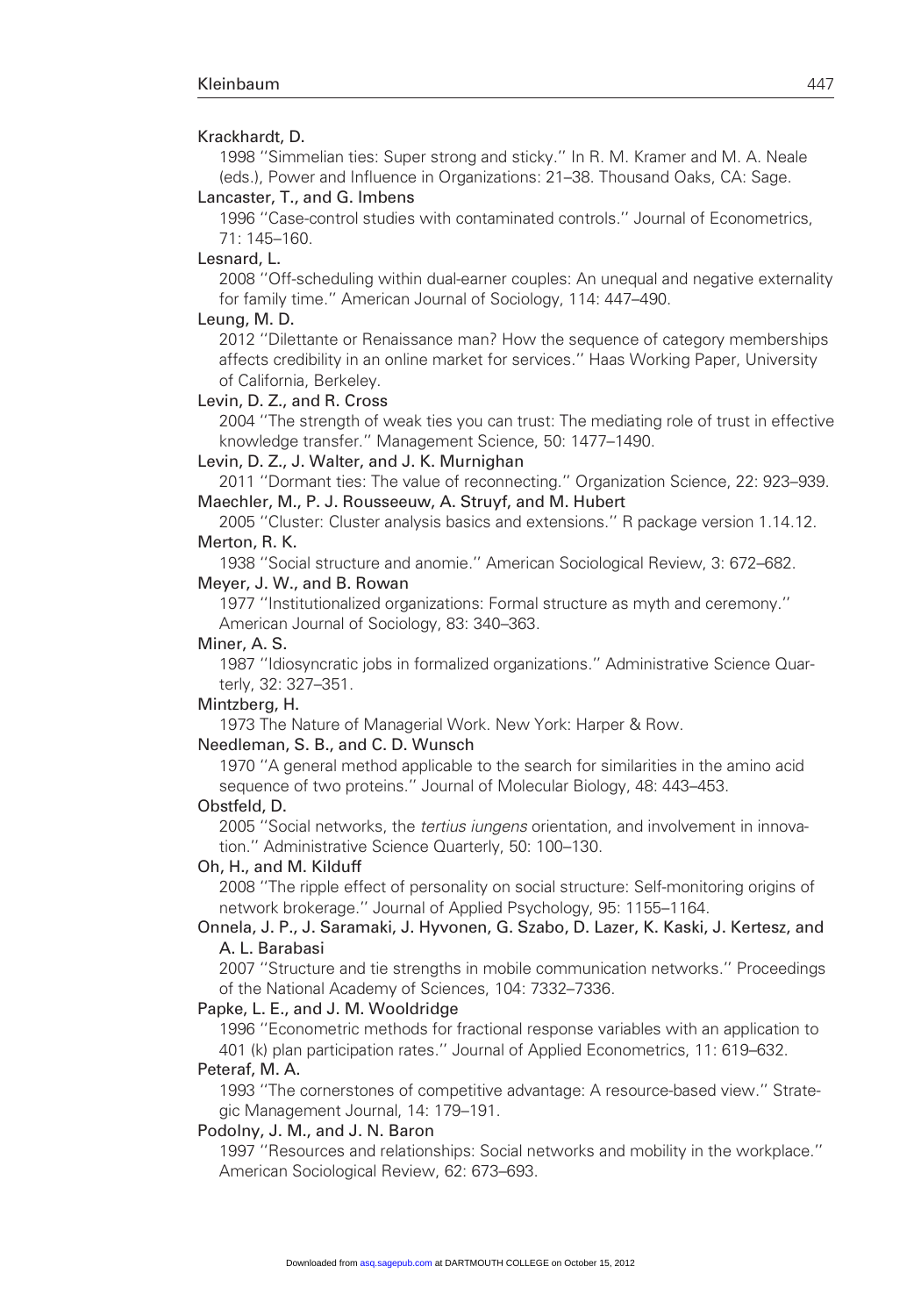# Quintane, E., and A. M. Kleinbaum

2011 ''Matter over mind? E-mail data and the measurement of social networks.'' Connections, 31: 22–46.

# R Development Core Team

2010 ''R: A language and environment for statistical computing.'' 2.11.1 ed. Vienna: R Foundation for Statistical Computing.

#### Rao, H., P. Monin, and R. Durand

2005 ''Border crossing: Bricolage and the erosion of categorical boundaries in French gastronomy.'' American Sociological Review, 70: 968–991.

#### Reagans, R. E., and E. W. Zuckerman

2008 ''Why knowledge does not equal power: The network redundancy trade-off.'' Industrial and Corporate Change, 17: 903–944.

# Reiley, A. C., and J. D. Mooney

1939 The Principles of Organisation. New York: Harper.

#### Rider, C. I.

2012 ''How employees' prior affiliations constrain organizational network positions: A study of U.S. venture capital and private equity.'' Administrative Science Quarterly, 57: 453–483.

# Roberts, P. W., T. Simons, and A. Swaminathan

2010 ''Crossing a categorical boundary: The implications of switching from nonkosher wine production in the Israeli wine market.'' In G. Hsu, G. Negro, and  $\ddot{\text{O}}$ . Kocak (eds.), Research in the Sociology of Organizations, vol. 31: Categories in

Markets: Origins and Evolution: 153–173. Bingley, UK: Emerald Books. Rosch, E. H.

1973 ''On the internal structure of perceptual and semantic categories.'' In T. E. Moore (ed.), Cognitive Development and the Acquisition of Language: 111–144. Oxford: Academic Press.

# Rosenbaum, P. R., and D. B. Rubin

1984 ''Reducing bias in observational studies using subclassification on the propensity score.'' Journal of the American Statistical Association, 79: 516–524.

# Rosenfeld, R. A.

1992 ''Job mobility and career processes.'' Annual Review of Sociology, 18: 39–61. Rousseau, D. M., V. T. Ho, and J. Greenberg

2006 ''I-deals: Idiosyncratic terms in employment relationships.'' Academy of Management Review, 31: 977–994.

# Rubin, D. B.

1977 ''Assignment to treatment group on the basis of a covariate.'' Journal of Educational Statistics, 2: 1–26.

# Sankoff, D., and J. B. Kruskal

1983 Time Warps, String Edits, and Macromolecules: The Theory and Practice of Sequence Comparison. Reading, MA: Addison-Wesley.

#### Sasovova, Z., A. Mehra, S. P. Borgatti, and M. C. Schippers

2010 ''Network churn: The effects of self-monitoring personality on brokerage dynamics.'' Administrative Science Quarterly, 55: 639–670.

#### Simmel, G.

1950 The Sociology of Georg Simmel. Glencoe, IL: Free Press.

# Sorenson, O., and T. E. Stuart

2001 ''Syndication networks and the spatial distribution of venture capital investments.'' American Journal of Sociology, 106: 1546–1588.

#### Sorenson, O., and T. E. Stuart

2008 ''Bringing the context back in: Settings and the search for syndicate partners in venture capital investment networks.'' Administrative Science Quarterly, 53: 266– 294.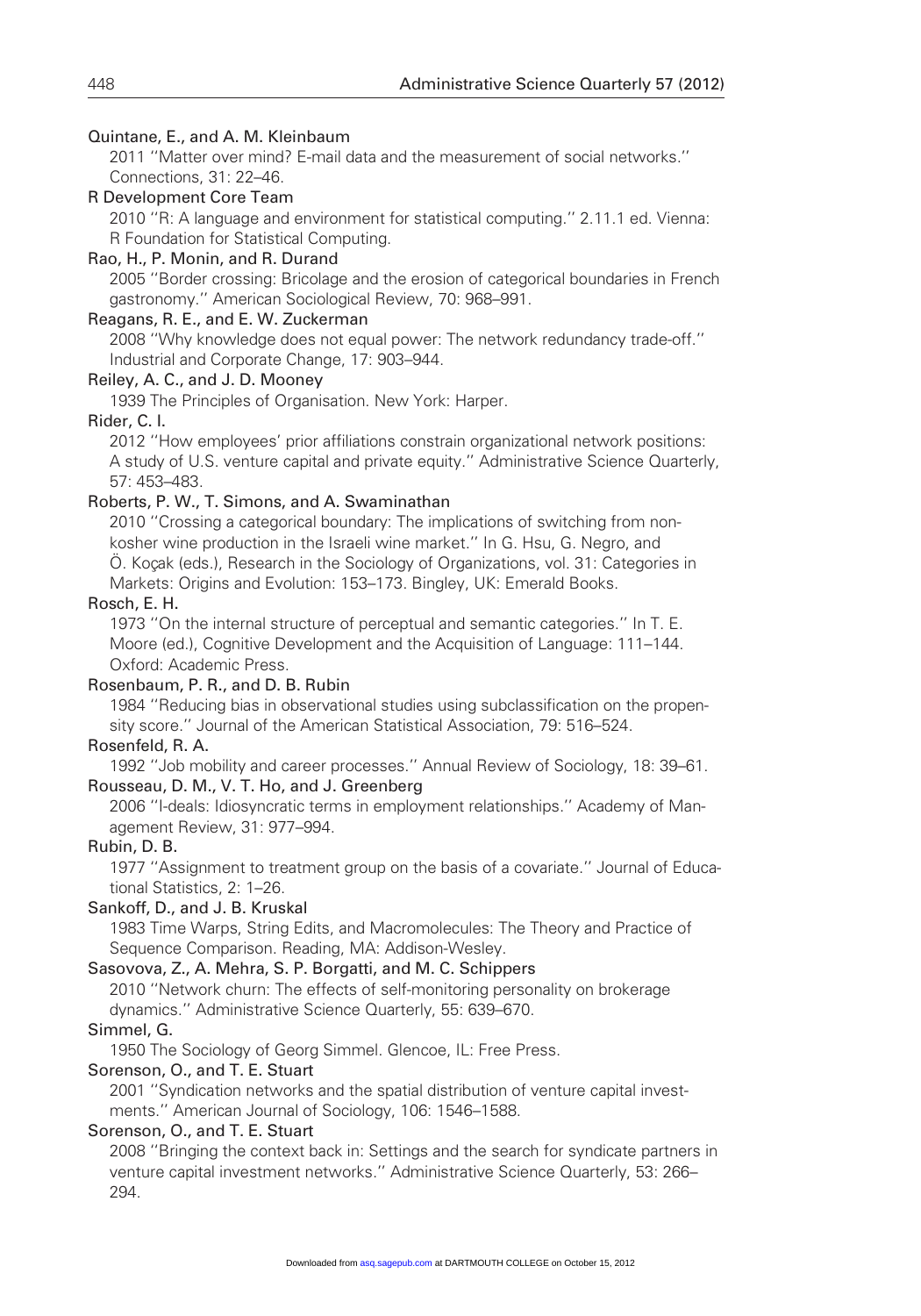#### Spilerman, S.

1977 ''Careers, labor market structure, and socioeconomic achievement.'' American Journal of Sociology, 83: 551–593.

#### Stuart, T. E.

1998 ''Network positions and propensities to collaborate: An investigation of strategic alliance formation in a high-technology industry.'' Administrative Science Quarterly, 43: 668–698.

#### Studer, M., G. Ritschard, A. Gabadinho, and N. Müller

2010 ''Discrepancy analysis of complex objects using dissimilarities.'' In F. Guillet, G. Ritschard, D. Zighed, and H. Briand (eds.), Advances in Knowledge Discovery and Management: 3–19. Berlin: Springer.

# Suchman, M. C.

1995 ''Managing legitimacy: Strategic and institutional approaches.'' Academy of Management Review, 20: 571–610.

#### Taylor, A., and H. R. Greve

2006 ''Superman or the Fantastic Four? Knowledge combination and experience in innovative teams.'' Academy of Management Journal, 49: 723–740.

#### Thompson, J. D.

1967 Organizations in Action: Social Science Bases of Administrative Theory, 2d ed. New Brunswick, NJ: Transaction.

# Tortoriello, M., and D. Krackhardt

2010 ''Activating cross-boundary knowledge: The role of Simmelian ties in the generation of innovations.'' Academy of Management Journal, 53: 167–181.

#### Tushman, M. L.

1978 ''Technical communication in R&D laboratories: The impact of project work characteristics.'' Academy of Management Journal, 21: 624–645.

#### Tushman, M. L., and R. Katz

1980 ''External communication and project performance: An investigation into the role of gatekeepers.'' Management Science, 26: 1071–1085.

#### Tushman, M. L., and T. J. Scanlan

1981 ''Characteristics and external orientations of boundary spanning individuals.'' Academy of Management Journal, 24: 83–98.

#### Uzzi, B.

1997 ''Social structure and competition in interfirm networks: The paradox of embeddedness.'' Administrative Science Quarterly, 42: 35–67.

# Valente, T. W., and K. Fujimoto

2010 ''Bridging: Locating critical connectors in a network.'' Social Networks, 32: 212– 220.

#### Wasserman, S., and K. Faust

1994 Social Network Analysis: Methods and Applications. New York: Cambridge University Press.

# Wexley, K. N., and G. P. Latham

2002 Developing and Training Human Resources in Organizations, 3rd ed. Upper Saddle River, NJ: Pearson/Prentice Hall.

#### White, H. C.

1970 Chains of Opportunity: System Models of Mobility in Organizations. Cambridge, MA: Harvard University Press.

#### Williamson, O. E.

1975 Markets and Hierarchies, Analysis and Antitrust Implications: A Study in the Economics of Internal Organization. New York: Free Press.

#### Winship, C., and S. L. Morgan

1999 ''The estimation of causal effects from observational data.'' Annual Review of Sociology, 25: 659–706.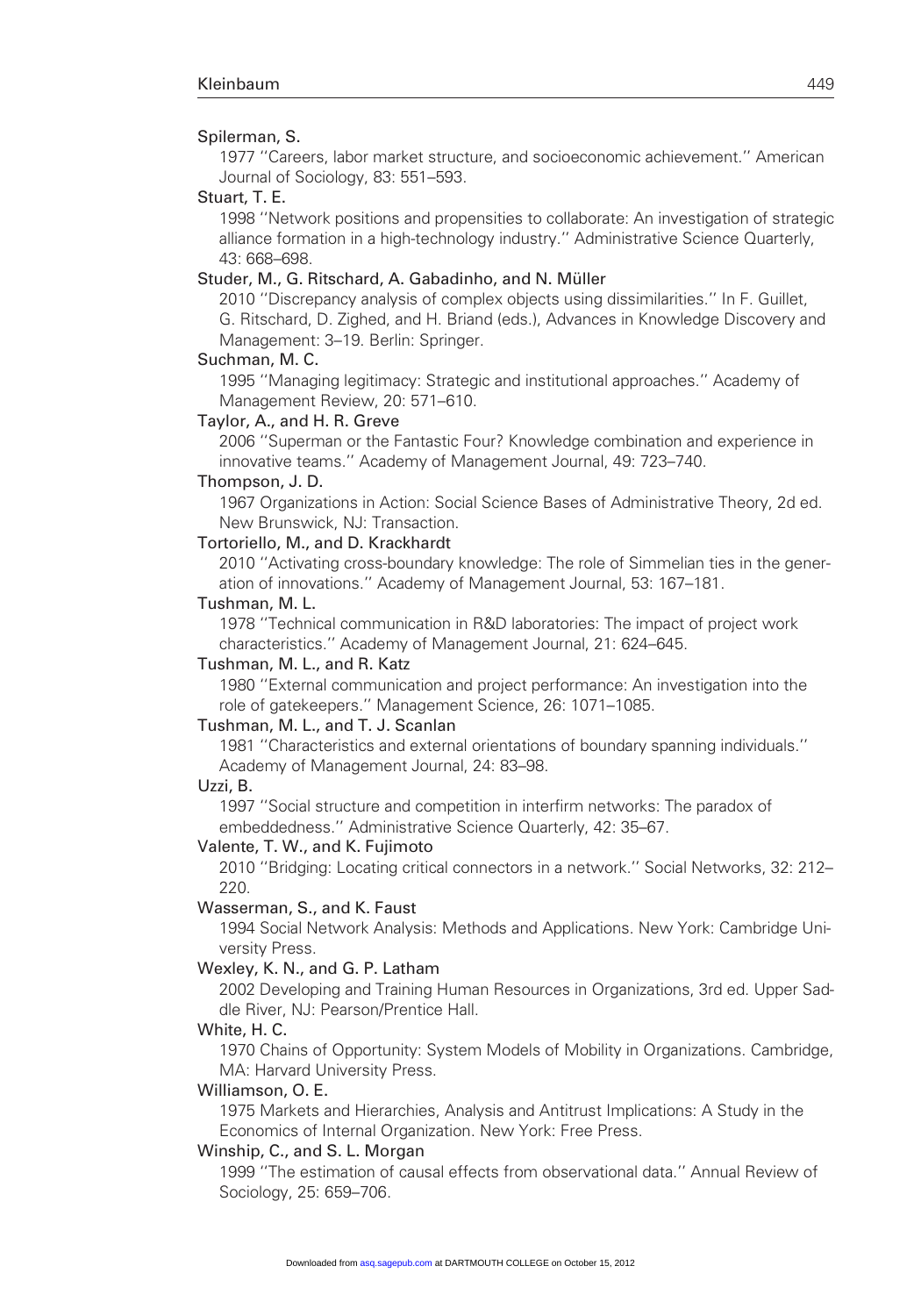# Wuchty, S., and B. Uzzi

2011 ''Human communication dynamics in digital footsteps: A study of the agreement between self-reported ties and email networks.'' PLoS ONE, 6: e26972.

#### Zaheer, A., and G. Soda

2009 ''Network evolution: The origins of structural holes.'' Administrative Science Quarterly, 54: 1–31.

# Zuckerman, E. W.

1999 ''The categorical imperative: Securities analysts and the illegitimacy discount.'' American Journal of Sociology, 104: 1398–1438.

# Zuckerman, E. W.

2005 ''Typecasting and generalism in firm and market: Genre-based career concentration in the feature film industry, 1933–1995.'' In C. Jones and P. H. Thornton (eds.), Research in the Sociology of Organizations, vol. 23: Transformation in Cultural Industries: 171–214.New York: Elsevier/JAI Press.

### Zuckerman, E. W., T.-Y. Kim, K. Ukanwa, and J. von Rittmann

2003 ''Robust identities or nonentities? Typecasting in the feature-film labor market.'' American Journal of Sociology, 108: 1018–1074.

# APPENDIX A: Subsampling Procedure

To assemble the representative subsample, I created a three-dimensional matrix of salary band (middle managers, 11, 12, 13, 14, everyone else), function (general executive management, marketing, sales, services, everyone else; I excluded administrative staff altogether) and business unit (corporate headquarters, everyone else). For each of the 60 cells of this 6  $\times$  5  $\times$  2 matrix, I calculated the sampling probability that would be needed to achieve a subsample rate of 15.9 percent of the U.S. employee population (compared with 23.8 percent of the U.S. employee population of the firm in the original sample). I chose to make the subsample representative of only selected groups in order to maintain a large sample size. Making the subsample representative across the board would have diminished the sample to just 2.9 percent of the U.S. employee population of the firm. Once I had these probabilities, I used a random number generator to determine whether each person in the overall sample, given his or her salary band, function, and business unit, would be included in the subsample. Several different random draws of the subsample all produced identical results.

# APPENDIX B: Sequence Analysis Methodology

The sequence analysis proceeds through two steps; a comprehensive description of sequence analytic methods in the social sciences (including optimal matching) is available in the work of Abbott and collaborators. Consistent with the observations of other scholars (Abbott and Tsay, 2000; Lesnard, 2008), truncated sequences in my data tended to cluster together, creating a large number of clusters that were highly similar, except in length. Though the substantive conclusions are unchanged in the full sample, for the sake of parsimony I limited the sequence analysis to those individuals whose careers at BigCo spanned the entire 77-month period ending in 2006 ( $N = 9.797$ ).

In the first step, I used optimal matching to estimate an  $N \times N$  matrix for the dyadic distance in ''career space'' between the career paths of each pair of actors. The distance measure relies on the Needleman-Wunsch algorithm, which employs a series of insertions, deletions, and substitutions of job functions to find the least costly way to convert one person's sequence of job functions into the sequence of another person (Needleman and Wunsch, 1970; Sankoff and Kruskal, 1983); by assumption, insertions and deletions have a fixed cost of one, while substitution costs vary based on the observed frequency of transition between the job functions at BigCo, such that a substitution is always preferable to the equivalent insertion and deletion. The dyadic career distance between  $i$  and  $j$  is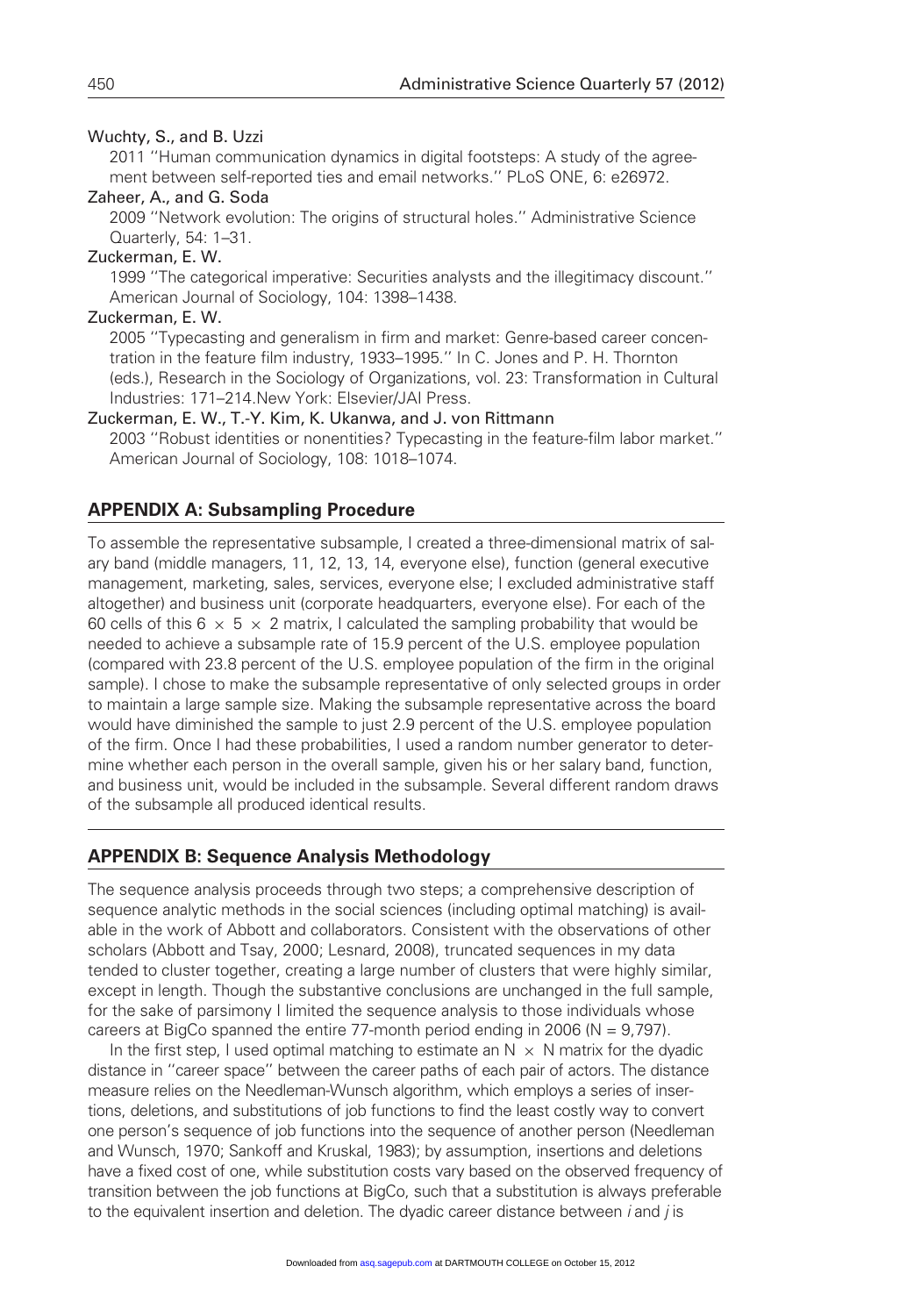defined as the sum of the costs of all insertions, deletions, and substitutions needed to convert is sequence of job functions into its sequence of job functions. I implemented sequence analysis using the R package TraMineR (Studer et al., 2010).

Once the complete  $N \times N$  career distance matrix was calculated, I used a clustering algorithm to group together those individuals with similar career sequences (i.e., actors separated by a small ''career distance'') and, in so doing, to induce from the data the set of prototypical career paths at BigCo. I used the partitioning around medoids (PAM) algorithm (Kaufman and Rousseeuw, 1990), as implemented in the R package Cluster (Maechler et al., 2005). A cluster's medoid is defined as the sequence in the data that is closest to the center of that cluster; it is analogous to a median but is defined in multidimensional space. The PAM algorithm determines the optimal partitioning of the data into predefined k clusters by randomly choosing k sequences as medoids, assigning each sequence in the data set to one cluster, then iteratively optimizing the choice of medoids to find the best-fitting solution of  $k$  clusters. I ran the PAM algorithm for  $k$  values of two through 50.

I chose this approach because it is consistent with research on categorization in cognitive psychology, which suggests that ''categories are composed of a 'core meaning' which consists of the 'clearest cases' (best examples) of the category, 'surrounded' by other category members of decreasing similarity to the core meaning'' (Rosch, 1973: 112). Empirically, Rosch's ''clearest cases'' correspond to the medoids of each cluster and describe the prototypical career paths within BigCo. An observation's *silhouette width* is a measure of how much better it fits with its assigned cluster, compared with the next-nearest cluster; the average silhouette width across all observations in the data set gives a summary measure of how well the clustering solution fits the data. The nine-cluster solution fit the data best, with an average silhouette width of 0.792; an average silhouette width above 0.70 is evidence that ''a strong structure has been found'' (Kaufman and Rousseeuw, 1990: 88), so I chose the nine-cluster solution. The resulting nine prototypical career paths at BigCo are described in table 1 and in the Online Appendix (http://asq.sagepub.com/ supplemental).

Both quantitative measures of fit and concerns about theoretical parsimony suggest that the nine-cluster solution is a suitable choice. No clustering solution is perfect (Kaufman and Rousseeuw, 1990), however, and the problem with this approach is that a small number of people with unvarying, infrequently occurring career trajectories are assigned to clusters in which they fit poorly. For example, 53 people in the sample spent the entire observation period in the legal function. They were assigned to Cluster 4, consisting of various corporate staff functions. But unlike the other functions in Cluster 4, between which interfunctional mobility is fairly commonplace, legal is far more isolated, with few people moving between legal and other functions. As a result, these 53 people had very high misfit scores, reflecting not an atypically diverse career but simply a job function that was relatively isolated but was too small to warrant its own cluster. One possible solution to this problem would be to increase the number of clusters until a legal cluster is created. But because legal was so small, a cluster dedicated to legal did not emerge until the 38-cluster solution, which had many clusters that were highly similar to one another. As a result, this is not a very parsimonious solution. Instead, I dropped from the analysis reported in table 5 any individual who had stayed in the same function throughout the observation period and had a misfit score more than two standard deviations above the mean. Compared with unreported models that include these observations, the effect sizes in table 5 are slightly (but statistically significantly) larger, and their direction and significance were unchanged, lending confidence to the robustness of these results.

Additionally, because different clustering algorithms can sometimes yield different results (Aldenderfer and Blashfield, 1984), I also tried several methods of agglomerative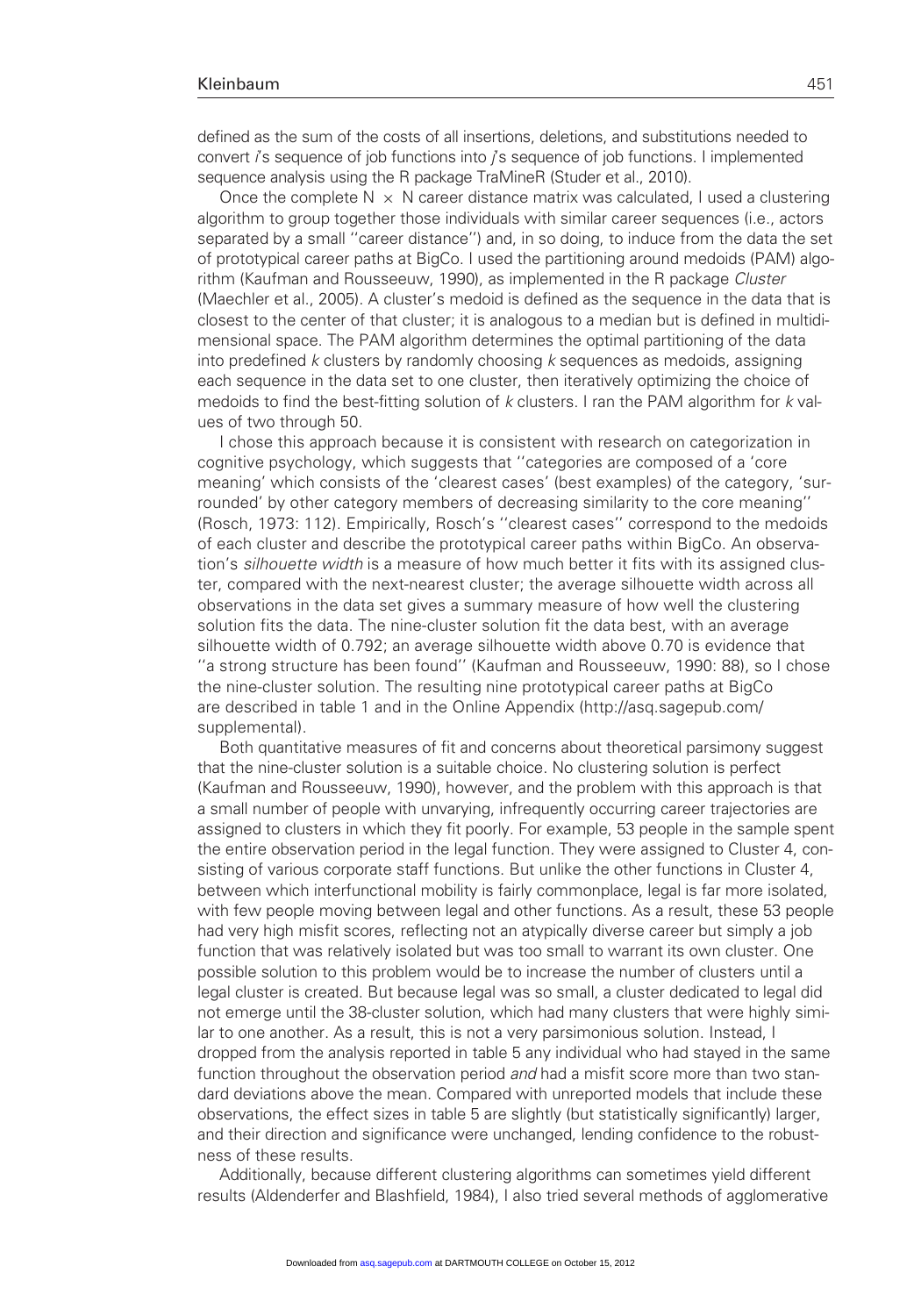and divisive clustering; alternative approaches yielded solutions with very similar sets of prototypical career sequences, lending further credence to these findings.

# Author's Biography

Adam M. Kleinbaum is an assistant professor in the Strategy and Management Group at the Tuck School of Business at Dartmouth College, 100 Tuck Hall, Hanover, NH 03755 (e-mail: Adam.M.Kleinbaum@tuck.dartmouth.edu). His research explores the origins and consequences of network structure in organizations; in doing so, he has been at the forefront of electronic communication and ''big data'' to measure intraorganizational networks. He holds a D.B.A. in Management from the Harvard Business School.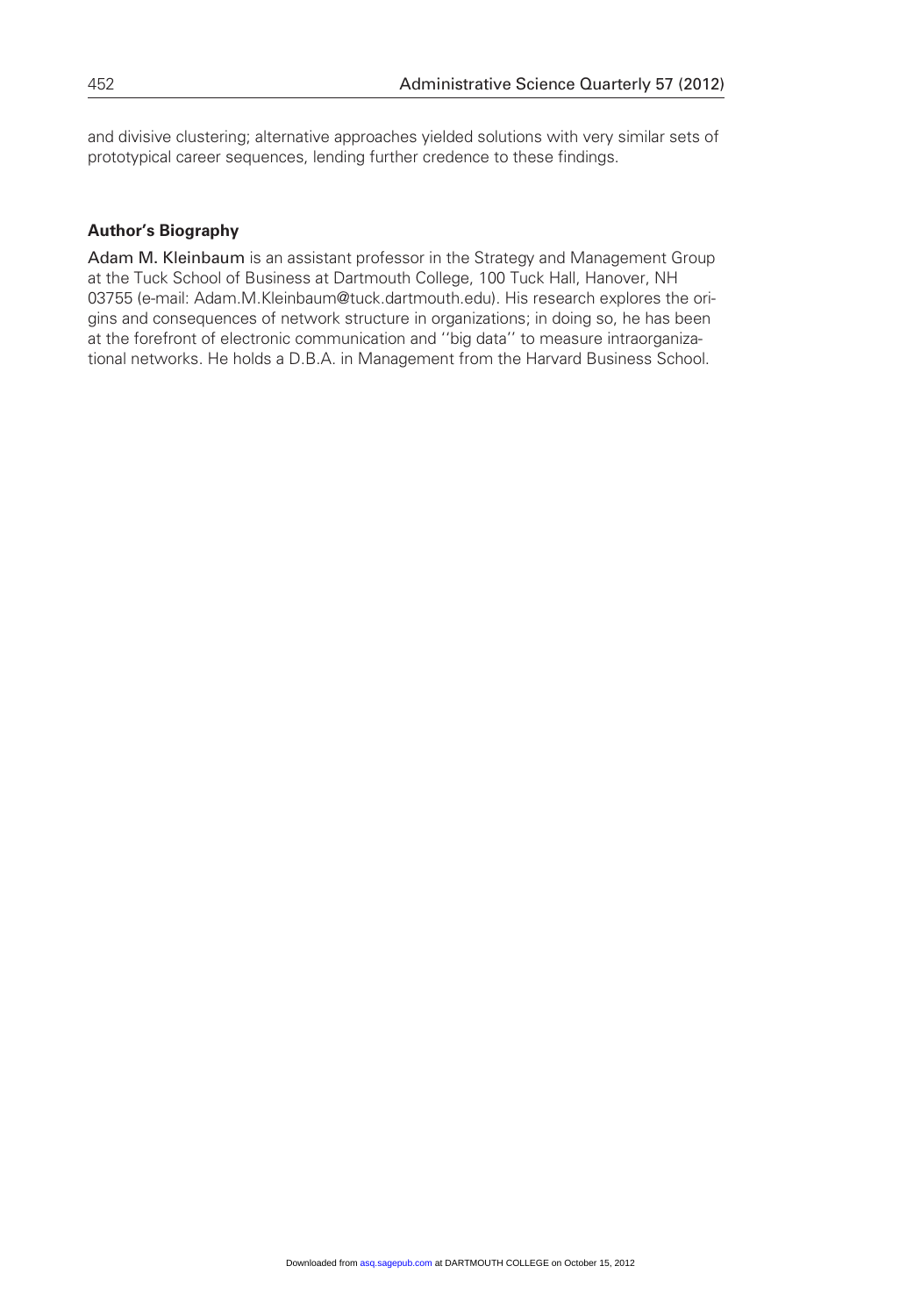# **ONLINE APPENDIX: The Nine Prototypical Career Paths at BigCo**

Each of the nine charts below conveys a great deal of information about one of the nine prototypical career trajectories at BigCo. Each horizontal row represents the sequence of job functions that make up a career; the 77 vertical slices of each row correspond to the 77 months of the observation period; the color of each slice indicates the job function held during that month; the height of the row corresponds to the number of people whose careers match that precise sequence. Within a chart, the patterns of color differ from row to row, corresponding to slight variations in career sequence. The Y-axis indicates the total number of people belonging to the cluster. Each chart shows the ten most frequently-occurring sequences within the cluster; some clusters are more homogeneous than others, so the ten sequences shown correspond to a maximum of 91% of people in the cluster (Cluster 2) and a minimum of 15% of people in the cluster (Cluster 9) (shown atop the Y-axis of each chart).

# **The Nine Prototypical Career Paths at BigCo, Showing the Medoid of each Cluster**

| <b>Cluster and Description</b>                                                      | <b>Medoid Sequence</b>             |
|-------------------------------------------------------------------------------------|------------------------------------|
| $(1)$ Services $(SV)$ with a stint in sales $(SL)$                                  | $SV(60) - SL(17)$                  |
| (2) Services                                                                        | SV(77)                             |
| $(3)$ Research & development $(RD)$                                                 | RD(77)                             |
| (4) Corporate staff functions: human resources (HR),                                | $HR(25)-AD(9)-SC(43)$              |
| administration (AD), supply chain (SC)—typically with                               |                                    |
| little mobility between them                                                        |                                    |
| $(5)$ Sales                                                                         | SL(77)                             |
| $(6)$ Marketing (MK)                                                                | MK(77)                             |
| (7) Research and development, with stints in services (or<br>occasionally in sales) | $RD(28) - SL(2) - SV(33) - RD(14)$ |
| $(8)$ Finance $(FI)$                                                                | FI(77)                             |
| (9) Administration, sales and services                                              | $SV(10) - SL(29) - SV(14) -$       |
|                                                                                     | $MK(1)-AD(12)-SV(5)-SL(6)$         |